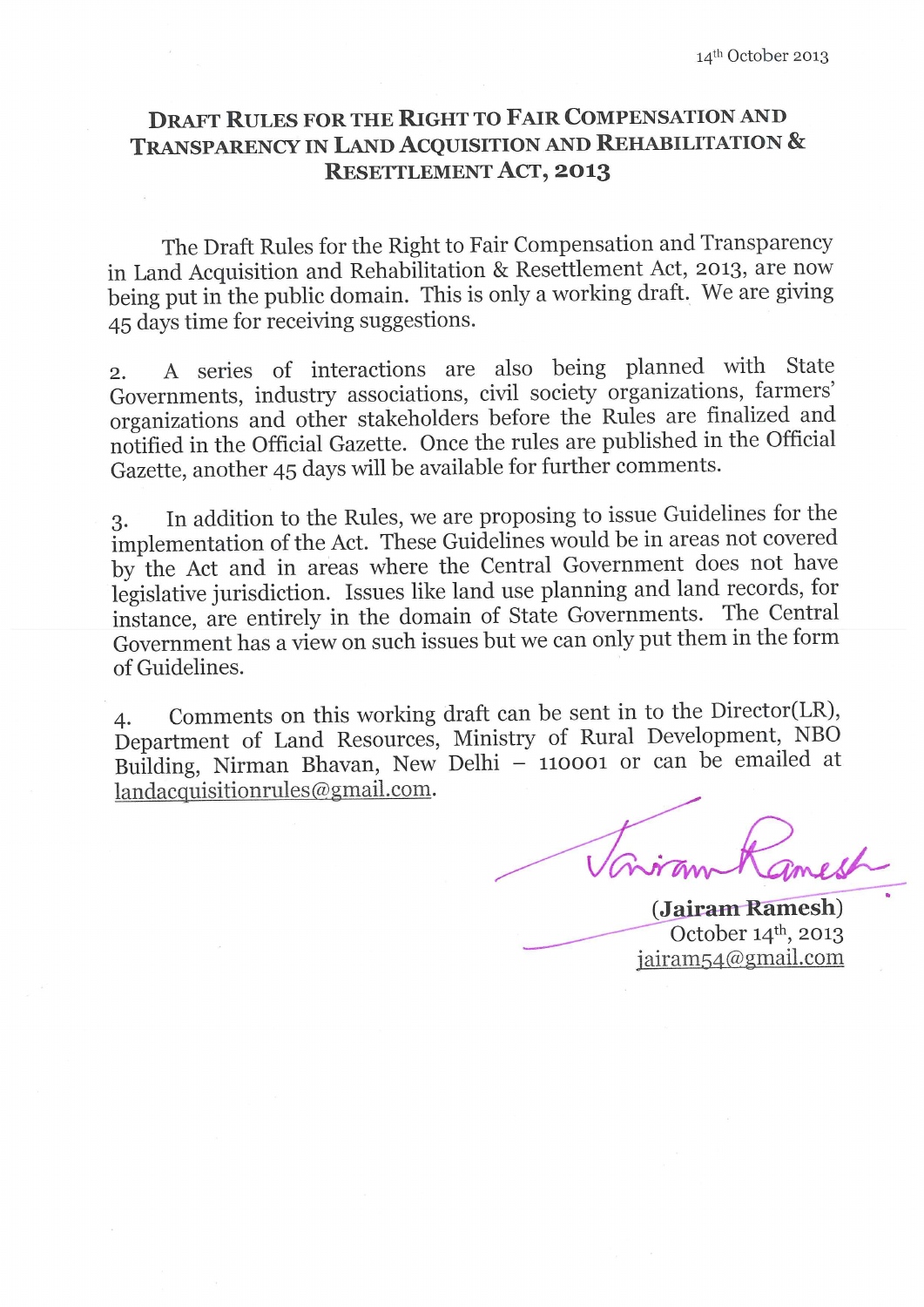|       | THE RIGHT TO FAIR COMPENSATION AND TRANSPARENCY IN REHABILITATION AND                 |      |
|-------|---------------------------------------------------------------------------------------|------|
|       | <b>RESETTLEMENT RULES 2013</b>                                                        |      |
| Rule. | <b>Title</b>                                                                          | Page |
|       | I. GENERAL                                                                            |      |
| 1.    | <b>Short Title, Extent and Commencement</b>                                           |      |
| 2.    | <b>Definitions</b>                                                                    |      |
|       | <b>II. CONSENT</b>                                                                    |      |
| 3.    | <b>Consent Requirements</b>                                                           |      |
| 4.    | <b>Timings</b>                                                                        |      |
| 5.    | <b>Gram Sabha Consent</b>                                                             |      |
| 6.    | <b>Land Owners Consent</b>                                                            |      |
| 7.    | Roles and Responsibilities of the Appropriate<br><b>Government</b>                    |      |
| 8.    | <b>Roles and Responsibilities of the Requiring Body</b>                               |      |
| 9.    | <b>Roles and Responsibilities of the SIA Team</b>                                     |      |
|       | <b>SOCIAL IMPACT ASSESSMENT</b><br>III.                                               |      |
| 10.   | and Applicability of Social<br><b>Timing</b><br><b>Impact</b><br>Assessment           |      |
| 11.   | Duration and Validity of Social Impact Assessment                                     |      |
| 12.   | <b>Institutional Support and Facilitation for Social</b><br><b>Impact Assessments</b> |      |
| 13.   | Project-specific Terms of Reference and Processing<br><b>Fee for SIA</b>              |      |
| 14.   | <b>Notification of the Social Impact Assessment</b>                                   |      |
| 15.   | Selection and Constitution of the SIA Team                                            |      |
| 16.   | <b>Process of conducting the Social Impact Assessment</b>                             |      |
| 17.   | <b>SIA report and Social Impact Management Plan</b>                                   |      |
| 18.   | <b>Process for Conducting Public Hearings</b>                                         |      |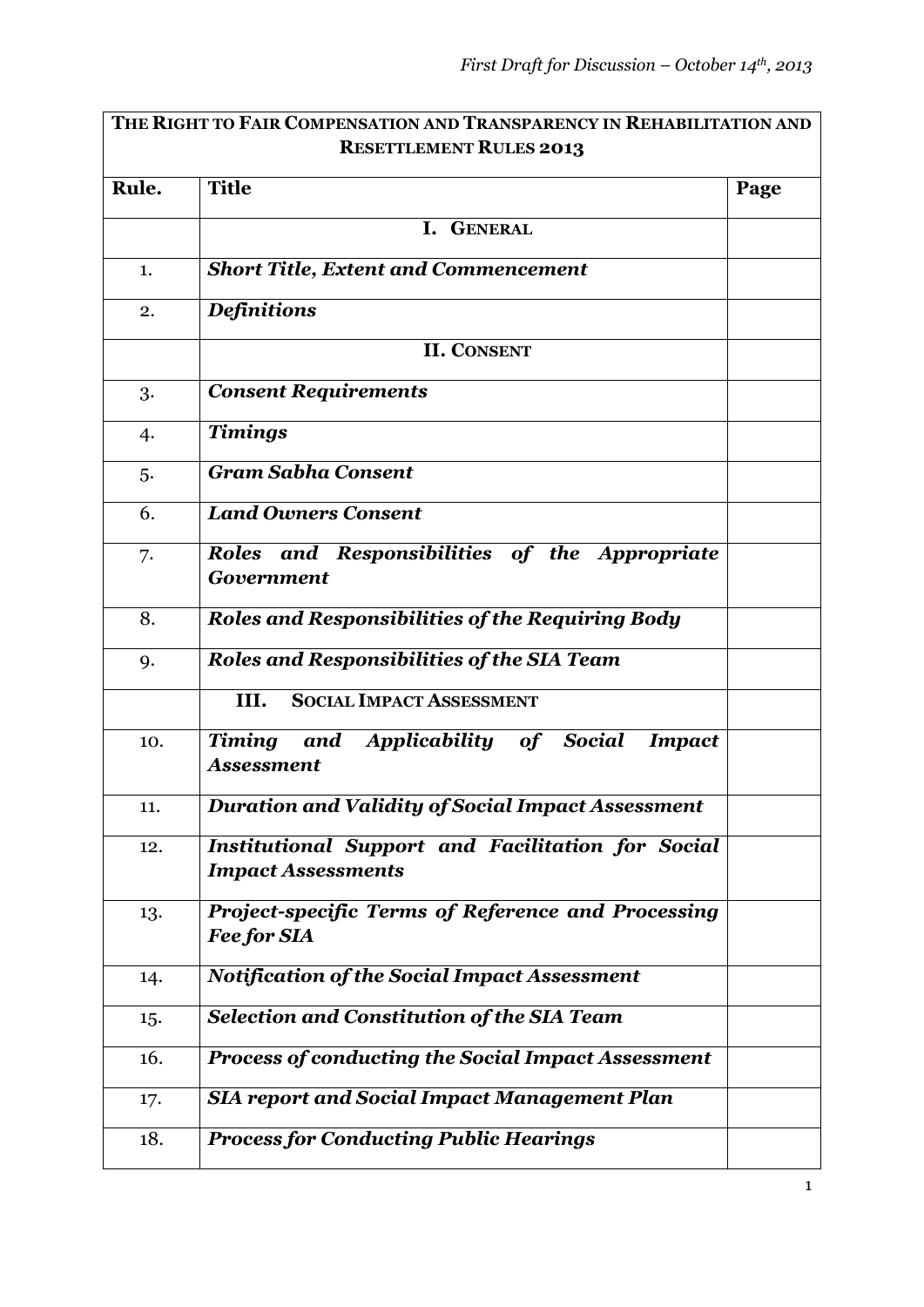| 19. | <b>Submission of SIA Report</b>                                                     |  |
|-----|-------------------------------------------------------------------------------------|--|
| 20. | Appraisal of the SIA and Recommendation by the                                      |  |
|     | <b>Expert Group</b>                                                                 |  |
| 21. | Web based work flow and MIS for Land Acquisition                                    |  |
|     | and R&R                                                                             |  |
| 22. | Additional Norms with regard to the Social Impact                                   |  |
|     | <b>Assessment Process</b>                                                           |  |
|     | IV.<br><b>RETROSPECTIVE OPERATION</b>                                               |  |
| 23. | <b>Retrospective Operation</b>                                                      |  |
|     | V. LAND ACQUISITION, REHABILITATION AND                                             |  |
|     | <b>RESETTLEMENT AUTHORITY</b>                                                       |  |
| 24. | <b>Establishment of LARR Authority</b>                                              |  |
|     | VI.<br><b>COMPENSATION</b>                                                          |  |
| 25. | Compensation                                                                        |  |
| 26. | <b>Base Rate</b>                                                                    |  |
|     | <b>REHABILITATION AND RESETTLEMENT BENEFITS</b><br>VII.                             |  |
| 27. | <b>Provision</b><br>of Rehabilitation and<br><b>Resettlement</b><br><b>Benefits</b> |  |
|     |                                                                                     |  |
|     | VIII. MONITORING AUTHORITIES                                                        |  |
| 28. | <b>National Monitoring Committee for Rehabilitation</b>                             |  |
|     | and Resettlement                                                                    |  |
| 29. | <b>Reporting Requirements</b>                                                       |  |
|     | IX.<br>NATIONAL RESOURCE CENTRE/ CELL FOR LAND                                      |  |
|     | <b>ACQUISITION, REHABILITATION AND</b>                                              |  |
|     | <b>RESETTLEMENT</b>                                                                 |  |
| 30. | <b>National Centre</b>                                                              |  |
|     | X. MISCELLANEOUS                                                                    |  |
| 31. | <b>Deadline for Return of Unutilised Land</b>                                       |  |
| 32. | Rules to be framed exclusively by the State                                         |  |
|     |                                                                                     |  |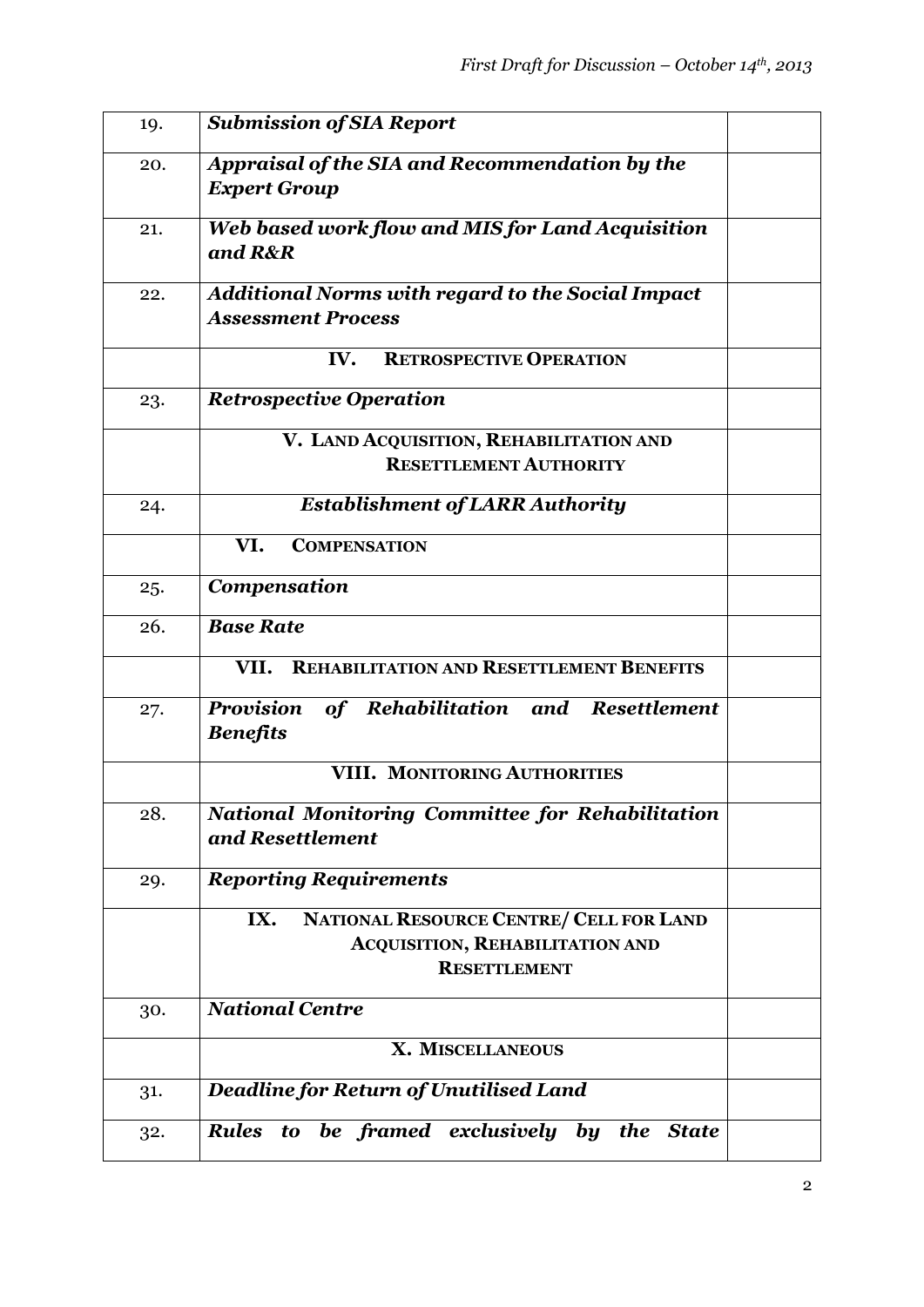|     | <b>Governments</b>                                                                                                                                                                      |  |
|-----|-----------------------------------------------------------------------------------------------------------------------------------------------------------------------------------------|--|
| 33. | Offices and bodies to be established by the State<br>Government                                                                                                                         |  |
|     | <b>ANNEXURE I: PRIOR WRITTEN CONSENT FORM FOR LAND</b><br><b>OWNERS AND FORMAT FOR GRAM SABHA DECLARATION</b>                                                                           |  |
|     | <b>ANNEXURE II: CONSENT REQUIREMENTS ACROSS PROJECT</b><br><b>TYPES AND SITES</b>                                                                                                       |  |
|     | ANNEXURE III: FLOW OF SOCIAL IMPACT ASSESSMENT<br><b>PROCESS</b>                                                                                                                        |  |
|     | ANNEXURE IV: PARAMETERS FOR SOCIAL IMPACT<br>ASSESSMENT INCLUDING TOR, BUDGET, NOTIFICATION OF<br>THE SIA, TABLE OF CONTENTS FOR SIA REPORT AND<br><b>SOCIAL IMPACT MANAGEMENT PLAN</b> |  |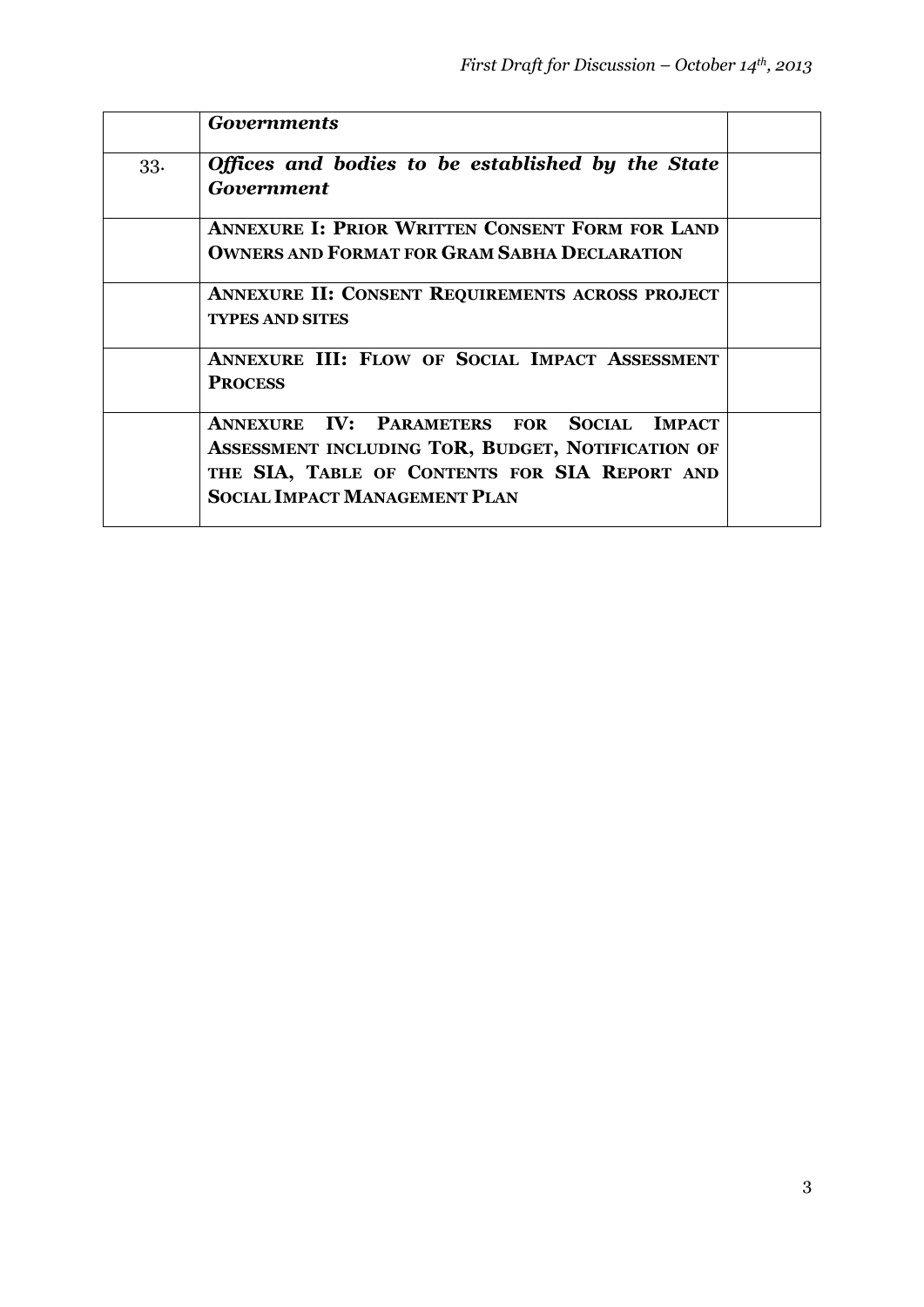### (TO BE PUBLISHED IN THE GAZETTE OF INDIA, EXTRAORDINARY, PART II, SECTION 3, SUB-SECTION (i) OF DATED \_\_ January, 2014)

#### GOVERNMENT OF INDIA

#### MINISTRY OF RURAL DEVELOPMENT

New Delhi, the 1st January, 2014

#### NOTIFICATION

G.S.R. **EXECUTE:** G.S.R. **EXECUTE:** EXECUTE: **CONSTANT WHEREAS** the draft Rules under the Right to Fair Compensation and Transparency in Land Acquisition, Rehabilitation and Resettlement Act, 2013 were published, as required by sub-section (1) of section \_\_ of the Right to Fair Compensation and Transparency in Land Acquisition, Rehabilitation and Resettlement Act, 2013 (\_\_ of 20013) under the notification of the Government of India in the Ministry of Rural Development number G.S.R. \_\_\_(E), dated the \_\_\_\_\_\_, 2013 in the Gazette of India, Part II, Section 3, sub-section (i) of the same date, inviting objections and suggestions from all persons likely to be affected thereby, before the expiry of the period of forty-five days from the date on which the copies of the Gazette containing the said notification are made available to the public;

AND WHEREAS copies of the said Gazette were made available to the public on . . .2013;

AND WHEREAS the objections and suggestions received from the public in respect of the said draft rules have been duly considered by the Central Government;

NOW, THEREFORE, in exercise of the powers conferred by section \_\_ of the Right to Fair Compensation and Transparency in Land Acquisition, Rehabilitation and Resettlement Act, 2013 (\_ of 2013), the Central Government hereby makes the following rules for ensuring the smooth implementation of the Act with regard to the consent process, the Social Impact Assessment process, the compensation mechanism and the rehabilitation and resettlement benefits enumerated under the Act, namely:-

|                        | <b>GENERAL</b>                                  |  |
|------------------------|-------------------------------------------------|--|
|                        |                                                 |  |
| 1. Short title, extent | (1) These rules may be called the Right to Fair |  |
| and                    | Compensation and Transparency in Land           |  |
| commencement.-         | Acquisition, Rehabilitation and Resettlement    |  |
|                        | <b>Rules 2013</b>                               |  |
|                        | (2) They shall extend to the whole of India     |  |
|                        | except the State of Jammu and Kashmir           |  |
|                        |                                                 |  |
|                        | (3) They shall come into force on the date of   |  |
|                        | their publication in the Official Gazette.      |  |
|                        |                                                 |  |
| 2. Definitions.-       | In these rules, unless the context<br>(1)       |  |
|                        | otherwise requires,-                            |  |
|                        |                                                 |  |
|                        | $(a)$ "Act"<br>Right<br>Fair<br>to<br>means     |  |
|                        | Compensation and Transparency in                |  |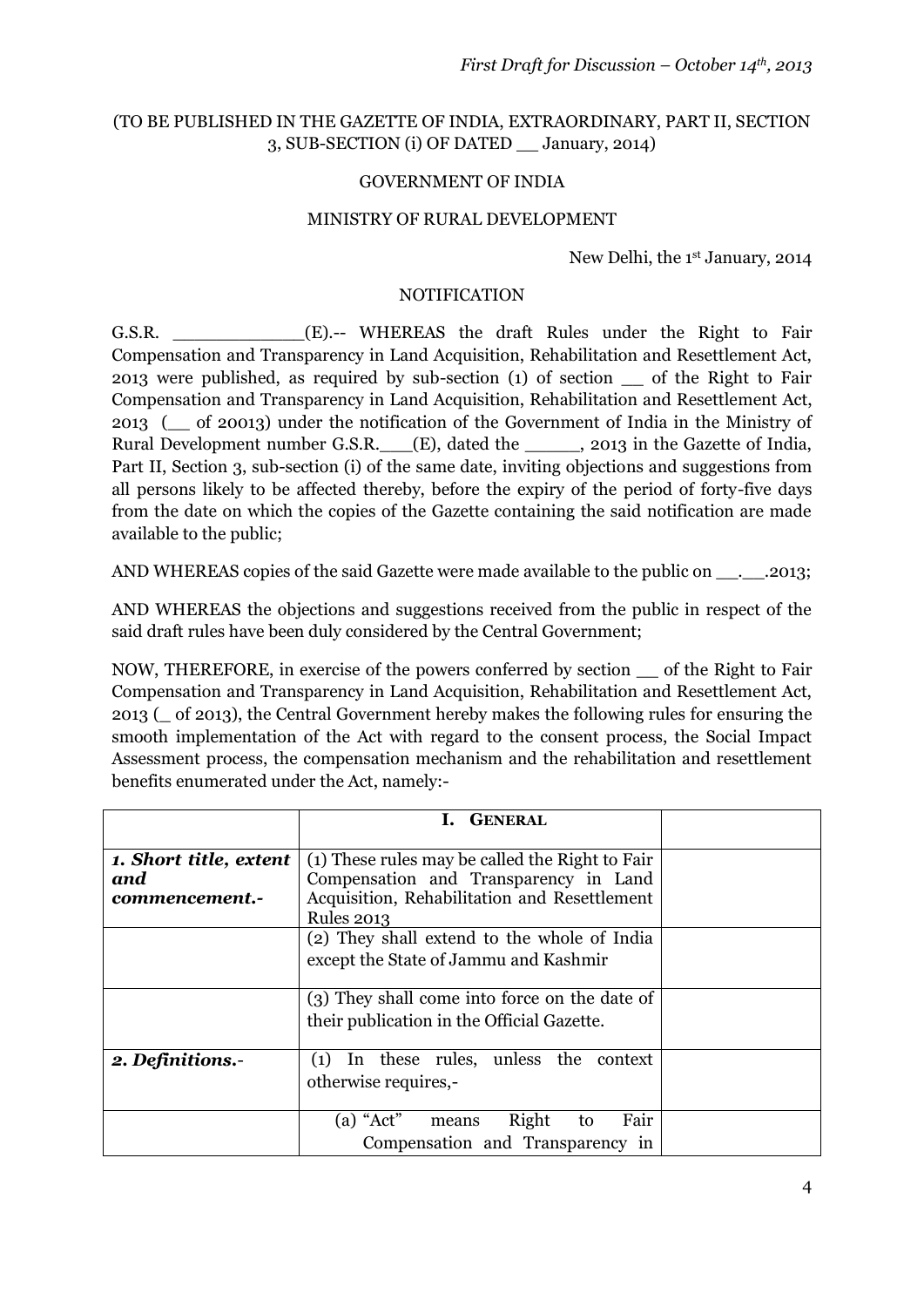|                                             | Land Acquisition, Rehabilitation and   (<br>Resettlement Act 2013<br>(b) "Social Impact Assessment" shall be<br>taken to mean the process laid out in<br>Chapter __ of the Act<br>(c) "Social Impact Management Plan"<br>means the plan that as to be prepared<br>part of the<br>Social Impact<br><b>as</b><br>Assessment Process defined in _____<br>(d) "Gram Sabha" shall be taken to<br>include Palli Sabhas and other local<br>bodies that may exist in its place and<br>are exercising the same functions. | of $2013$ ) |
|---------------------------------------------|------------------------------------------------------------------------------------------------------------------------------------------------------------------------------------------------------------------------------------------------------------------------------------------------------------------------------------------------------------------------------------------------------------------------------------------------------------------------------------------------------------------|-------------|
|                                             | (2) The words and expressions used and not<br>defined in these rules but defined in the Act,<br>shall have the meanings respectively assigned<br>to them in the Act                                                                                                                                                                                                                                                                                                                                              |             |
|                                             | <b>II. CONSENT</b>                                                                                                                                                                                                                                                                                                                                                                                                                                                                                               |             |
| <b>Consent</b><br>3.<br><b>Requirements</b> | (1) The Collector shall be required to seek<br>consent in the form given in Annexure I<br>(2) For land proposed to be acquired in any                                                                                                                                                                                                                                                                                                                                                                            |             |
|                                             | area for public purpose as part of a public-<br>private partnership project, the prior consent<br>of 70 per cent of the affected land owners<br>must be sought.                                                                                                                                                                                                                                                                                                                                                  |             |
|                                             | (3) For land proposed to be acquired in any<br>area for public purpose by a private company,<br>prior consent of 80 per cent of the affected<br>land owners must be sought                                                                                                                                                                                                                                                                                                                                       |             |
|                                             | (4) For the purposes of consent under the<br>Act, land owners are defined as any person<br>whose land or immovable property is to be<br>acquired; and any person who has been<br>assigned land by the State Government or<br>Central Government under any of its schemes<br>and such land is proposed for acquisition                                                                                                                                                                                            |             |
|                                             | (5) In Scheduled V areas, Gram Sabha<br>consent must be sought for all types of<br>projects                                                                                                                                                                                                                                                                                                                                                                                                                      |             |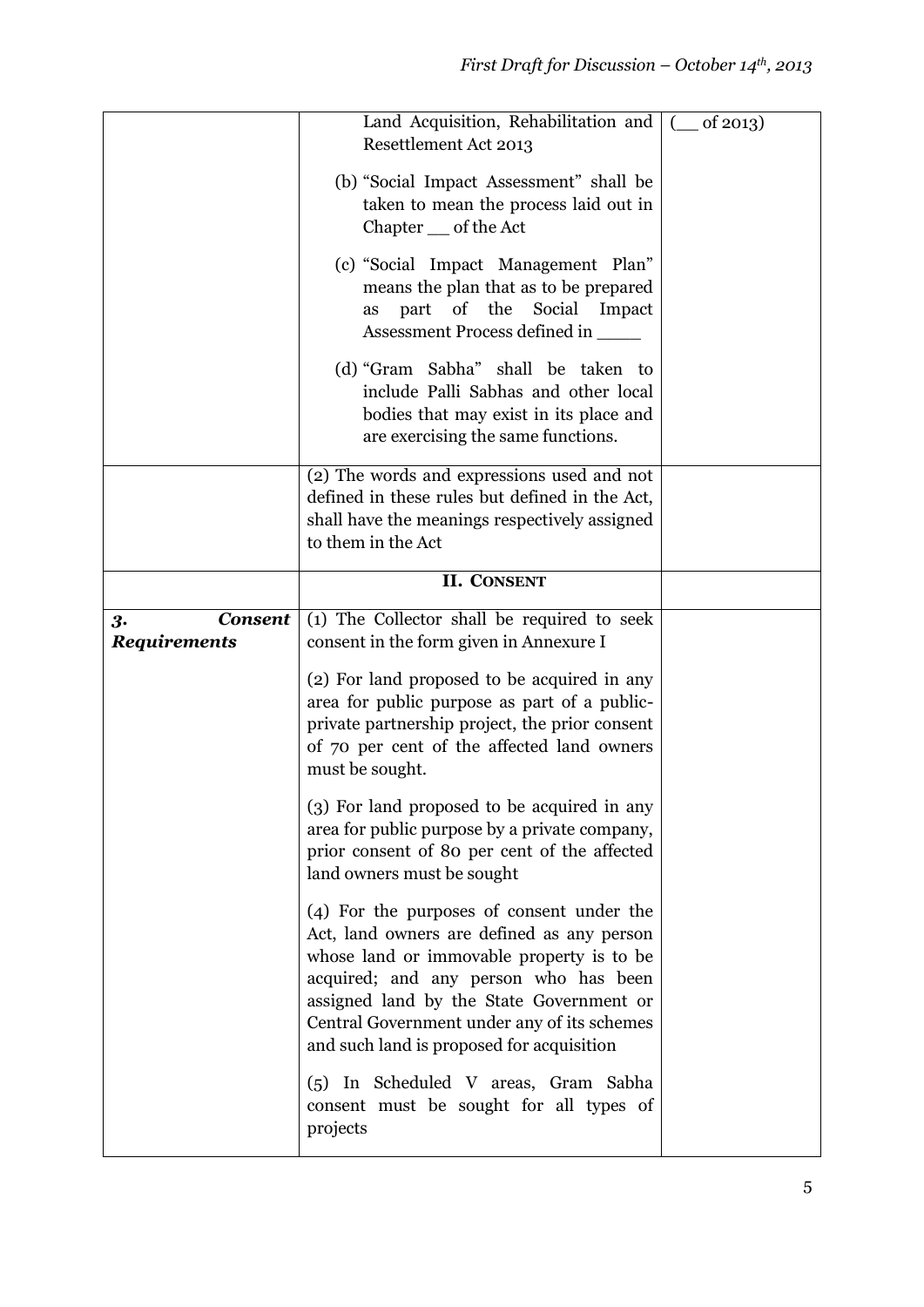| 4. Timing | (1) Consent will be taken in the pre-<br>notification period, along with the Social<br>Impact Assessment study to be carried out<br>under the Act.                                                                                                                                                                                                                                                                                                                                         |  |
|-----------|--------------------------------------------------------------------------------------------------------------------------------------------------------------------------------------------------------------------------------------------------------------------------------------------------------------------------------------------------------------------------------------------------------------------------------------------------------------------------------------------|--|
|           | (2) Consent procedures must be completed<br>within six months of the notification of the<br><b>SIA</b>                                                                                                                                                                                                                                                                                                                                                                                     |  |
|           | (3) For large projects where acquisition is<br>spread across multiple locations, consent<br>must be sought in all the affected areas at the<br>same time, in all the proposed areas to be<br>included in the Preliminary Notification<br>under the Act                                                                                                                                                                                                                                     |  |
|           | (4) For Public Private Partnership projects<br>and projects by a private company in<br>Schedule V areas, Gram Sabha consent must<br>be sought prior to land owners consent                                                                                                                                                                                                                                                                                                                 |  |
|           | (5) The appropriate Government must take<br>steps to resolve outstanding issues related to<br>land rights, land titling and land records in<br>the affected areas, so that all land owners can<br>be correctly identified before initiating<br>consent procedures                                                                                                                                                                                                                          |  |
|           | ensure adequate<br>time<br>for<br>(6)<br>To<br>the<br>enumeration<br>of<br>land<br>and<br>owners<br>dissemination of all required information on<br>the project, its social impacts, and the<br>proposed terms of compensation and<br>Rehabilitation & Resettlement benefits to the<br>affected families and communities, the<br>procedures for taking written consent should<br>be initiated immediately after the public<br>hearings for the SIA have been held in the<br>affected areas |  |
|           | (7) After the public hearing/s have been held<br>and all the relevant details of the project, land<br>acquisition requirement, social impacts and<br>mitigation plans have been shared, Gram<br>Sabhas and/or land owners may raise<br>for<br>further<br>information<br>requests<br>and<br>clarifications on the terms and conditions of<br>compensation and R&R, which must be<br>immediately addressed and the required                                                                  |  |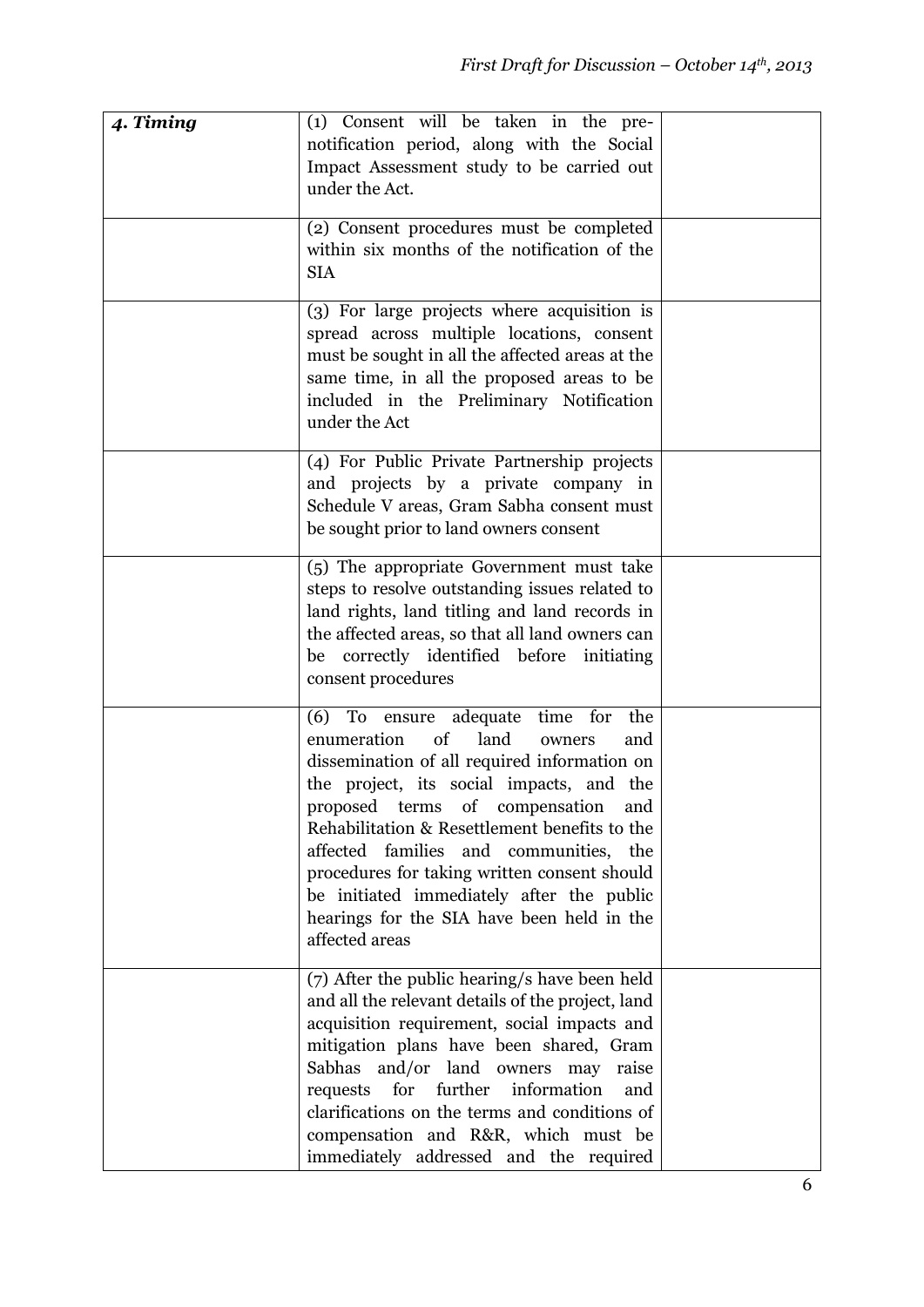|                                       | information provided within 7 days by the<br>designated district officials and the Requiring<br><b>Body</b>                                                                                                                                                                                                                                                        |  |
|---------------------------------------|--------------------------------------------------------------------------------------------------------------------------------------------------------------------------------------------------------------------------------------------------------------------------------------------------------------------------------------------------------------------|--|
|                                       | (8) The consent taking exercise will be<br>conducted by the appropriate Government,<br>represented by the District Collector, who<br>may appoint district officials to assist in the<br>conduct of consent procedures as per the<br>rules                                                                                                                          |  |
| Sabha<br><b>Gram</b><br>5.<br>consent | (1) The District Collector must in consultation<br>with the representatives of Gram Panchayats<br>or Autonomous District Councils notify the<br>date, timing and venue for holding special<br>Gram Sabhas in the affected area fifteen days<br>in advance                                                                                                          |  |
|                                       | (2) During the meeting, the names and<br>signatures of all members of the Gram Sabha<br>in attendance will be taken                                                                                                                                                                                                                                                |  |
|                                       | (3) For the decision regarding consent to be<br>considered valid, the quorum should be<br>defined at 50 per cent of all members, of<br>which at least one third must be women and<br>if the quorum is not met in the first instance,<br>a second meeting shall be called.                                                                                          |  |
|                                       | (3) At the meeting, the negotiated terms and<br>conditions for Rehabilitation & Resettlement<br>and compensation, and mitigations measures<br>committed to by the Requiring Body must be<br>read out to all members present with print<br>copies containing the same information being<br>made available during the meeting.                                       |  |
|                                       | (4) After deliberations, the Gram Sabha must<br>pass a resolution giving or withholding<br>consent for the proposed acquisition and the<br>resolution should contain the negotiated<br>terms and conditions for Rehabilitation &<br>Resettlement,<br>compensation,<br>impact<br>mitigation<br>management<br>and<br>that<br>the<br>Requiring Body has committed to. |  |
|                                       | (5) A resolution must be passed by the Gram<br>Sabha in order for consent procedures to be<br>deemed valid                                                                                                                                                                                                                                                         |  |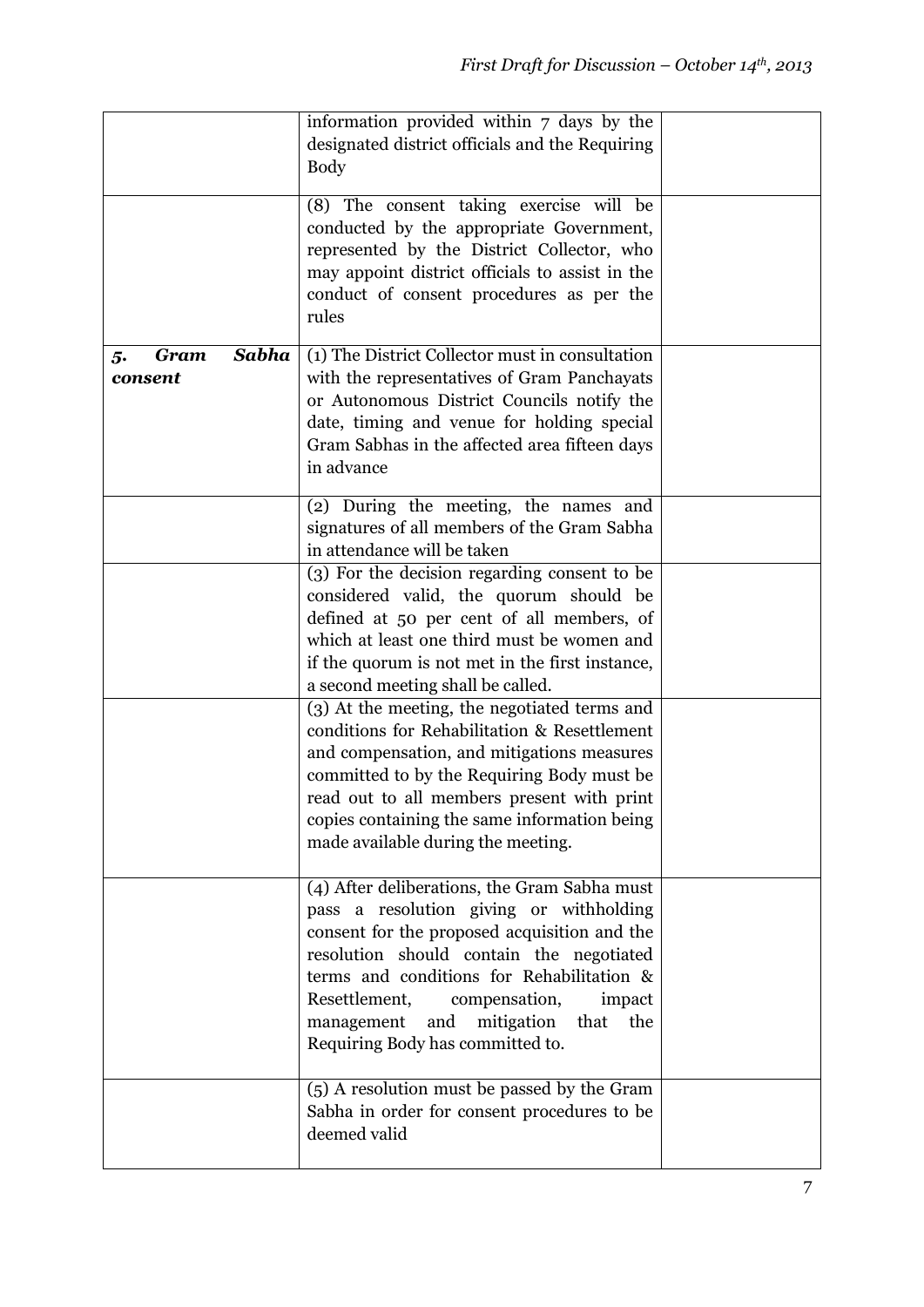|                                        | (6) All proceedings of taking Gram Sabha<br>consent must be video recorded, documented<br>in writing and made publicly available<br>(7) Members of the Social Impact Assessment                                                                                                                                      |  |
|----------------------------------------|----------------------------------------------------------------------------------------------------------------------------------------------------------------------------------------------------------------------------------------------------------------------------------------------------------------------|--|
|                                        | team must be present as monitors in all such<br>Gram Sabha meetings and submit a report on<br>the conduct of the consent procedures to the<br>appropriate Government.                                                                                                                                                |  |
| <b>Land</b><br>6.<br>owners<br>consent | (1) In Public Private Partnership projects and<br>projects by private companies, the list of all<br>affected land owners from whom consent<br>must be sought will be drawn up by district<br>officials after consulting the list prepared by<br>the Social Impact Assessment team;                                   |  |
|                                        | District<br>Collector<br>The<br>(2)<br>must<br>in<br>consultation with the representatives of Gram<br>Panchayats/ Autonomous District Councils<br>notify the date, timing and venue for holding<br>land owners meetings at the village level<br>fifteen days in advance                                              |  |
|                                        | (3) For projects by private companies, a<br>representative from the private company<br>must be present at all meetings of land<br>owners and respond to any questions or<br>clarifications sought by the affected land<br>owners                                                                                     |  |
|                                        | (4) At the meeting, the negotiated terms and<br>conditions for Rehabilitation & Resettlement,<br>compensation, and mitigations measures<br>committed to by the Requiring Body must be<br>read out to all land owners present and<br>printed copies with the same information<br>must be available during the meeting |  |
|                                        | (5) The terms and conditions initially offered<br>by the Requiring Body may be negotiated<br>upwards during this meeting                                                                                                                                                                                             |  |
|                                        | (6) At the end of the meeting, each individual<br>land owner will be asked to indicate in a<br>signed declaration whether he or she gives or<br>withholds consent for the acquisition of land<br>involved. A copy of this declaration must be<br>given to the land holder concerned.                                 |  |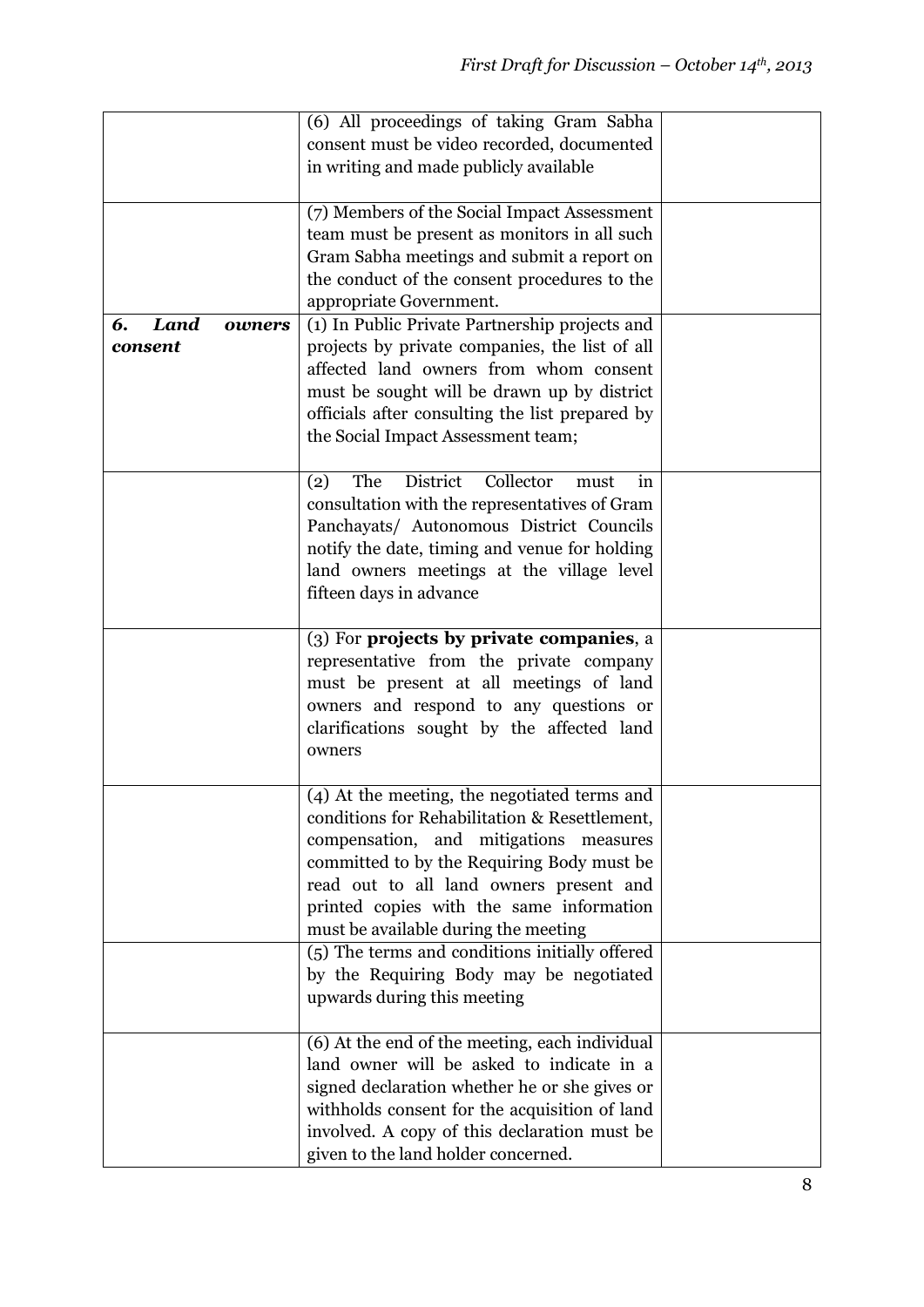|                                                                                                | and<br>conditions<br>of<br>(7)<br>The<br>terms<br>Rehabilitation<br>Resettlement<br>$\&$<br>and<br>specified in the<br>compensation<br>signed<br>declaration cannot be reduced but only added<br>when<br>the<br>final<br>Rehabilitation<br>&<br>to<br>Resettlement package is prepared.<br>(8) For those who are unable to attend the |  |
|------------------------------------------------------------------------------------------------|---------------------------------------------------------------------------------------------------------------------------------------------------------------------------------------------------------------------------------------------------------------------------------------------------------------------------------------|--|
|                                                                                                | land owners meetings, arrangements must be.<br>made to enable signed declarations to be<br>submitted to the designated district official at<br>a designated public office within fifteen days<br>of the land owners meeting.                                                                                                          |  |
|                                                                                                | (9) Consent procedures must conclude within<br>stipulated time and will only be<br>the<br>determined on the basis of the signed, written<br>declarations of land owners                                                                                                                                                               |  |
|                                                                                                | Members of the<br>(10)<br>Social<br>Impact<br>be<br>present<br>Assessment team must<br>as<br>monitors in all land owners meetings and<br>submit a report on the conduct of the consent<br>procedures to the Appropriate Government.                                                                                                   |  |
| <b>Roles</b><br>and<br>7.<br>responsibilities<br>of<br>the<br>Appropriate<br><b>Government</b> | (1) Notify and publish date, timing and venue<br>of Gram Sabhas and land owners meetings<br>for seeking consent                                                                                                                                                                                                                       |  |
|                                                                                                | (2) The District Collector or an official<br>appointed by the District Collector must<br>attend the Gram Sabhas and land owners<br>meetings.                                                                                                                                                                                          |  |
|                                                                                                | (3) Ensure all Social Impact Assessment<br>documents and consent proceedings are<br>made publicly available and all requests for<br>information are fulfilled within seven days.                                                                                                                                                      |  |
| <b>Roles</b><br>8.<br>and<br>responsibilities<br>of<br>the Requiring Body                      | The Requiring Body as defined in the Act<br>shall appoint representatives that will be<br>present for the duration of the pre-<br>notification period to participate in the public<br>hearings and meetings for seeking consent<br>and for any requests for information and                                                           |  |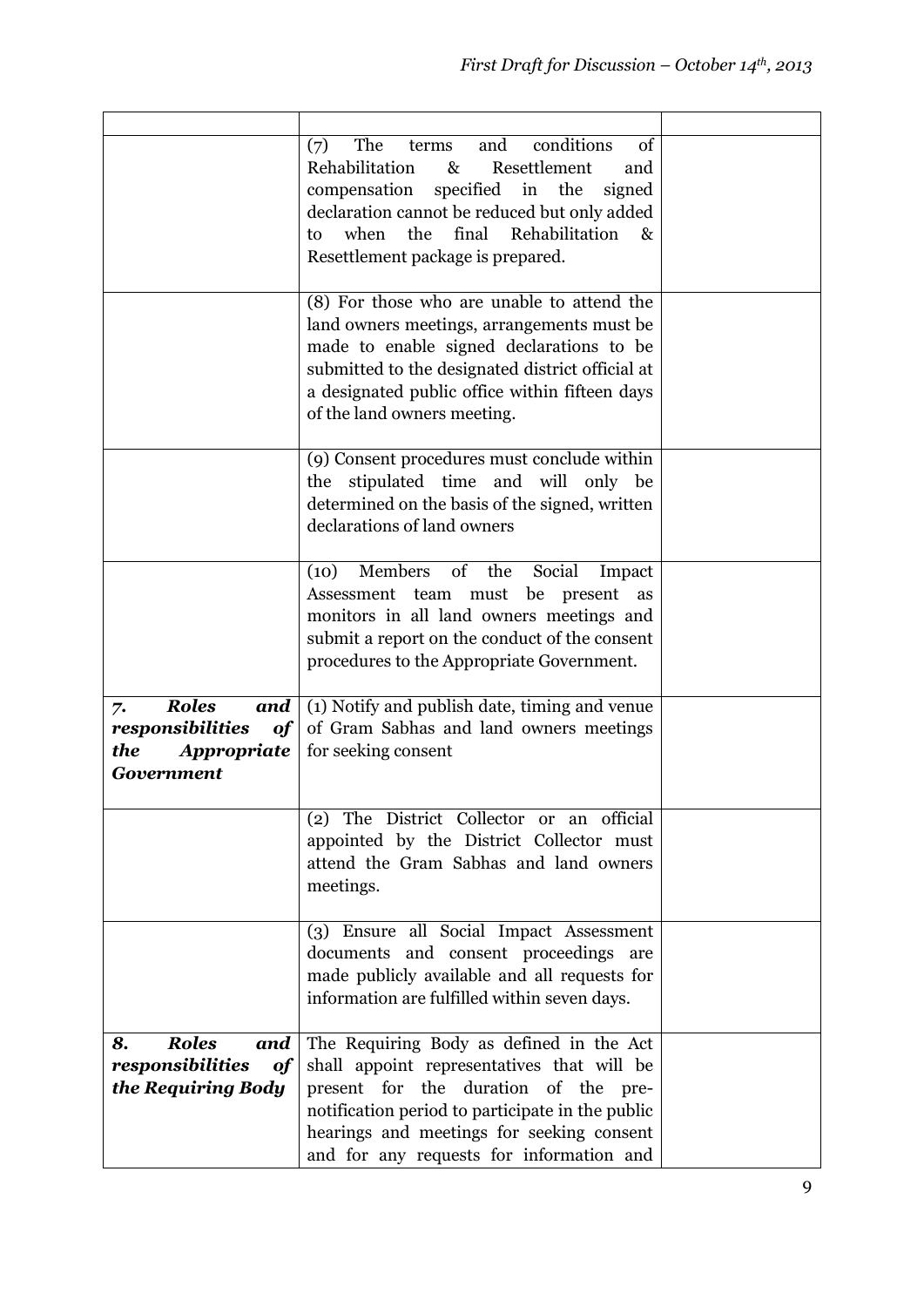|                                                                                                           | clarifications.                                                                                                                                                                                                                                                                                                                                                                                                                                                      |  |
|-----------------------------------------------------------------------------------------------------------|----------------------------------------------------------------------------------------------------------------------------------------------------------------------------------------------------------------------------------------------------------------------------------------------------------------------------------------------------------------------------------------------------------------------------------------------------------------------|--|
|                                                                                                           |                                                                                                                                                                                                                                                                                                                                                                                                                                                                      |  |
| <b>Roles</b><br>and<br>9.                                                                                 | The<br>Social<br>Impact<br>Assessment<br>team                                                                                                                                                                                                                                                                                                                                                                                                                        |  |
| responsibilities<br>$\bf of$                                                                              | constituted under the Act shall;-                                                                                                                                                                                                                                                                                                                                                                                                                                    |  |
| the SIA team                                                                                              | (1) Provide list of enumerated land owners                                                                                                                                                                                                                                                                                                                                                                                                                           |  |
|                                                                                                           | that will be affected by the proposed<br>acquisition.                                                                                                                                                                                                                                                                                                                                                                                                                |  |
|                                                                                                           | (2) Monitor and document the consent                                                                                                                                                                                                                                                                                                                                                                                                                                 |  |
|                                                                                                           | seeking process and submit a report on the                                                                                                                                                                                                                                                                                                                                                                                                                           |  |
|                                                                                                           | proceedings to the Appropriate Government.                                                                                                                                                                                                                                                                                                                                                                                                                           |  |
|                                                                                                           |                                                                                                                                                                                                                                                                                                                                                                                                                                                                      |  |
|                                                                                                           |                                                                                                                                                                                                                                                                                                                                                                                                                                                                      |  |
|                                                                                                           | III.<br><b>SOCIAL IMPACT ASSESSMENT</b>                                                                                                                                                                                                                                                                                                                                                                                                                              |  |
| <b>Timing</b><br>and<br>10.<br><b>Applicability</b><br>of<br>Social<br><b>Impact</b><br><b>Assessment</b> | (1) A Social Impact Assessment (SIA) is<br>mandatory in all cases where the appropriate<br>Government is considering the acquisition of<br>land for a public purpose under the Act<br>unless otherwise specified.                                                                                                                                                                                                                                                    |  |
|                                                                                                           | (2) The SIA must be conducted and appraised<br>in the manner specified in these Rules before<br>a decision can be taken by the appropriate<br>Government on whether or not to issue a<br>preliminary notification for the acquisition of<br>lands                                                                                                                                                                                                                    |  |
|                                                                                                           | (3) Exemption under urgency provision: The<br>only circumstance under which an exemption<br>from conducting the SIA may be exercised is<br>if land is acquired by the appropriate<br>Government by<br>invoking the<br>urgency<br>provision                                                                                                                                                                                                                           |  |
|                                                                                                           | (4) Applicability in the case of irrigation<br>projects<br>a. In the case of land acquisition for<br>irrigation<br>projects,<br>where<br>an<br>Environmental Impact Assessment<br>(EIA) has been carried out, a separate<br>SIA will not be required<br>b. In all such cases, the EIA must be<br>conducted and publicly disclosed as<br>per the requirements of the Act,<br>including on the relevant website and<br>must be made available in the local<br>language |  |
| <b>Duration</b><br>and<br>11.<br>validity of Social<br><b>Impact Assessment</b>                           | The final Social Impact Assessment<br>(1)<br>Report must be submitted within a maximum<br>period of six months from its notification<br>under<br>rule<br>the<br>by<br>appropriate                                                                                                                                                                                                                                                                                    |  |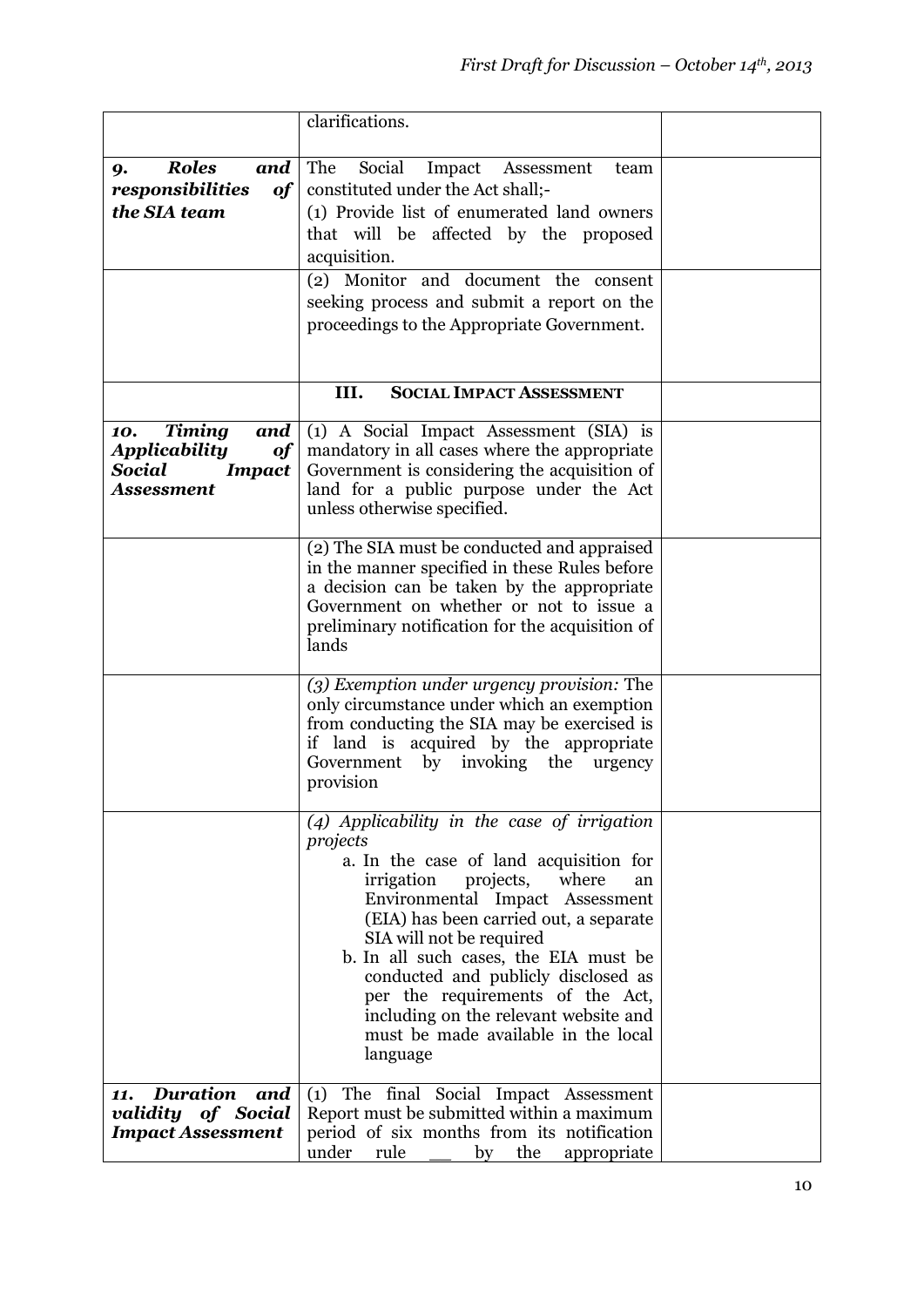|                                                                                               | Government                                                                                                                                                                                                                                                                                                                                         |  |
|-----------------------------------------------------------------------------------------------|----------------------------------------------------------------------------------------------------------------------------------------------------------------------------------------------------------------------------------------------------------------------------------------------------------------------------------------------------|--|
|                                                                                               | (2) The Expert Group constituted to appraise<br>the SIA must submit its recommendation to<br>the appropriate Government within two<br>months of the submission of the final SIA<br>Report                                                                                                                                                          |  |
|                                                                                               | (3) The appropriate Government must review<br>all reports and the outcome of the consent<br>procedures, wherever required, and take a<br>decision on whether or not to proceed with<br>the acquisition within one month from the<br>submission<br>of<br>the<br>Expert<br>Group's<br>recommendation                                                 |  |
|                                                                                               | (4) If the appropriate Government decides to<br>proceed with land acquisition, a preliminary<br>notification to this effect must be issued<br>within 12 months of the Expert Group's<br>recommendation, otherwise the SIA will<br>deemed to have lapsed and a fresh SIA will<br>need to be undertaken prior to initiating<br>further proceedings   |  |
|                                                                                               | The<br>appropriate Government<br>if<br>may,<br>necessary, extend the period after which the<br>SIA is deemed to have lapsed beyond 12<br>months, provided that the reasons for this<br>extension are recorded in writing and made<br>publicly available, both in the affected areas<br>and by uploading the explanation on the<br>relevant website |  |
| 12.<br>support<br>facilitation<br>for<br><b>Social</b><br><b>Impact</b><br><b>Assessments</b> | <b>Institutional</b> (1) No Social Impact Assessment will be<br><b>and</b> commissioned by the Requiring Body.                                                                                                                                                                                                                                     |  |
|                                                                                               | (2) The State Government shall identify or<br>independent<br>establish<br>an<br>organisation<br>(hereinafter referred to as the State SIA Unit),<br>which will be responsible for ensuring that<br>SIAs are commissioned and conducted as per<br>the provisions for all cases of land acquisition<br>under the Act                                 |  |
|                                                                                               | (7) The State SIA Unit shall undertake the<br>following tasks:<br>a. Build and continuously expand a<br>State Database of Qualified SIA<br>Resource Partners and Practitioners,<br>which will serve as a network of<br>individuals and institutions with the                                                                                       |  |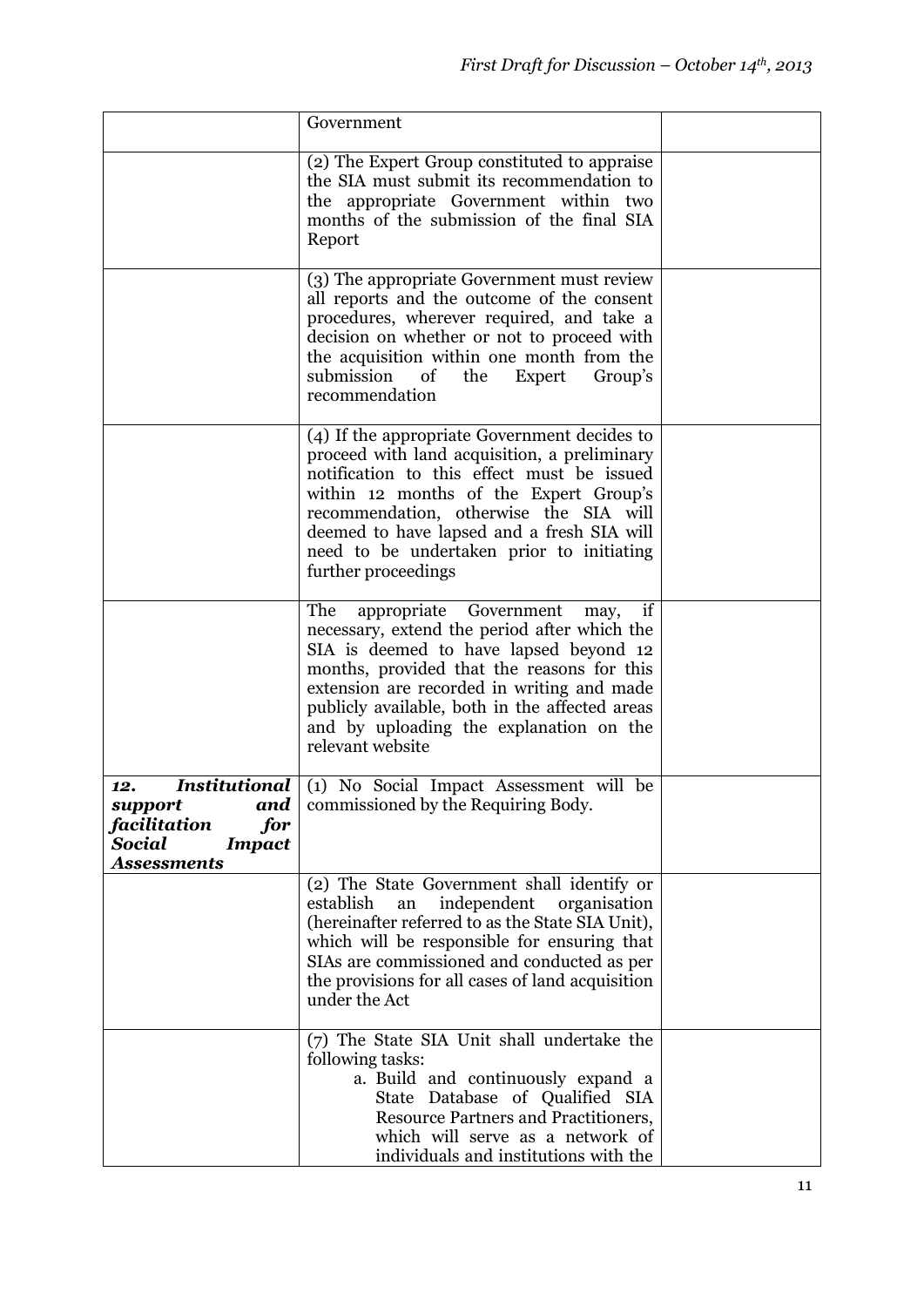|                                                                                                    | required skills and capacities to<br>conduct SIAs for land acquisition<br>and R&R<br>b. Respond immediately to the State<br>Government's request for an SIA to<br>be conducted by preparing a project-<br>specific Terms of Reference (ToR)<br>and budget, as detailed in rule 13.                                                                                                                                                                                                                                                                                                                                                                                                                                           |  |
|----------------------------------------------------------------------------------------------------|------------------------------------------------------------------------------------------------------------------------------------------------------------------------------------------------------------------------------------------------------------------------------------------------------------------------------------------------------------------------------------------------------------------------------------------------------------------------------------------------------------------------------------------------------------------------------------------------------------------------------------------------------------------------------------------------------------------------------|--|
|                                                                                                    | c. Conduct training<br>and<br>capacity<br>building programmes for the SIA<br>team and community surveyors (as<br>required)<br>and<br>make<br>available<br>manuals, tools, comparative case<br>studies and other materials needed<br>in the field and for the analysis<br>d. Provide<br>ongoing<br>support,<br>troubleshooting<br>and<br>corrective                                                                                                                                                                                                                                                                                                                                                                           |  |
|                                                                                                    | action, as required during the SIA<br>process<br>e. Ensure that the transaction based<br>web-based workflow for SIAs and<br>MIS for land acquisition and R&R as<br>specified in rule 21 is maintained<br>and that all relevant documents are<br>publicly disclosed<br>the<br>as<br>per                                                                                                                                                                                                                                                                                                                                                                                                                                       |  |
|                                                                                                    | provisions of the Act<br>f. Archive and catalogue all SIAs and<br>associated primary material safely,<br>enabling ease of retrieval when<br>required<br>g. Continuously review, evaluate and<br>strengthen the quality of SIAs and<br>the capacities available to conduct<br>them across the state                                                                                                                                                                                                                                                                                                                                                                                                                           |  |
| 13. Project-specific<br><b>Terms of Reference</b><br>(ToR)<br>and<br>Processing Fee for<br>the SIA | (1) The appropriate Government shall send<br>the proposal for land acquisition, along with<br>available project reports to the State SIA<br>Unit, which will within a period of two weeks:<br>Prepare a detailed project-<br>a.<br>specific ToR for each proposed<br>case of land acquisition, listing<br>all the activities that must be<br>indicate<br>carried<br>out,<br>the<br>appropriate team size<br>and<br>profile, and<br>stipulate<br>the<br>schedule and deadlines for key<br>deliverables for the SIA.<br>Estimate SIA fee based on the<br>$\mathbf{b}$ .<br>ToR with a clear break-up of<br>costs for each item/activity<br>submit<br>this<br>and<br>to<br>the<br>appropriate Government along<br>with the ToR. |  |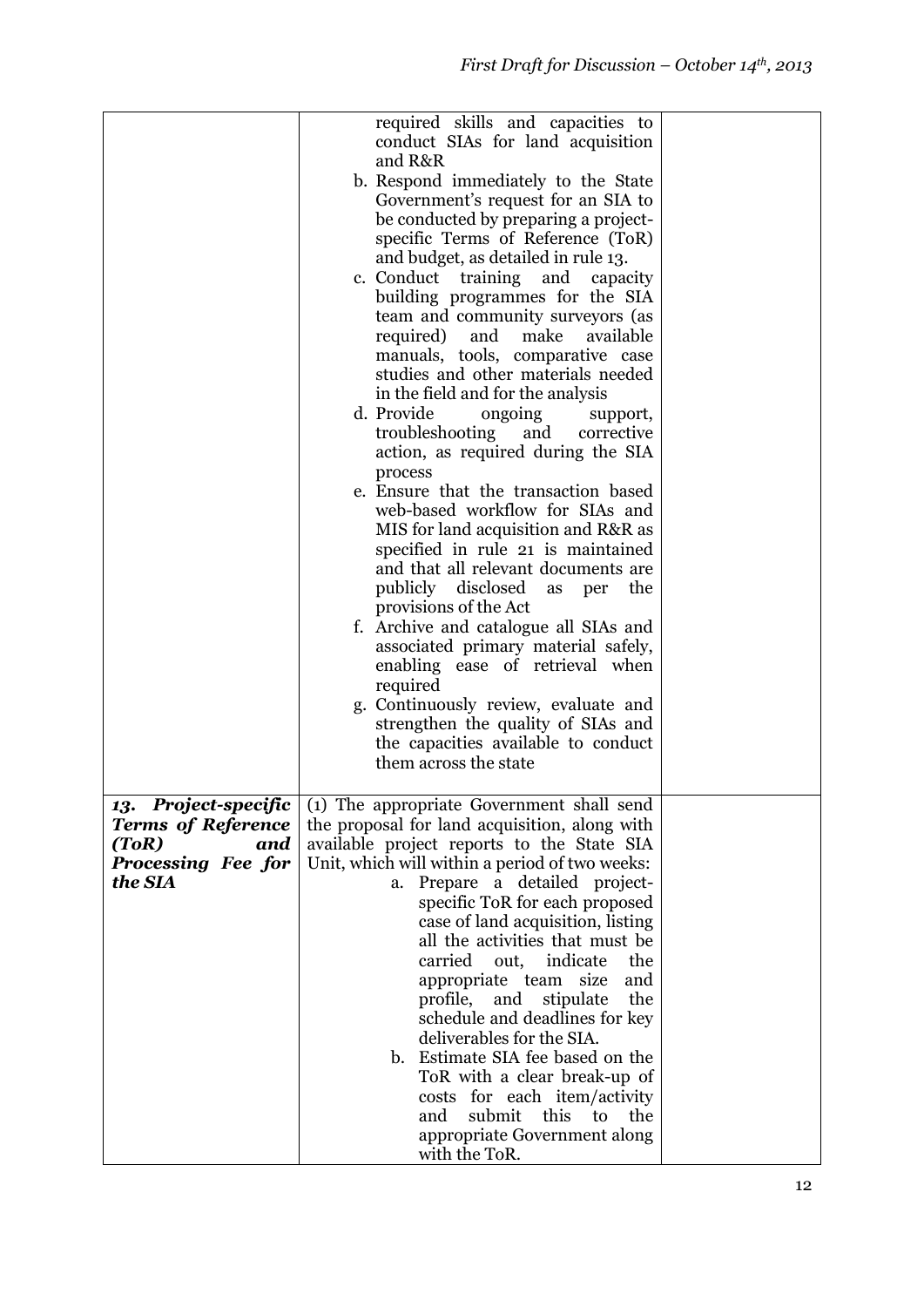|                                                                   | The Requiring Body will<br>$c_{\cdot}$<br>deposit the SIA fee into a<br>dedicated bank account set up<br>for the purpose of the SIA<br>[Prepare guidance]<br>and<br>schedule for $Tor + budget +$<br>processing fees for SIA.                                                                                                                                                                                                                                                                                                                                                                                             |  |
|-------------------------------------------------------------------|---------------------------------------------------------------------------------------------------------------------------------------------------------------------------------------------------------------------------------------------------------------------------------------------------------------------------------------------------------------------------------------------------------------------------------------------------------------------------------------------------------------------------------------------------------------------------------------------------------------------------|--|
| 14. Notification of<br>the Social Impact<br><b>Assessment</b>     | (1) Once the fee has been credited in the SIA<br>account, the appropriate Government shall<br>notify the SIA, which will be published as per<br>the provisions of the Act                                                                                                                                                                                                                                                                                                                                                                                                                                                 |  |
|                                                                   | (2) Publication of the notification of the SIA<br>to be made in the local language to the<br>(i) Panchayat, Municipality or Municipal<br>Corporation and the offices of the District<br>Collector, Sub-Divisional Magistrate and the<br>Tehsil;<br>(ii) published in the affected areas; and<br>(iii) uploaded on the website of<br>the<br>appropriate Government                                                                                                                                                                                                                                                         |  |
| Selection<br>and<br>15.<br>constitution of the<br><b>SIA</b> team | (1) The Requiring Body will not be involved in<br>any way in appointing or overseeing the team<br>that will carry out the SIA.                                                                                                                                                                                                                                                                                                                                                                                                                                                                                            |  |
|                                                                   | (2) The State SIA Unit will be responsible for<br>selecting the SIA team for each project from<br>the individuals and institutions registered/<br>empanelled in the State Database of Qualified<br><b>SIA Resource Partners and Practitioners.</b>                                                                                                                                                                                                                                                                                                                                                                        |  |
|                                                                   | (3) The size and selection criteria for the SIA<br>team will be determined by the project-<br>specific ToR developed by the State SIA Unit                                                                                                                                                                                                                                                                                                                                                                                                                                                                                |  |
|                                                                   | (4) The SIA team may be constituted by<br>appointing individuals or an organisation<br>with training and experience in conducting<br>SIAs or related field-based assessments:<br>The team could include<br>a.<br><sup>a</sup><br>combination of independent<br>practitioners, qualified social<br>activists, academics, technical<br>public<br>experts<br>and<br>functionaries on deputation<br>for the duration of the SIA<br>b. Public functionaries could be<br>drawn from Departments of<br>Rural Development, Revenue<br>other<br>and<br>government<br>agencies who are not in any<br>way connected to the requiring |  |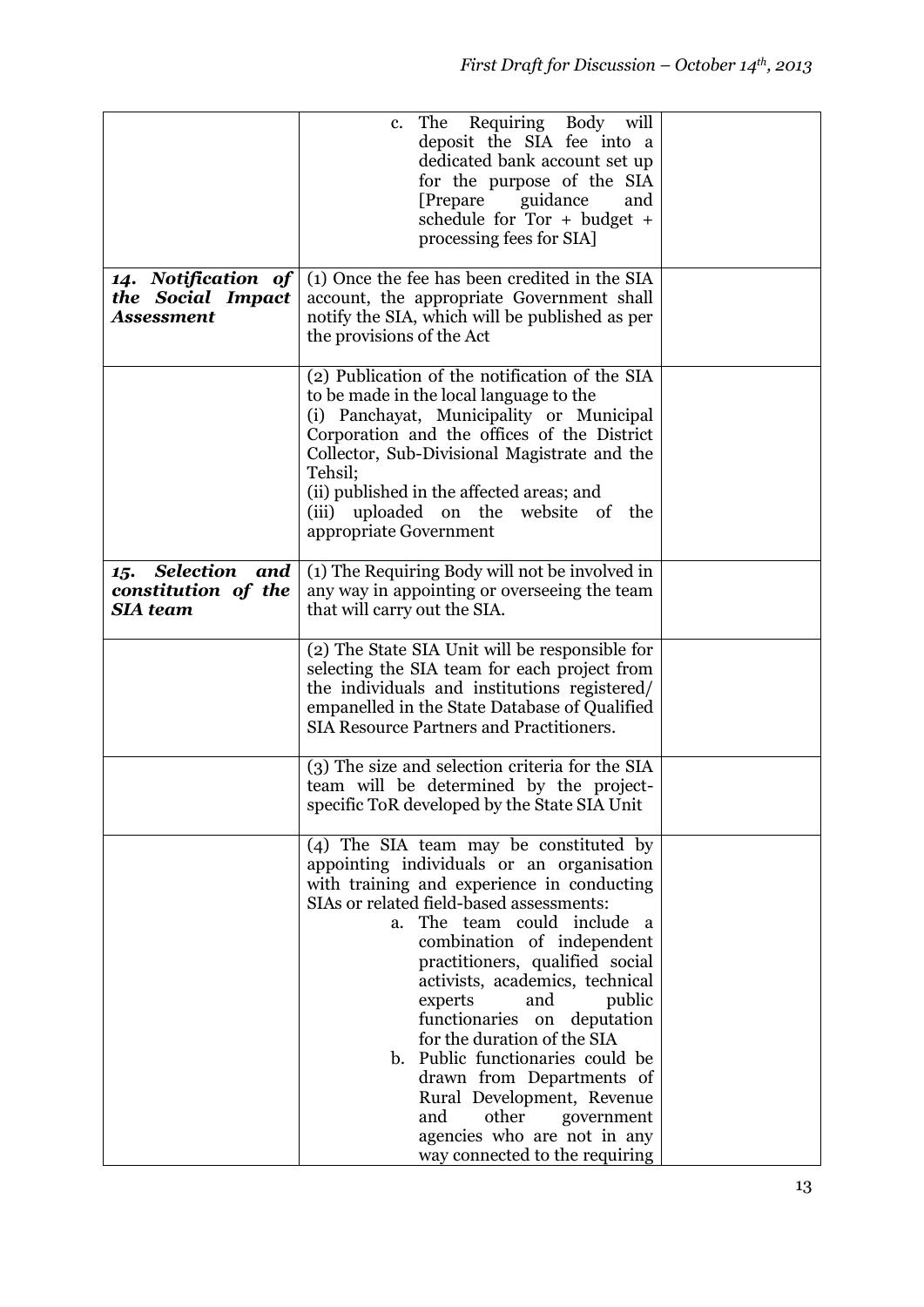| 16.<br><b>Process</b><br>of                                | body, and could include field-<br>level workers, social auditors<br>and community mobilisers,<br>who are oriented and trained<br>to conduct the SIA as per the<br><b>ToR</b><br>$\mathbf{A}$<br>Lead<br>Practitioner/SIA<br>c.<br>Coordinator will be appointed<br>and will liase with the State<br>Unit throughout<br>SIA<br>the<br>assessment period. The Lead<br>Practitioner<br>along<br>with<br>members of the State SIA Unit<br>will be responsible for capacity<br>building of the SIA team<br>d. The selection process must<br>ensure that there are<br>no<br>conflicts of interest involving<br>the team members appointed<br>to assess the concerned project<br>(1) The SIA team must collect and analyse a |  |
|------------------------------------------------------------|-----------------------------------------------------------------------------------------------------------------------------------------------------------------------------------------------------------------------------------------------------------------------------------------------------------------------------------------------------------------------------------------------------------------------------------------------------------------------------------------------------------------------------------------------------------------------------------------------------------------------------------------------------------------------------------------------------------------------|--|
| the<br>conducting<br>Social<br><b>Impact</b><br>Assessment | range of quantitative and qualitative data,<br>undertake<br>detailed<br>site<br>visits,<br>use<br>participatory methods such as focused group<br>discussions, participatory rural appraisal<br>techniques and informant interviews in<br>preparing the Social Impact Assessment<br>report.                                                                                                                                                                                                                                                                                                                                                                                                                            |  |
|                                                            | (2) All relevant project reports and feasibility<br>studies must be made available to the SIA<br>team from the inception and throughout the<br>SIA process, as required                                                                                                                                                                                                                                                                                                                                                                                                                                                                                                                                               |  |
|                                                            | (3) The first step in the SIA will involve<br>building up a detailed understanding of the<br>proposed project and reviewing its stated<br>public purpose                                                                                                                                                                                                                                                                                                                                                                                                                                                                                                                                                              |  |
|                                                            | (4) The project should be screened to ensure<br>that it adheres to the list of project types<br>specified as meeting "public purpose" under<br>the Act                                                                                                                                                                                                                                                                                                                                                                                                                                                                                                                                                                |  |
|                                                            | (5) A detailed land assessment, based on a<br>thorough analysis of all relevant land records<br>and data, field verification, and review and<br>comparison with similar projects must be<br>conducted by the SIA team. The land<br>assessment must determine the following:<br>a. Area of impact under the<br>proposed project<br>b. Total land requirement for the<br>project. Quantity and location                                                                                                                                                                                                                                                                                                                 |  |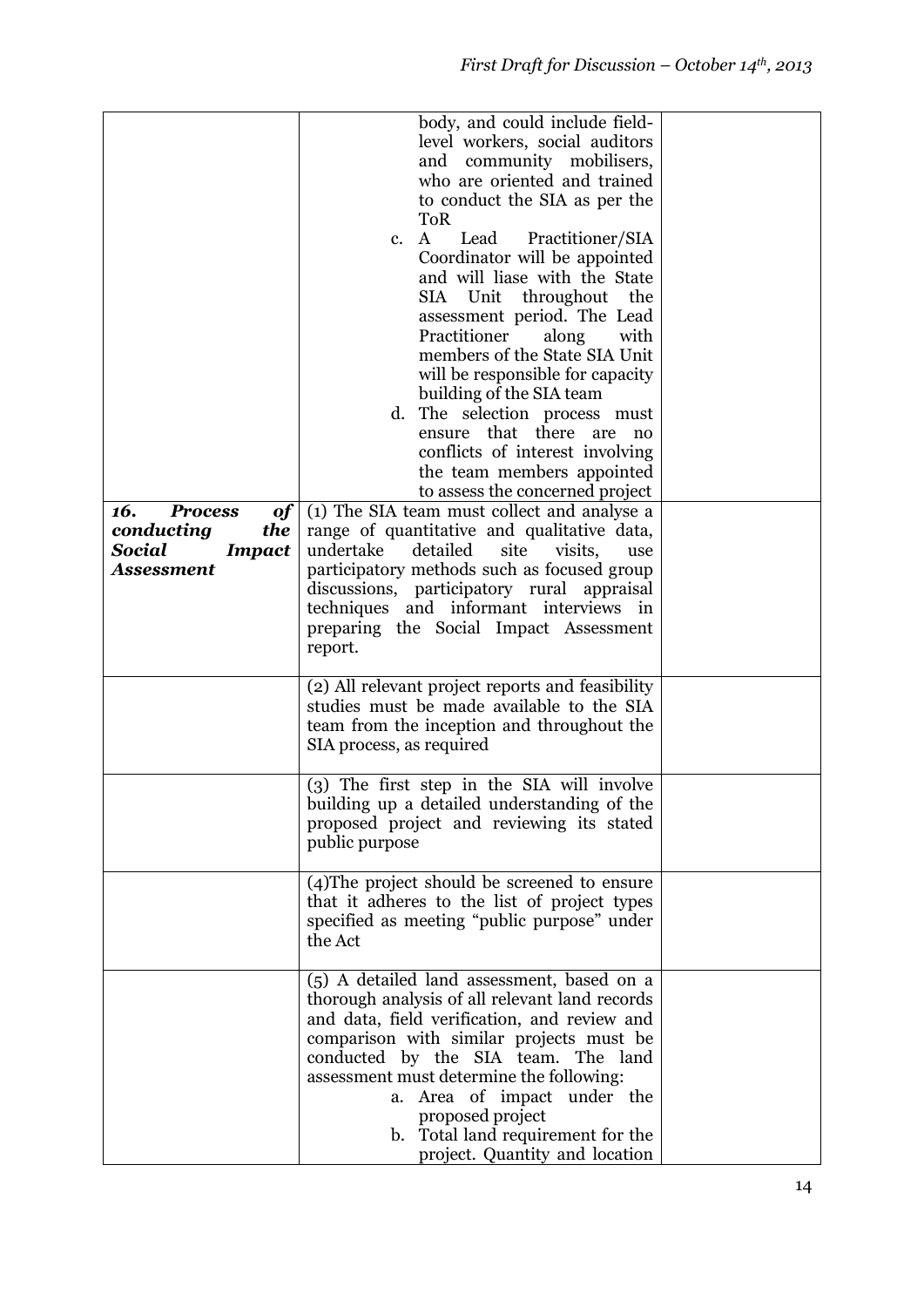|                | of<br>land proposed<br>be<br>to                |  |
|----------------|------------------------------------------------|--|
|                | acquired for the project                       |  |
| c.             | Is the land proposed for                       |  |
|                | acquisition the bare minimum                   |  |
|                | required?                                      |  |
|                | d. Whether land acquisition at an              |  |
|                |                                                |  |
|                | alternate place<br>has<br>been                 |  |
|                | considered and found<br>not                    |  |
|                | feasible                                       |  |
| e.             | If, in a Scheduled V Area, the                 |  |
|                | land proposed for acquisition                  |  |
|                | is a demonstrable last resort                  |  |
|                | [Specific<br>criteria<br>for                   |  |
|                | demonstrable last resort to be                 |  |
|                |                                                |  |
|                | prepared]                                      |  |
| f.             | (ii)<br>Land<br>any)<br>already                |  |
|                | purchased, alienated, leased or                |  |
|                | acquired, and the intended use                 |  |
|                | for each plot of land required                 |  |
|                | for the project                                |  |
| g.             | Present use of any public,                     |  |
|                | unutilised land in the vicinity                |  |
|                | of the project area                            |  |
|                |                                                |  |
| h.             | Nature, present<br>use<br>and                  |  |
|                | classification of land and if                  |  |
|                | agricultural land, irrigation                  |  |
|                | and<br>cropping<br>coverage                    |  |
|                | patterns                                       |  |
| i.             | Whether the special provisions                 |  |
|                | with the<br>respect to food                    |  |
|                | security have been adhered to                  |  |
|                |                                                |  |
|                | the<br>proposed<br>land<br>in                  |  |
|                | acquisition                                    |  |
| $\mathbf{j}$ . | Size of holdings, ownership                    |  |
|                | patterns, land distribution,                   |  |
|                | number of residential houses,                  |  |
|                | public<br>and private<br>and                   |  |
|                | infrastructure and assets                      |  |
|                | prices<br>k. Land<br>and<br>recent             |  |
|                | changes in ownership, transfer                 |  |
|                |                                                |  |
|                | and use of lands over the last 3               |  |
|                | years                                          |  |
|                |                                                |  |
|                | (6) Based on the land assessment, land         |  |
|                | records and field verification, the SIA must   |  |
|                | provide an accurate estimate of the number     |  |
|                | of affected families as defined in the Act and |  |
|                | the number of displaced families among them    |  |
|                | a. As far as possible, the SIA                 |  |
|                | team should enumerate all                      |  |
|                | affected (land and livelihood                  |  |
|                |                                                |  |
|                | affected)<br>and<br>displaced                  |  |
|                | families                                       |  |
|                | Public<br>b. For<br>Private                    |  |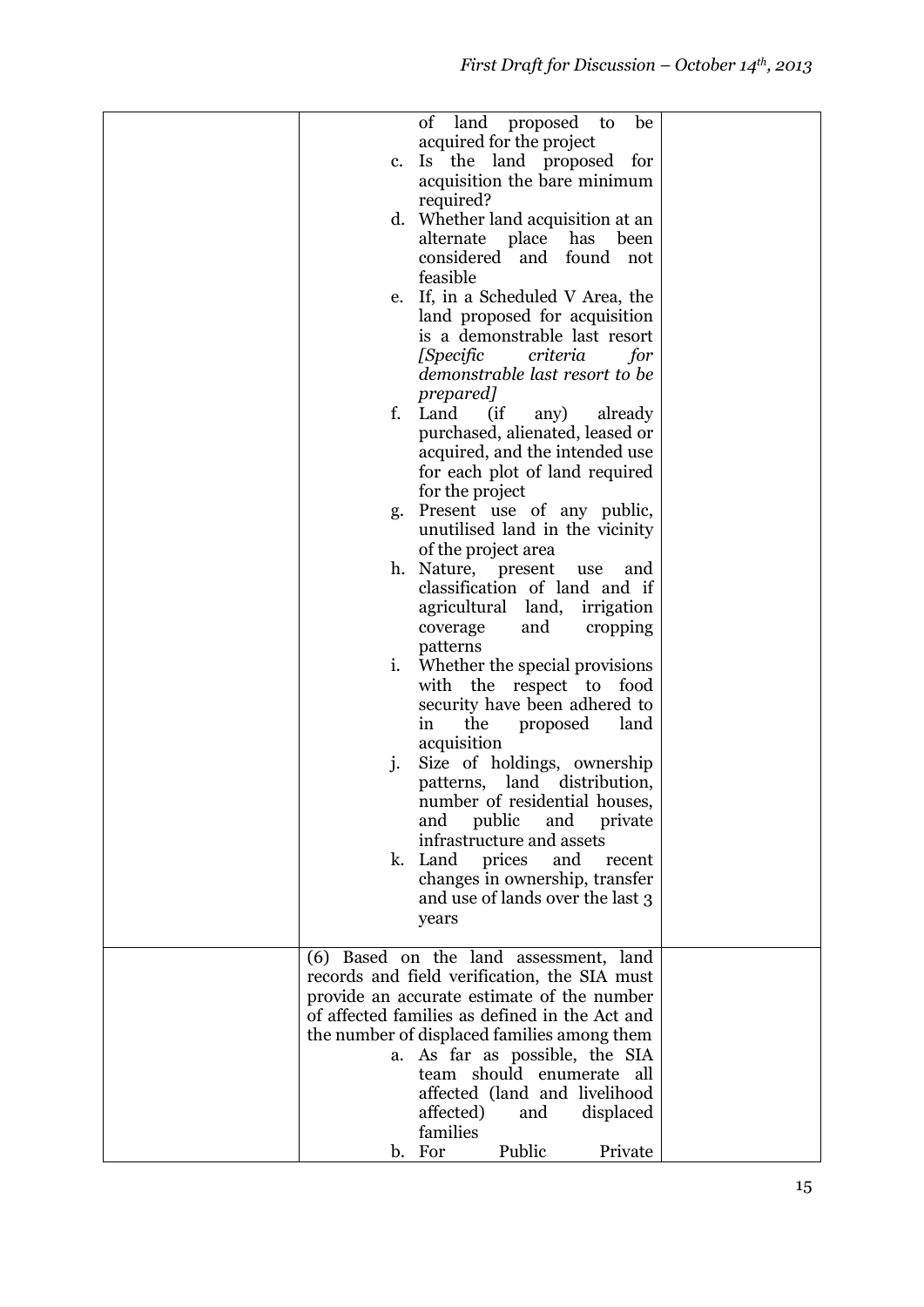| Partnerships<br>and<br>private<br>projects, where consent is<br>required, the SIA team must<br>enumerate all affected land<br>owners                                                                                                                                                                                                                                                                                                                                                                                                                                                                                                                                                                                                                                                                                                                                                                                                                                                                                                                                                        |  |
|---------------------------------------------------------------------------------------------------------------------------------------------------------------------------------------------------------------------------------------------------------------------------------------------------------------------------------------------------------------------------------------------------------------------------------------------------------------------------------------------------------------------------------------------------------------------------------------------------------------------------------------------------------------------------------------------------------------------------------------------------------------------------------------------------------------------------------------------------------------------------------------------------------------------------------------------------------------------------------------------------------------------------------------------------------------------------------------------|--|
| (7) A socio-economic and cultural profile of<br>the affected area must be prepared, based on<br>available data and statistics, field visits and<br>consultations.<br>a. In projects where resettlement is<br>required, the identified resettlement<br>site/s must be visited and a brief<br>socio-economic profile of the land and<br>its currently resident population must<br>be included                                                                                                                                                                                                                                                                                                                                                                                                                                                                                                                                                                                                                                                                                                 |  |
| (8) Building on the data collected in the steps<br>listed above and in consultation with the<br>affected communities and key stakeholders,<br>the SIA must identify and assess the nature,<br>extent and intensity of the positive and<br>negative social impacts associated with the<br>proposed project and land acquisition                                                                                                                                                                                                                                                                                                                                                                                                                                                                                                                                                                                                                                                                                                                                                              |  |
| (9) The SIA process includes the preparation<br>of a Social Impact Management Plan (SIMP),<br>which will present the ameliorative measures<br>that may be undertaken to address the full<br>range of social impacts identified in the<br>course of the assessment. The SIA team must<br>assess the viability of impact mitigation and<br>management strategies with clear indication<br>of costs, timelines and capacities. The SIMP<br>should include:<br>a. Measures that<br>have<br>been<br>specified in the terms of R&R<br>and compensation as outlined<br>in the Act<br>b. Measures that the Requiring<br>Body has<br>stated<br>it<br>will<br>introduce<br>the<br>in<br>project<br>proposal and other relevant<br>project documents<br>c. Additional measures that may<br>be required to address the full<br>extent and intensity of impacts<br>various groups,<br>across<br>as<br>identified during the<br><b>SIA</b><br>process<br>d. The stated position of the<br>Requiring Body on<br>each<br>mitigation measure must be<br>taken in writing and included<br>in the final report |  |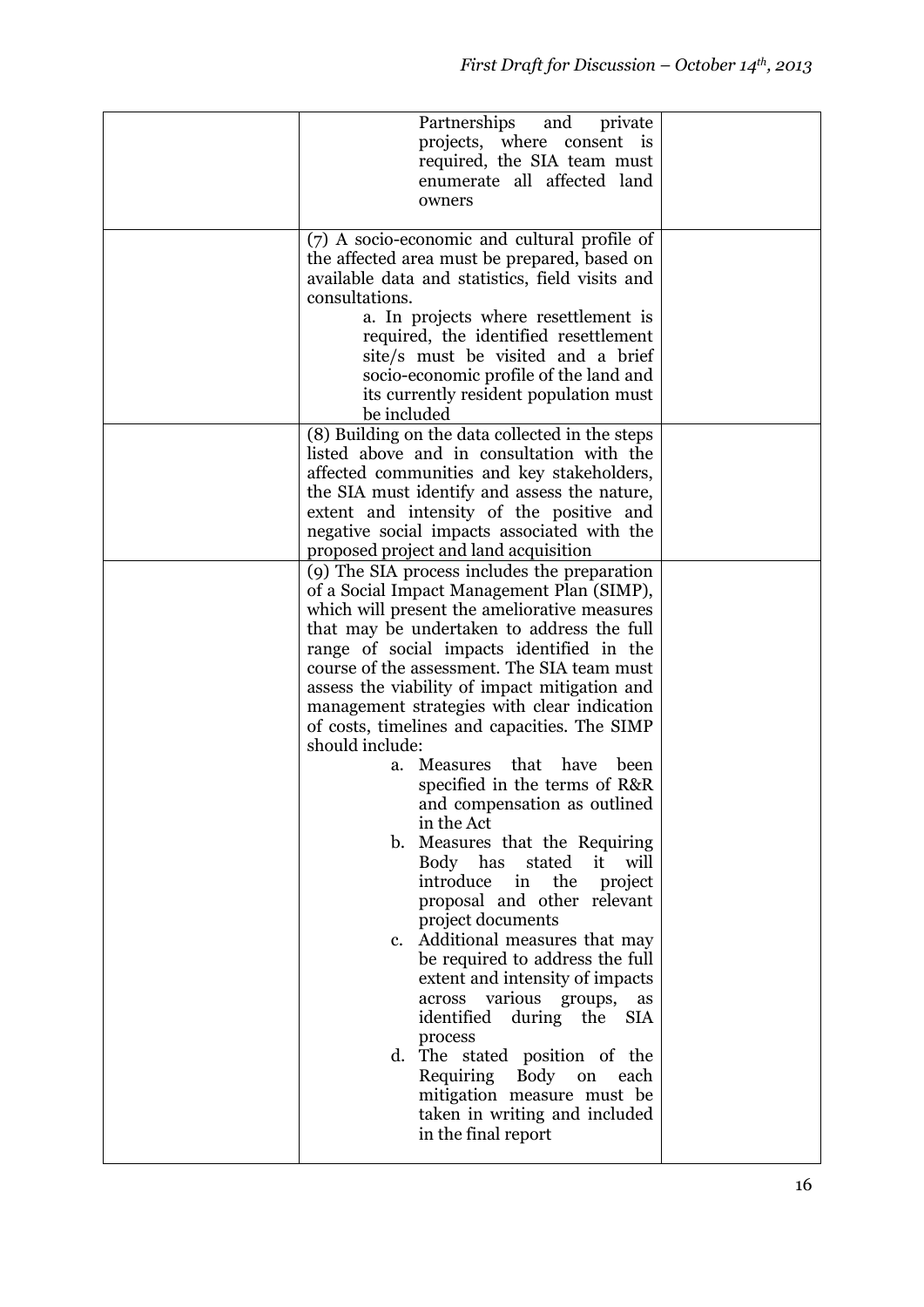|                                                                         | (10) The SIA must provide a conclusive<br>assessment of the balance and distribution of<br>the adverse social impacts, social costs and<br>benefits of the proposed project and land<br>acquisition and provide an assessment as to<br>whether:<br>a. For the majority of the affected<br>families, the benefits from the<br>proposed project exceed the<br>social costs and adverse social<br>impacts that they are likely to<br>experience<br>a. Any affected family remains at<br>risk of being economically or<br>socially worse off as a result of<br>land<br>acquisition<br>and<br>resettlement |  |
|-------------------------------------------------------------------------|-------------------------------------------------------------------------------------------------------------------------------------------------------------------------------------------------------------------------------------------------------------------------------------------------------------------------------------------------------------------------------------------------------------------------------------------------------------------------------------------------------------------------------------------------------------------------------------------------------|--|
| 17. SIA Report and<br>Social<br><b>Impact</b><br><b>Management Plan</b> | (1) The SIA Report and Social Impact<br>Management Plan (SIMP) are the formal<br>outputs of the SIA process. They will be<br>publicly disclosed, formally appraised, and<br>widely read and reviewed before a decision is<br>taken on whether or not to proceed with the<br>proposed acquisition                                                                                                                                                                                                                                                                                                      |  |
|                                                                         | (2) The SIA Report and SIMP must be well-<br>structured, bringing together all the relevant<br>analysis in<br>information<br>and<br>a<br>single<br>document and written in a manner that is<br>clear, concise and accessible, especially to<br>members of the affected communities. The<br>documents must be available in the local<br>language.                                                                                                                                                                                                                                                      |  |
|                                                                         | (3) A process of public review and feedback is<br>mandatory before the finalisation of the SIA<br><b>Report and SIMP</b>                                                                                                                                                                                                                                                                                                                                                                                                                                                                              |  |
| 18.<br>for<br><b>Process</b><br>conducting<br>public<br>hearings        | (1) Formal public hearing/s must be held in<br>the affected areas with the specific purpose of<br>presenting the main findings of the SIA,<br>seeking feedback on its contents, and making<br>sure that any omissions or additional<br>information and views are incorporated into<br>the final documents                                                                                                                                                                                                                                                                                             |  |
|                                                                         | $\overline{(2)}$ Public hearings will be conducted in all<br>Gram Panchayats where at least 25 per cent<br>of the members are directly affected by the<br>acquisition.                                                                                                                                                                                                                                                                                                                                                                                                                                |  |
|                                                                         | (3) If the SIA team finds that there are<br>villages that are substantially impacted by the<br>acquisition, even though their lands are not                                                                                                                                                                                                                                                                                                                                                                                                                                                           |  |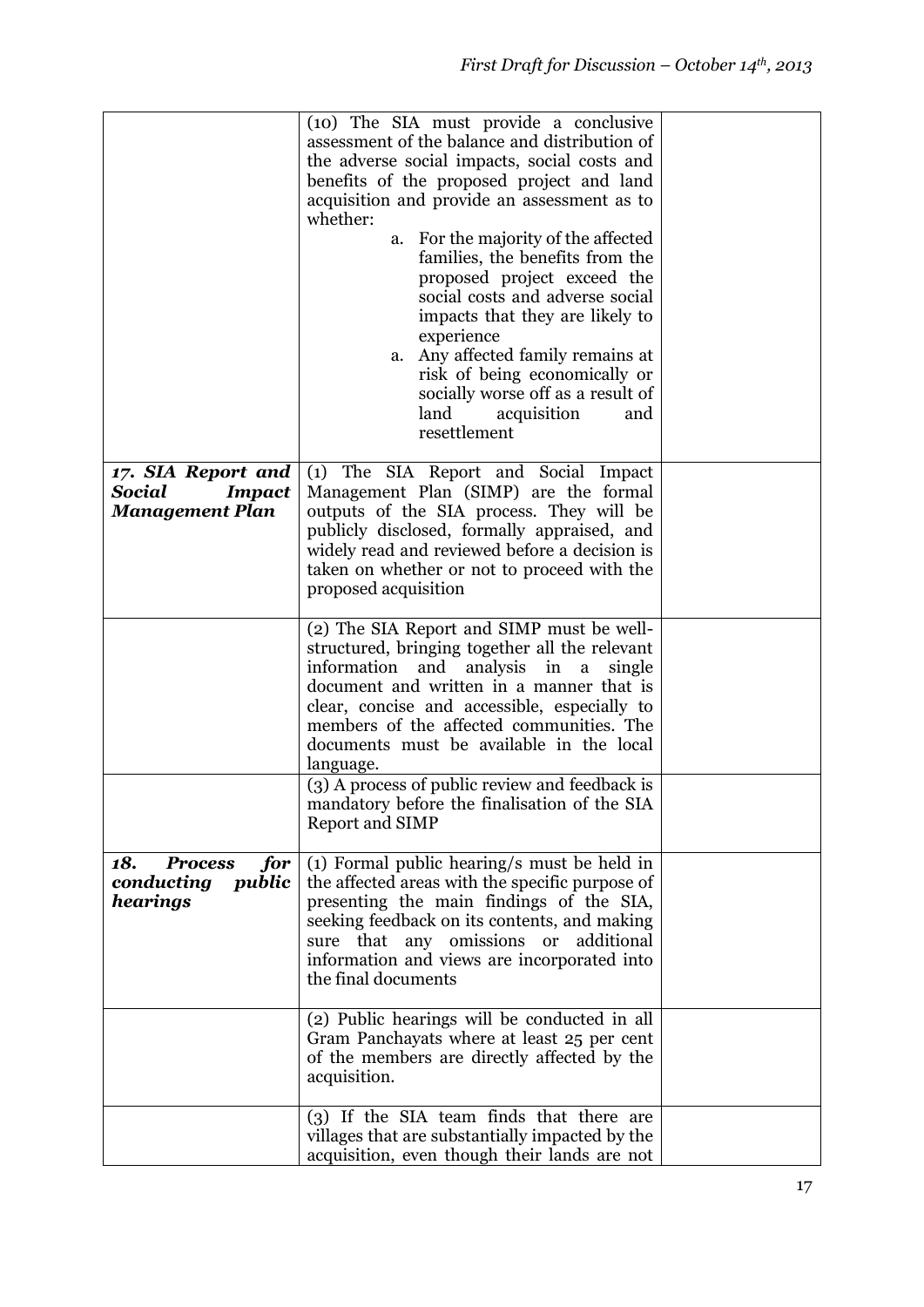| being acquired, they may approach the<br>concerned District Collector and request that<br>a public hearing be held in such Gram<br>Panchayats as well                                                                                                                                                                                                                                                                      |  |
|----------------------------------------------------------------------------------------------------------------------------------------------------------------------------------------------------------------------------------------------------------------------------------------------------------------------------------------------------------------------------------------------------------------------------|--|
| (4) The date and venue of the public hearing<br>must be announced and publicised 15 days in<br>through<br>public<br>notifications,<br>advance<br>advertisements in local newspapers, radio,<br>and through direct communication with<br>Gram<br>Panchayat<br>Municipal<br><sub>or</sub><br>Ward<br>representatives                                                                                                         |  |
| (5) The draft SIA report and SIMP will be<br>published in the local language<br>and<br>distributed to all affected GPs/municipal<br>offices 7 days prior to the public hearing. One<br>copy should be made given to the District<br>Collector's office. The Requiring Body must<br>also receive a copy of the draft report.<br>Adequate copies of the report should be made<br>available on the day of the public hearing. |  |
| (6) A member of the SIA team can facilitate<br>the public hearing, but the event must be<br>organised through the local administration<br>and the designated government officers at<br>that level. Gram Panchayat or Municipal<br>Ward representatives should be included in<br>all decisions regarding the arrangements for<br>the public hearings in their areas                                                         |  |
| (7) All proceedings must be held in the local<br>with<br>effective<br>and<br>credible<br>language<br>translators identified beforehand, if required                                                                                                                                                                                                                                                                        |  |
| (8) Representatives from the Requiring Body<br>and designated land acquisition and R&R<br>functionaries must attend the public hearing<br>and address the questions and concerns<br>raised by the affected communities                                                                                                                                                                                                     |  |
| Political<br>local<br>representatives,<br>(9)<br>NGOs/CBOs and media persons shall also be<br>invited to attend                                                                                                                                                                                                                                                                                                            |  |
| (10) The proceedings of the public hearing<br>must be video recorded and transcribed. This<br>recording and transcript will be submitted<br>along with the final SIA report and SIMP                                                                                                                                                                                                                                       |  |
| $(11)$ After the required public hearing/s have<br>been conducted, the SIA team must review all<br>the feedback and information gathered,<br>incorporate this into their analysis, and revise<br>the SIA report accordingly                                                                                                                                                                                                |  |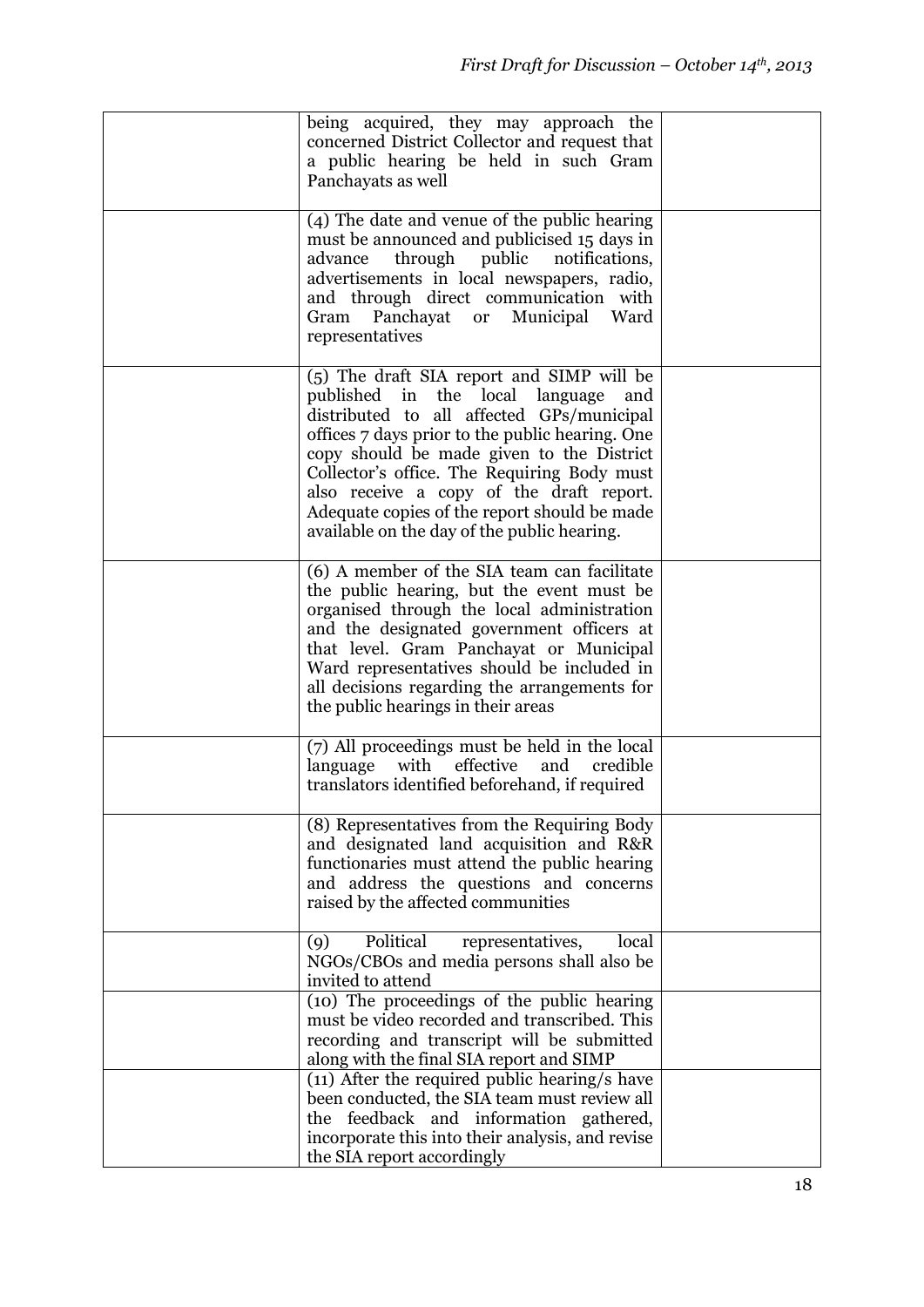| 19. Submission of<br><b>SIA Report</b>                                                             | (1) The final SIA Report and SIMP must be<br>published in the local language and made<br>available to<br>(i) Panchayat, Municipality or Municipal<br>Corporation and the offices of the District<br>Collector, Sub-Divisional Magistrate and the<br>Tehsil;<br>(ii) published in the affected areas; and<br>(iii) uploaded on the website of the<br>appropriate Government               |  |
|----------------------------------------------------------------------------------------------------|------------------------------------------------------------------------------------------------------------------------------------------------------------------------------------------------------------------------------------------------------------------------------------------------------------------------------------------------------------------------------------------|--|
| 20. Appraisal of the<br>SIA<br>and<br><b>Recommendation</b><br>the<br><b>Expert</b><br>by<br>Group | (1) Every Social Impact Assessment (SIA)<br>conducted must be formally appraised by an<br>Expert Group constituted as per the<br>provisions of the Act, which will then make a<br>written recommendation to the appropriate<br>Government on whether or not the proposed<br>land acquisition should proceed                                                                              |  |
|                                                                                                    | (2)<br>The<br>appropriate Government<br>shall<br>authorise the Commissioner, R&R to appoint<br>the members of the Expert Group                                                                                                                                                                                                                                                           |  |
|                                                                                                    | (3) The names and qualifications of all<br>members of the Expert Group appointed for<br>every project must be publicly disclosed and<br>the selection process must ensure that there<br>are no conflicts of interest in the selection                                                                                                                                                    |  |
|                                                                                                    | (4) After carefully reviewing the SIA and all<br>other relevant available data, the Expert<br>Group must evaluate the project's public<br>purpose and weigh its potential benefits<br>against the likely social costs and adverse<br>impacts, before providing a clear, written<br>recommendation on whether or not the<br>appropriate Government should proceed with<br>the acquisition |  |
|                                                                                                    | (5) The Expert Group must complete its<br>deliberations and deliver its recommendation<br>in writing to the appropriate Government<br>within two months of the submission of the<br>SIA.                                                                                                                                                                                                 |  |
|                                                                                                    | (6) The Expert Group's recommendation<br>must be made available in the local language<br>to the                                                                                                                                                                                                                                                                                          |  |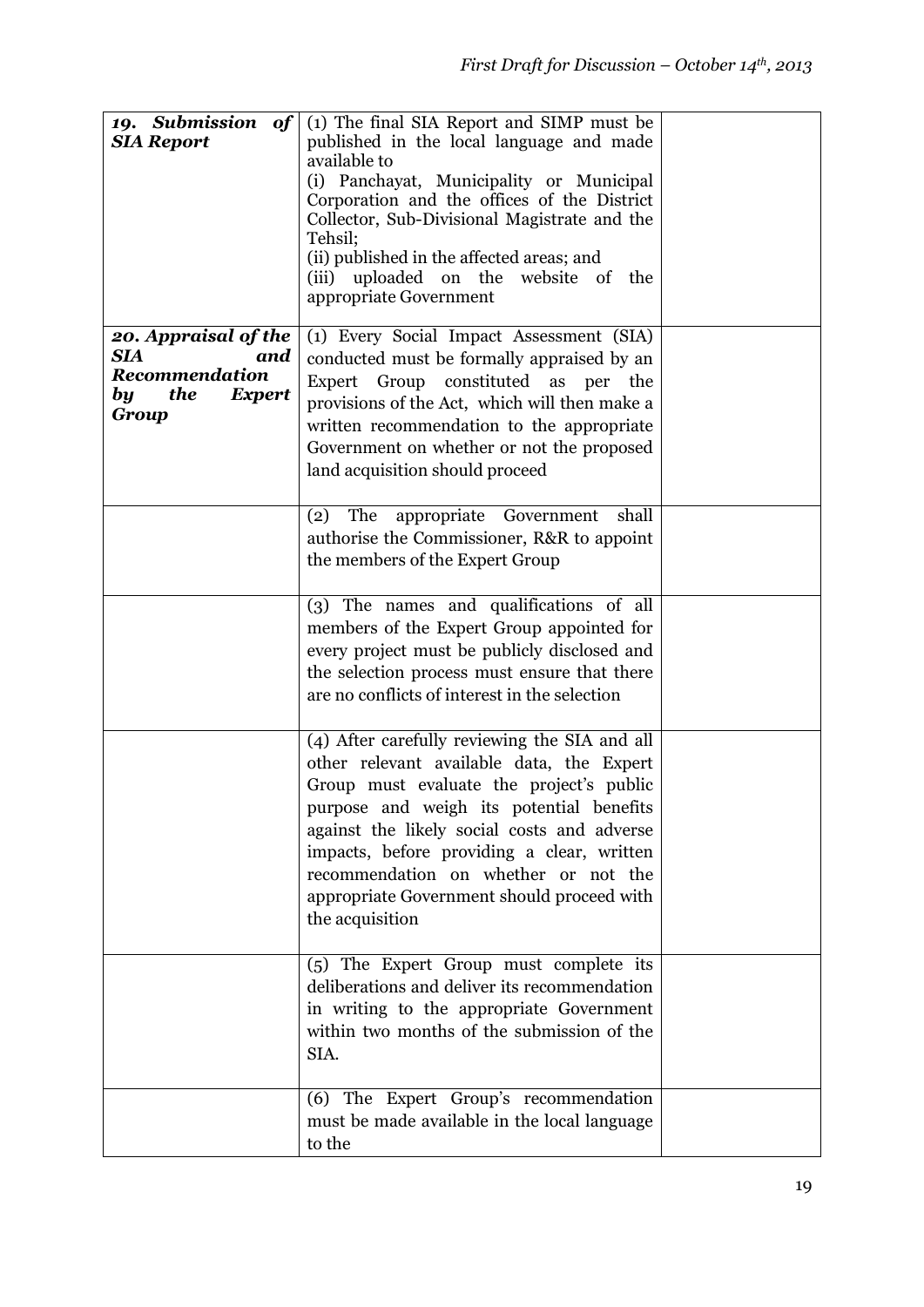| <b>Web-based</b><br>21.<br><b>Work Flow and MIS</b><br>Land<br>for<br><b>Acquisition</b><br>and<br><b>R&amp;R</b> | (i) Panchayat, Municipality or Municipal<br>Corporation and the offices of the District<br>Collector, Sub-Divisional Magistrate and the<br>Tehsil;<br>(ii) published in the affected areas; and<br>(iii) uploaded on the website of the<br>appropriate Government<br>The<br><b>State</b><br>Government<br>must<br>create<br>a<br>dedicated, user-friendly website that will<br>serve as a public platform on which the entire<br>work flow of each acquisition case will be<br>hosted, beginning with the notification of the<br>SIA and tracking each step of decision-<br>making, implementation and audit. |                        |
|-------------------------------------------------------------------------------------------------------------------|---------------------------------------------------------------------------------------------------------------------------------------------------------------------------------------------------------------------------------------------------------------------------------------------------------------------------------------------------------------------------------------------------------------------------------------------------------------------------------------------------------------------------------------------------------------------------------------------------------------|------------------------|
| <b>Additional</b><br>22.                                                                                          | Additional parameters including a table of                                                                                                                                                                                                                                                                                                                                                                                                                                                                                                                                                                    |                        |
| Norms with regard                                                                                                 | contents for the Social Impact Assessment                                                                                                                                                                                                                                                                                                                                                                                                                                                                                                                                                                     |                        |
| to the Social Impact                                                                                              | Study and the Social Impact Management                                                                                                                                                                                                                                                                                                                                                                                                                                                                                                                                                                        |                        |
| <b>Assessment Process</b>                                                                                         | Plan are given in Annexure IV.                                                                                                                                                                                                                                                                                                                                                                                                                                                                                                                                                                                |                        |
|                                                                                                                   | <b>IV. RETROSPECTIVE OPERATION</b>                                                                                                                                                                                                                                                                                                                                                                                                                                                                                                                                                                            |                        |
| Retrospective<br>23.                                                                                              | (1) The retrospective operation of the Act as                                                                                                                                                                                                                                                                                                                                                                                                                                                                                                                                                                 |                        |
| operation                                                                                                         | prescribed in Section 24 of the Act will be                                                                                                                                                                                                                                                                                                                                                                                                                                                                                                                                                                   |                        |
|                                                                                                                   | deemed to have come into operation on and                                                                                                                                                                                                                                                                                                                                                                                                                                                                                                                                                                     |                        |
|                                                                                                                   | from the date on which the new law is<br>notified in the Official Gazette.                                                                                                                                                                                                                                                                                                                                                                                                                                                                                                                                    |                        |
|                                                                                                                   |                                                                                                                                                                                                                                                                                                                                                                                                                                                                                                                                                                                                               |                        |
|                                                                                                                   | (2) Where acquisitions have been initiated<br>under the Land Acquisition Act 1894 and the<br>parties under acquisition have either not<br>accepted compensation or have not released                                                                                                                                                                                                                                                                                                                                                                                                                          | $(1 \text{ of } 1894)$ |
|                                                                                                                   | the physical possession of the land but do not                                                                                                                                                                                                                                                                                                                                                                                                                                                                                                                                                                |                        |
|                                                                                                                   | qualify for the benefits of the Act as given in<br>sub-section 2 of section 24 due to the fact that                                                                                                                                                                                                                                                                                                                                                                                                                                                                                                           |                        |
|                                                                                                                   | they have remained pending for a period less                                                                                                                                                                                                                                                                                                                                                                                                                                                                                                                                                                  |                        |
|                                                                                                                   | than five years then the new law shall apply<br>only if the situation of pendency continues                                                                                                                                                                                                                                                                                                                                                                                                                                                                                                                   |                        |
|                                                                                                                   | unchanged for a period that equals to or                                                                                                                                                                                                                                                                                                                                                                                                                                                                                                                                                                      |                        |
|                                                                                                                   | exceeds five years;                                                                                                                                                                                                                                                                                                                                                                                                                                                                                                                                                                                           |                        |
|                                                                                                                   | (3) Where the possession has not been taken                                                                                                                                                                                                                                                                                                                                                                                                                                                                                                                                                                   |                        |
|                                                                                                                   | due to the fact that the acquisition process<br>has been challenged in a court of law then the                                                                                                                                                                                                                                                                                                                                                                                                                                                                                                                |                        |
|                                                                                                                   | period spent under litigation shall also be                                                                                                                                                                                                                                                                                                                                                                                                                                                                                                                                                                   |                        |
|                                                                                                                   | counted for the purpose of determining                                                                                                                                                                                                                                                                                                                                                                                                                                                                                                                                                                        |                        |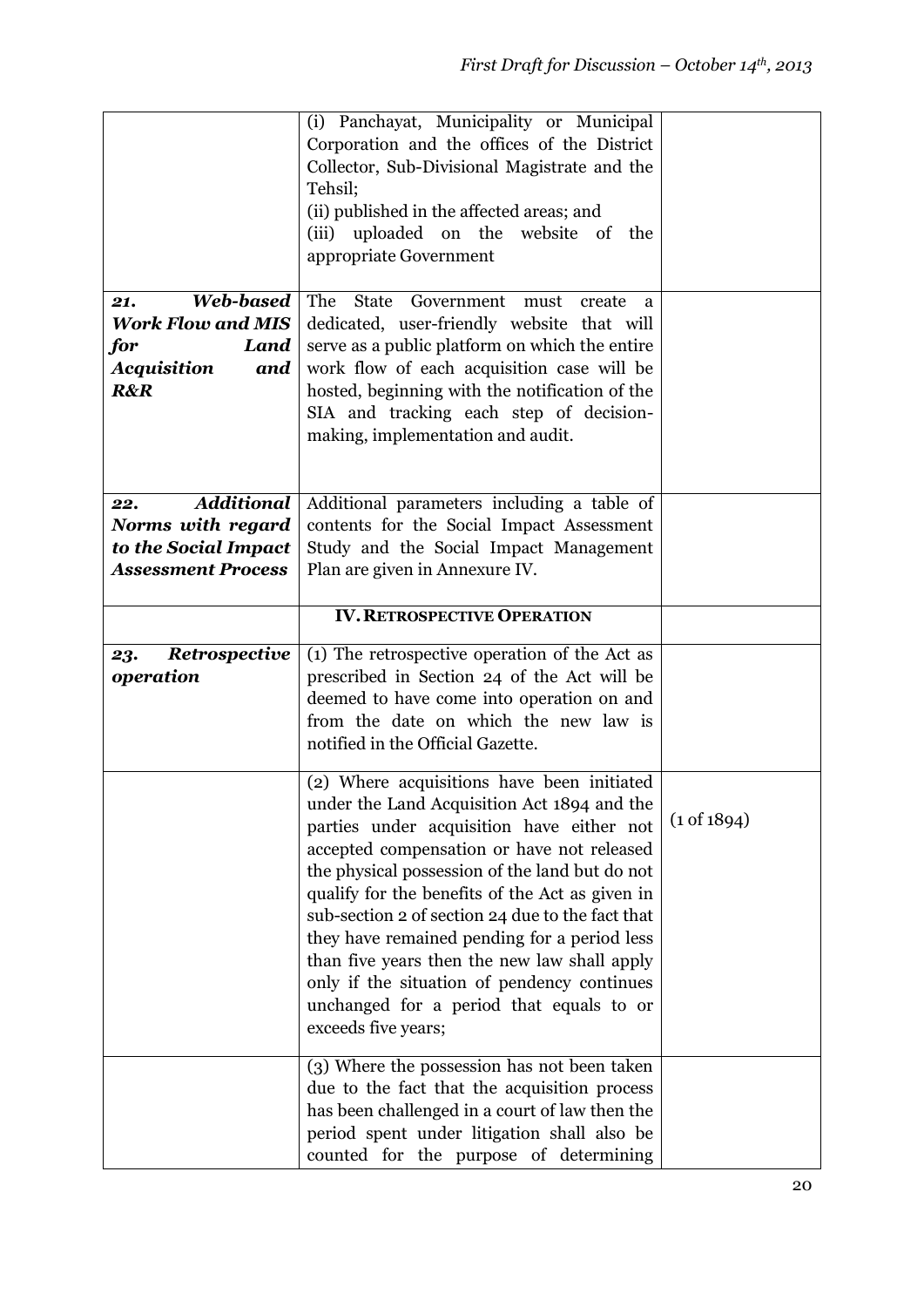|                                                  | whether the period of five years has been                                                                                                                                                                                                                                             |  |
|--------------------------------------------------|---------------------------------------------------------------------------------------------------------------------------------------------------------------------------------------------------------------------------------------------------------------------------------------|--|
|                                                  | crossed or not;                                                                                                                                                                                                                                                                       |  |
|                                                  | (3) The Land Acquisition, Rehabilitation and<br>Resettlement Authority shall be competent to<br>hear disputes which relate to the payment of<br>compensation and application of the section<br>24 of the Act.                                                                         |  |
|                                                  | V. LAND ACQUISITION                                                                                                                                                                                                                                                                   |  |
|                                                  | <b>REHABILITATION AND</b>                                                                                                                                                                                                                                                             |  |
|                                                  | <b>RESETTLEMENT AUTHORITY</b>                                                                                                                                                                                                                                                         |  |
| <b>Establishment</b><br>24.<br>of LARR Authority | (1) The Land Acquisition Rehabilitation and<br>Resettlement Authority shall be established<br>in each State by the concerned State<br>Government to hear disputes arising out of<br>projects where land acquisition has been<br>initiated by the State Government or its<br>agencies. |  |
|                                                  | (2) The Central Government shall establish a<br>national Land Acquisition and Rehabilitation<br>and Resettlement Authority to hear disputes<br>arising out of projects where land acquisition<br>has been initiated by the Central Government<br>or its agencies.                     |  |
|                                                  | (3) The terms and conditions of service for<br>such establishment have been provided in<br>Chapter VIII of the Act                                                                                                                                                                    |  |
|                                                  | <b>VI. COMPENSATION</b>                                                                                                                                                                                                                                                               |  |
| 25. Compensation                                 | (1) The compensation shall be paid to all<br>parties as prescribed in the first recital to<br>Schedule I of the Act.                                                                                                                                                                  |  |
|                                                  | (2) where the words "in the vicinity" have<br>been used in Explanation I of section 26 they<br>shall be taken to mean the land holdings<br>immediately contiguous to the land where the<br>acquisition in question is taking place.                                                   |  |
| 26. Base Rate                                    | For an acquisition process that takes place in<br>phases<br>and<br>where<br>land<br>is<br>acquired<br>sequentially, the base rate as calculated under<br>section 26 of the Act shall be taken to be the<br>effective rate for all affected families to be                             |  |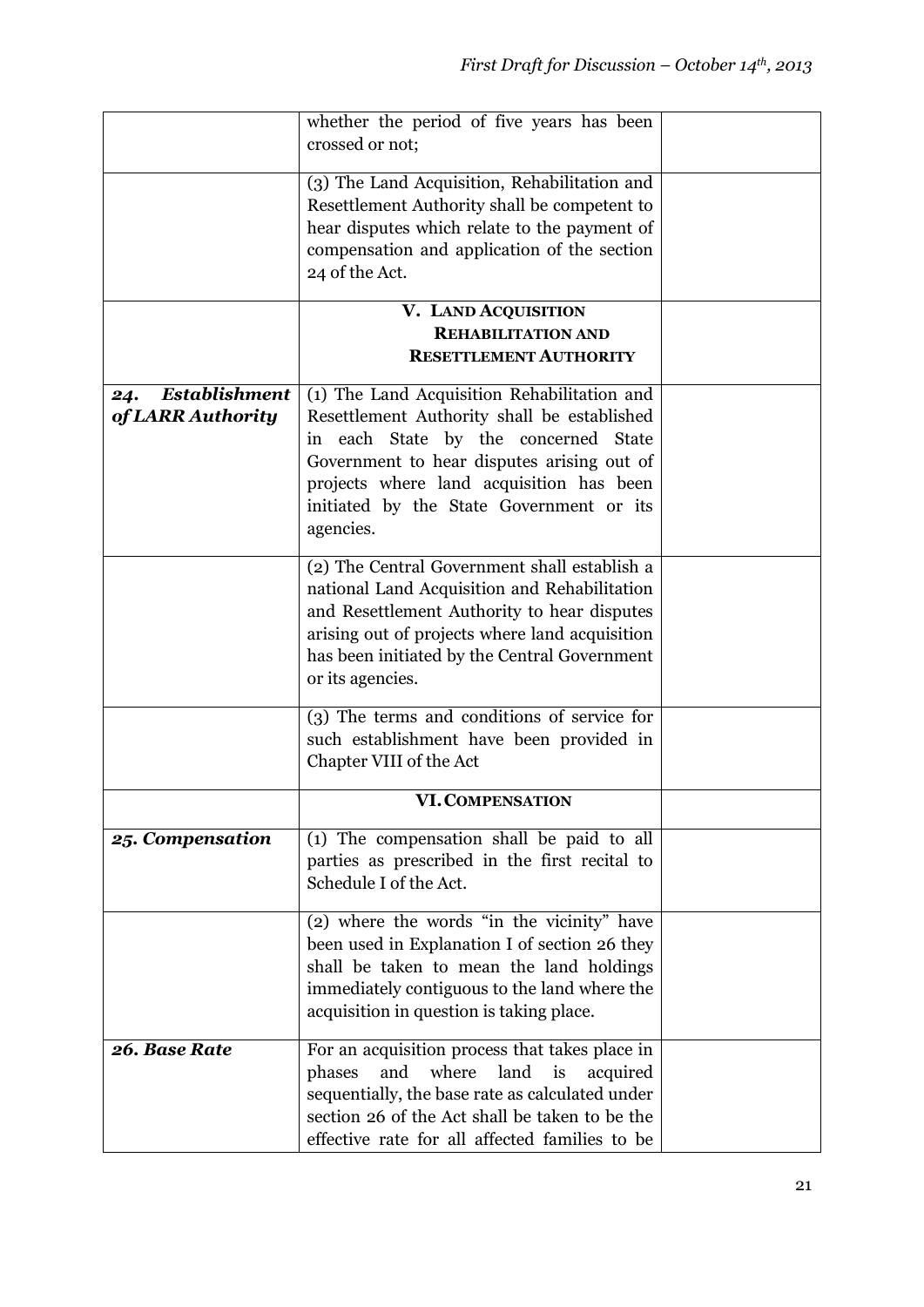|                               | compensated across the entire area to be                                                      |  |
|-------------------------------|-----------------------------------------------------------------------------------------------|--|
|                               | acquired for the said acquisition.                                                            |  |
|                               | VII.<br><b>REHABILITATION</b><br><b>AND</b>                                                   |  |
|                               | <b>RESETTLEMENT BENEFITS</b>                                                                  |  |
| <b>Provision</b><br>27.<br>of | (1) The appropriate Government shall ensure                                                   |  |
| Rehabilitation and            | that the Administrator for Rehabilitation and                                                 |  |
| <b>Resettlement</b>           | Resettlement commences the Rehabilitation                                                     |  |
| <b>Benefits</b>               | and Resettlement process with the conduct of                                                  |  |
|                               | survey and census of the affected families as                                                 |  |
|                               | per Section $17(1)$ , taking into consideration                                               |  |
|                               | the affected families identified by SIA team.                                                 |  |
|                               | (2) The draft Rehabilitation and Resettlement                                                 |  |
|                               | scheme prepared by the Administrator as per                                                   |  |
|                               | Section 17(2) of the Act, shall be based on the                                               |  |
|                               | Social Impact Management Plan prepared by<br>the SIA team and shall be developed in           |  |
|                               | consultation with the Gram<br>Sabha<br><b>or</b>                                              |  |
|                               | Municipality by holding public hearings as                                                    |  |
|                               | provided under Section $17(5)$ of the Act                                                     |  |
|                               |                                                                                               |  |
|                               | (3) The Administrator shall maintain a record<br>of objections and claims filed in the public |  |
|                               | hearing and submit the draft Rehabilitation                                                   |  |
|                               | and Resettlement scheme along with his/her                                                    |  |
|                               | report on the claims and objections to the                                                    |  |
|                               | Collector within 2 weeks after completion of                                                  |  |
|                               | public hearing.                                                                               |  |
|                               | (4) On receipt of the draft Rehabilitation and                                                |  |
|                               | scheme, within 4 weeks, the Collector shall                                                   |  |
|                               | convene a meeting with the Rehabilitation                                                     |  |
|                               | and Resettlement committee at project level,                                                  |  |
|                               | discuss the scheme and submit the scheme to                                                   |  |
|                               | Rehabilitation<br>Commissioner<br>and                                                         |  |
|                               | Resettlement along with his suggestions.                                                      |  |
|                               | (5) The Commissioner Rehabilitation and                                                       |  |
|                               | Resettlement shall, after scrutinizing the                                                    |  |
|                               | scheme submitted by the Collector accord                                                      |  |
|                               | approval to the scheme and make it available                                                  |  |
|                               | in public domain, as provided in Section 19 of                                                |  |
|                               | the Act, within 4 weeks.                                                                      |  |
|                               | (6) The summary of the scheme approved by                                                     |  |
|                               | Commissioner<br>shall be<br>notified<br>the<br>in                                             |  |
|                               | declaration for acquisition of land under                                                     |  |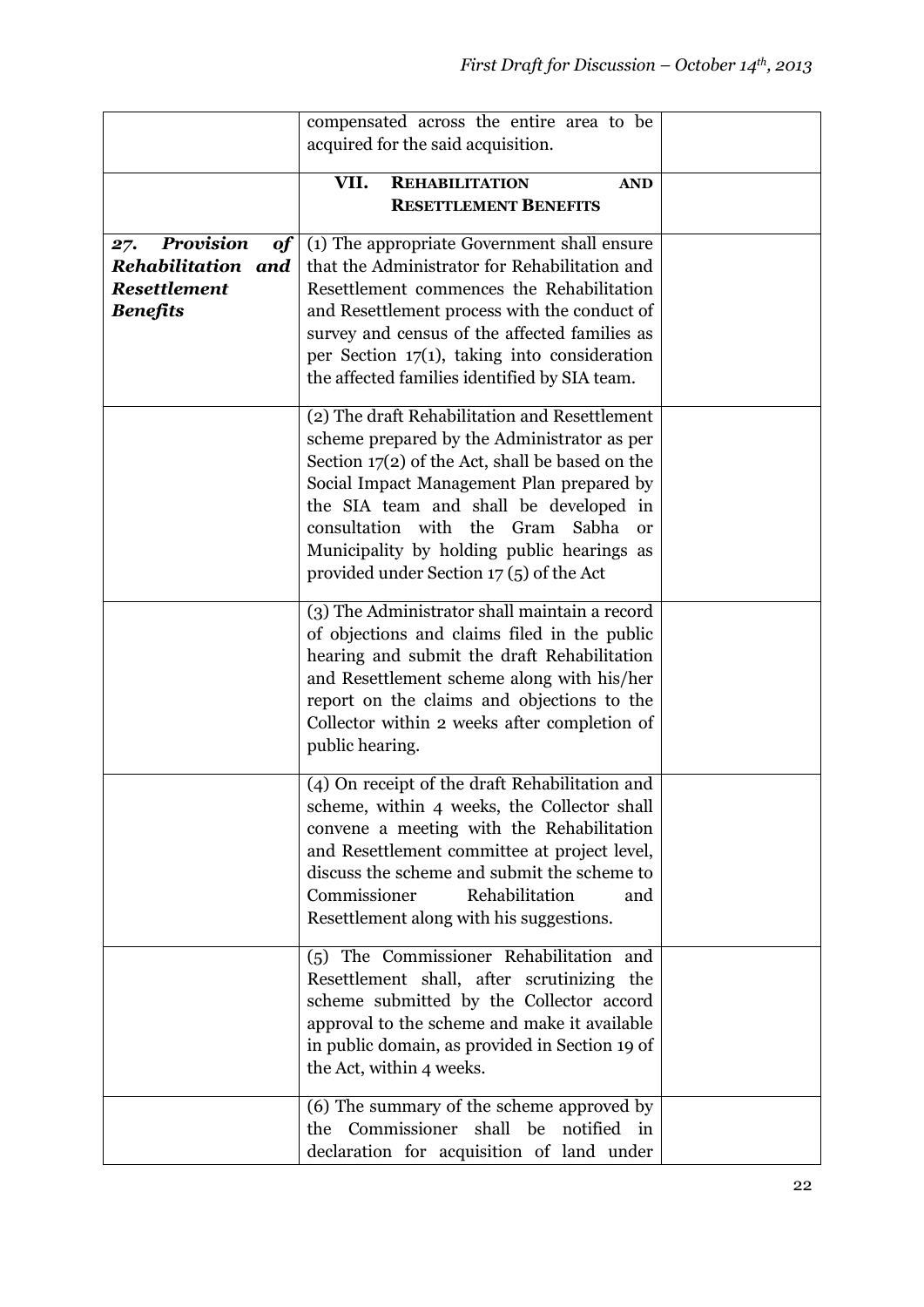|                                                                                                          | Section 20 of the Act.                                                                                                                                                                                                                                                                                                                             |  |
|----------------------------------------------------------------------------------------------------------|----------------------------------------------------------------------------------------------------------------------------------------------------------------------------------------------------------------------------------------------------------------------------------------------------------------------------------------------------|--|
|                                                                                                          | (7) The Collector shall pass the Awards for<br>each affected family in accordance with the<br>Schedule 2 of the Act or as per the negotiated<br>agreement reached with the affected families<br>where consent is involved and hand over the<br>family wise Awards for Rehabilitation and<br>Resettlement to each affected family, in the<br>Form . |  |
|                                                                                                          | (8) Collector shall also issue orders for<br>provision of infrastructure facilities to be<br>provided for every resettlement area, in the<br>Form .                                                                                                                                                                                                |  |
|                                                                                                          | (9) The Commissioner Rehabilitation and<br>Resettlement shall closely monitor<br>the<br>implementation of Rehabilitation<br>and<br><b>Resettlement Scheme</b>                                                                                                                                                                                      |  |
|                                                                                                          | VIII. MONITORING AUTHORITIES                                                                                                                                                                                                                                                                                                                       |  |
| <b>National</b><br>28.<br>Monitoring<br><b>Committee</b><br>for<br>rehabilitation<br>and<br>resettlement | (1) The Central Government may, where<br>necessary, for national or inter-state projects,<br>constitute a National Monitoring Committee<br>for<br>reviewing<br>and<br>monitoring<br>the<br>implementation<br>of rehabilitation<br>and<br>resettlement schemes or plans under this Act.                                                             |  |
|                                                                                                          | (2) The Committee may, besides having<br>representation of the concerned Ministries<br>and Departments of the Central and State<br>Governments, associate with it eminent<br>experts from the relevant fields.                                                                                                                                     |  |
|                                                                                                          | (3) The Committee shall review the processes<br>listed and provide assistance to all the<br>affected<br>families<br>to<br>ensure<br>that<br>the<br>Rehabilitation and Resettlement benefits are<br>provided in keeping with the provisions of the<br>law.                                                                                          |  |
|                                                                                                          | (4) The Central Government shall provide<br>other<br>officers<br>and<br>employees<br>to<br>the<br>efficient<br>Committee<br>for<br>its<br>necessary<br>functioning.                                                                                                                                                                                |  |
| <b>Reporting</b><br>29.<br>requirements                                                                  | The States and Union territories shall<br>provide all the relevant information on the<br>matters covered under this Act, to the<br>National Monitoring Committee in a regular                                                                                                                                                                      |  |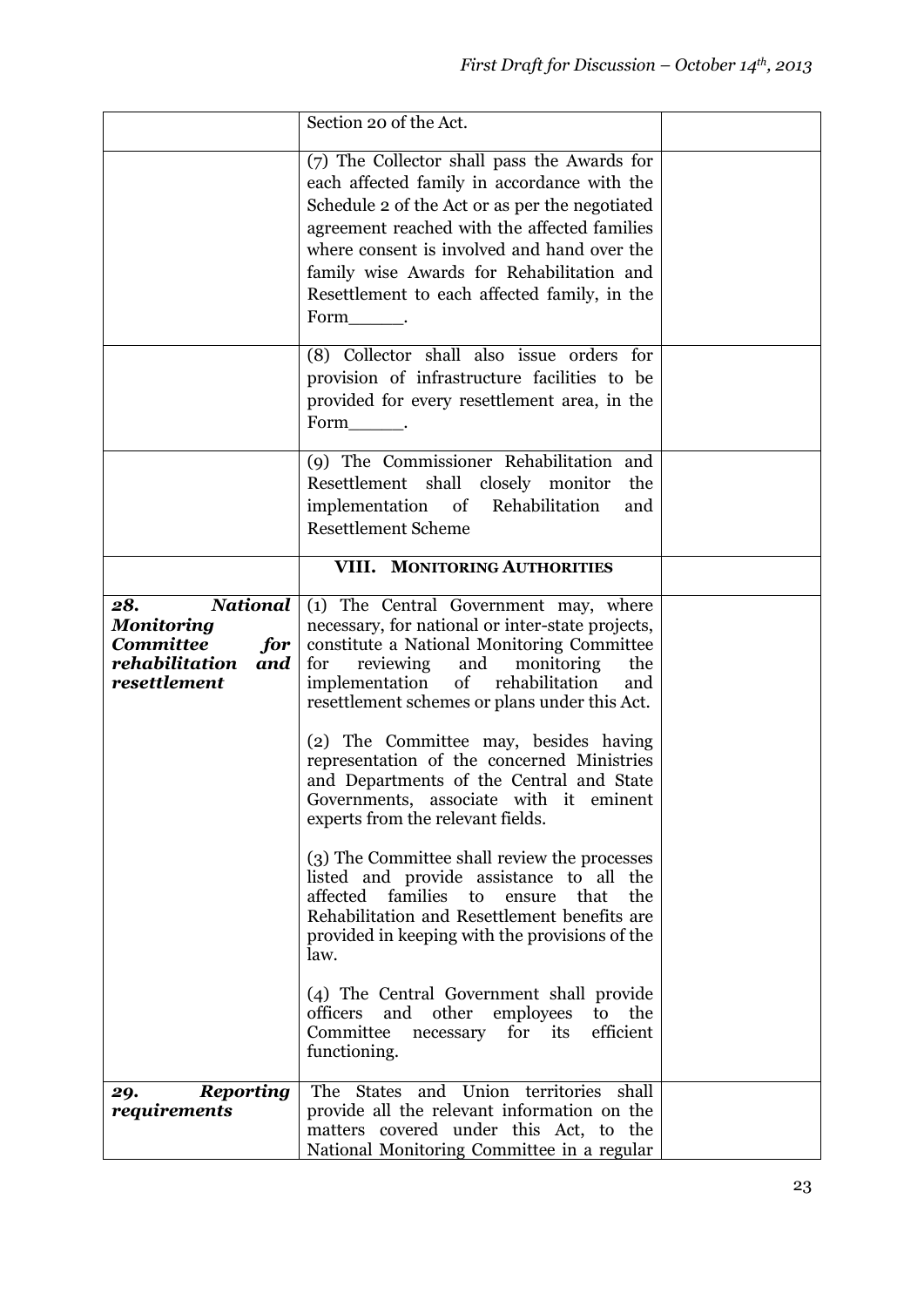|                                                                                               | and timely manner, and also as and when<br>required.                                                                                                                                                                                                                                                                                                                                                                               |  |
|-----------------------------------------------------------------------------------------------|------------------------------------------------------------------------------------------------------------------------------------------------------------------------------------------------------------------------------------------------------------------------------------------------------------------------------------------------------------------------------------------------------------------------------------|--|
|                                                                                               | IX.<br><b>NATIONAL RESOURCE</b><br><b>CENTRE/CELL FOR LAND</b><br><b>ACQUISITION, REHABILITATION</b><br><b>AND RESETTLEMENT</b>                                                                                                                                                                                                                                                                                                    |  |
| 30. National Centre                                                                           | (1) The Central Government shall set up a<br>national<br>Resource<br>Centre<br>for<br>Land<br><b>Acquisition and R&amp;R</b>                                                                                                                                                                                                                                                                                                       |  |
|                                                                                               | (2) The National Centre will serve as a<br>platform<br>for<br>guidelines<br>and<br>toolkit<br>development and a hub for capacity building,<br>knowledge-sharing, continuous evaluation<br>and learning from the implementation of the<br>Act across states and sectors                                                                                                                                                             |  |
|                                                                                               | (3) The National Centre will also provide<br>resource support to State Governments and<br>State<br>Units<br><b>SIA</b><br>to<br>guide<br>the<br>to<br>implementation of SIAs, the conduct of<br>consent procedures, and other key processes<br>in land acquisition and R&R                                                                                                                                                         |  |
|                                                                                               | (4) The National Centre will ensure that SIAs<br>are commissioned and carried out for<br>proposed national and/or multi-state projects<br>involving land acquisition under the Act                                                                                                                                                                                                                                                 |  |
|                                                                                               | X. MISCELLANEOUS                                                                                                                                                                                                                                                                                                                                                                                                                   |  |
| <b>Deadline</b><br>for<br>31.<br>$\boldsymbol{of}$<br><b>Return</b><br><b>Unutilised Land</b> | $\overline{(1)}$ The land shall be deemed to have been<br>acquired when the physical possession<br>of the entire area under acquisition<br>has been handed over in total to the<br>acquiring authority of the appropriate<br>government.<br>(2) The date of taking physical possession<br>as defined in (1) shall be the date from<br>which the five year period defined<br>under section 101 of the Act shall<br>begin to accrue. |  |
| <b>Rules</b><br>be<br>to<br>32.<br>framed exclusively<br>the<br><b>State</b><br>by            | State governments shall frame Rules on the<br>following subjects to ensure the smooth<br>implementation of the Act:                                                                                                                                                                                                                                                                                                                |  |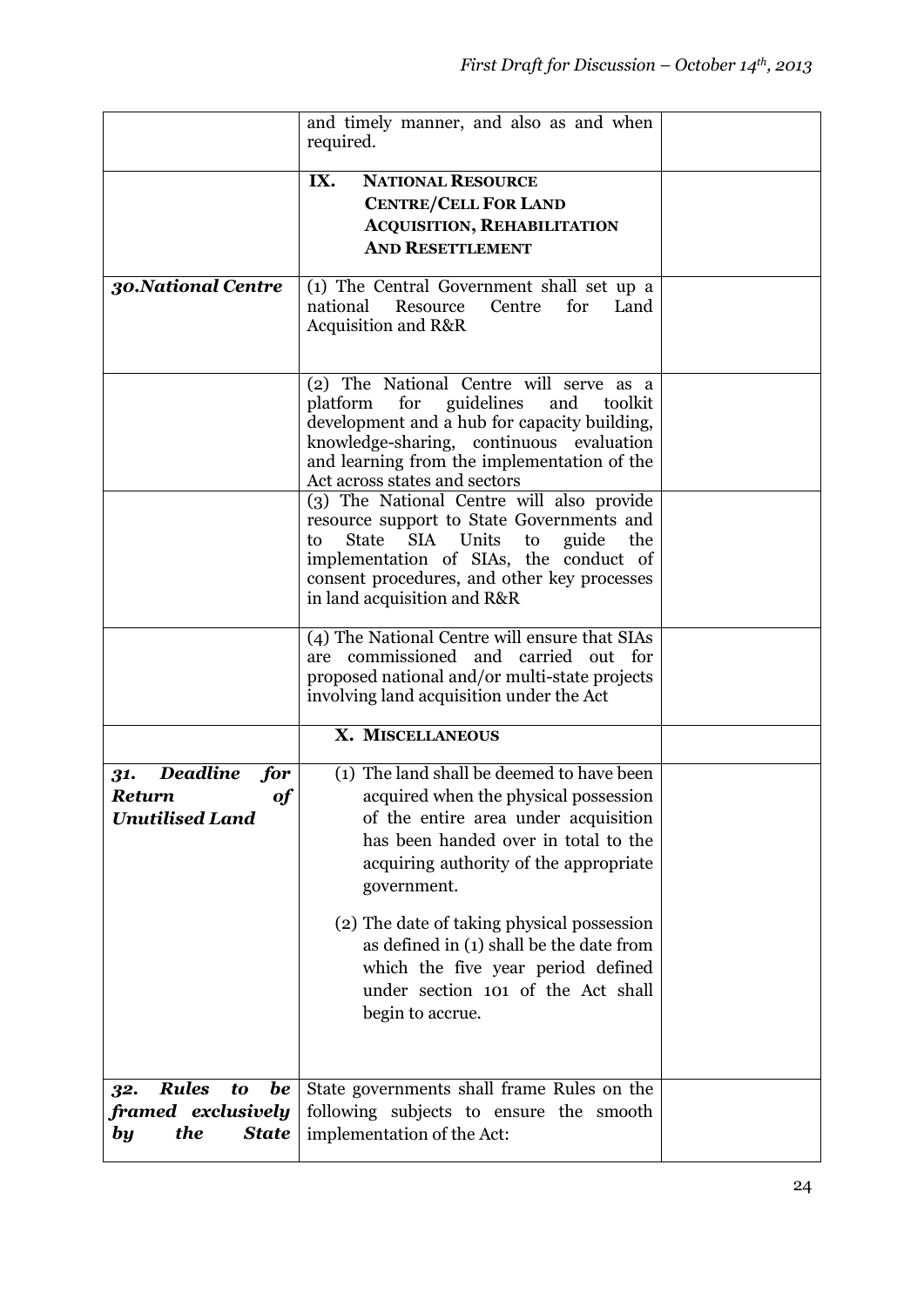| <b>Governments</b>                                                         | (1) Limits on the acquisition of multi-<br>crop land as required under section<br>$10(2)$ of the Act.<br>(2) Limits on the acquisition of<br>agricultural land as required under<br>section $10(4)$ of the Act.<br>(3) Thresholds for private purchase upon |                                               |
|----------------------------------------------------------------------------|-------------------------------------------------------------------------------------------------------------------------------------------------------------------------------------------------------------------------------------------------------------|-----------------------------------------------|
|                                                                            | the crossing of which the purchasing<br>party shall have to carry out such<br>rehabilitation and resettlement<br>activities as are stated under section<br>46 of the Act                                                                                    |                                               |
|                                                                            | (4) The multiplier to be used for the<br>calculation of compensation in rural<br>areas and listed in Schedule I of the<br>Act                                                                                                                               |                                               |
| <b>Offices</b><br>and<br>33.                                               | State Governments shall take immediate                                                                                                                                                                                                                      | Note:                                         |
| <b>bodies</b><br>be<br>to<br>established by the<br><b>State Government</b> | steps to create and establish the following<br>offices to carry out the functions listed under<br>the Act:                                                                                                                                                  | <b>Permanent Bodies</b><br>at the State Level |
|                                                                            | (1) The State Social Impact Assessment<br>Unit                                                                                                                                                                                                              | 1. The State SIA<br>Unit                      |
|                                                                            | (2) The office of the Commissioner<br>Rehabilitation & Resettlement given<br>under section 44 of the Act                                                                                                                                                    | 2. Office of the<br>Commissioner,<br>R&R      |
|                                                                            |                                                                                                                                                                                                                                                             | 3. LARR Authority                             |
|                                                                            | (3) The State Level Monitoring<br>Committee to be established under<br>section 50 of the Act                                                                                                                                                                | 4. State<br>Monitoring<br>Committee           |
|                                                                            | For each project, the following bodies shall be<br>constituted in a timely manner:                                                                                                                                                                          | Project-level<br><b>Bodies</b>                |
|                                                                            |                                                                                                                                                                                                                                                             | 1. Expert Group                               |
|                                                                            | (1) The Expert Group to appraise the SIA<br>as prescribed under section 7 of the<br>Act                                                                                                                                                                     | 2. Administrator,<br>R&R                      |
|                                                                            | (2) The office of the Administrator<br>Rehabilitation & Resettlement given<br>under section 43 of the Act                                                                                                                                                   | 3. Project-level<br><b>R&amp;R</b> Committee  |
|                                                                            | (3) Project Level Committees as<br>prescribed under section 45 of the Act                                                                                                                                                                                   |                                               |
|                                                                            |                                                                                                                                                                                                                                                             |                                               |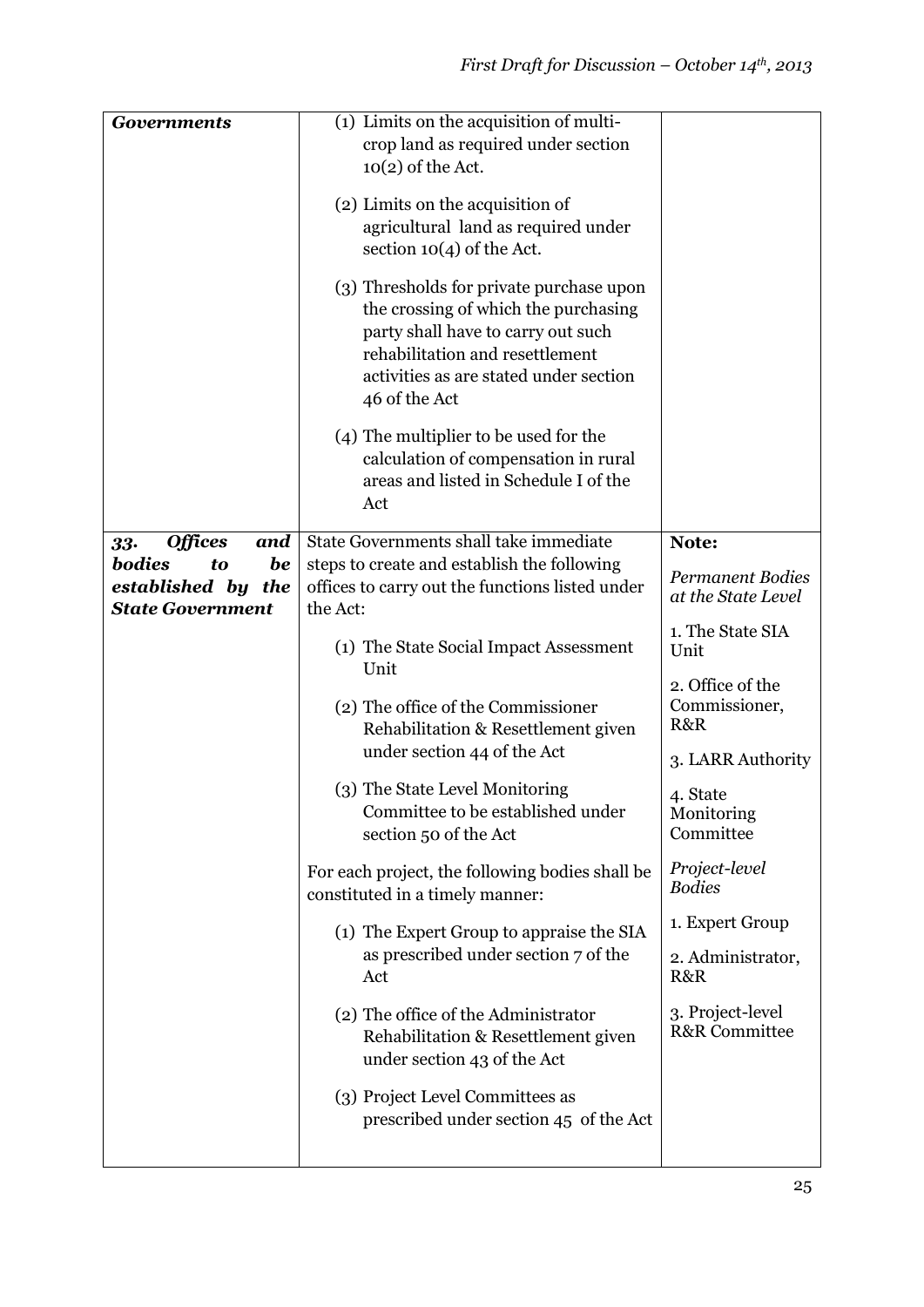The Right to Fair Compensation and Transparency in Land Acquisition, Rehabilitation and Resettlement Rules, 2013 Government of India Ministry of Rural Development

#### **ANNEXURE - I**

### **[See rule 3(1)]**

#### $$

#### **A. PRIOR WRITTEN CONSENT/DECLARATION FORM**

| S. No. | <b>Details of Person Concerned</b>                                             |  |
|--------|--------------------------------------------------------------------------------|--|
| 1.     | Name of the person(s) in whose name the land is<br>registered:                 |  |
| 2.     | Name of the spouse:                                                            |  |
| 3.     | Name of father/mother:                                                         |  |
| 4.     | Address:                                                                       |  |
| 5.     | Village:                                                                       |  |
| 6.     | <b>Gram Panchayat:</b>                                                         |  |
| 7.     | Tehsil/Taluka:                                                                 |  |
| 8.     | District:                                                                      |  |
| 9.     | (a) Scheduled Tribe : Yes/ No                                                  |  |
|        | (Attach authenticated copy of Certificate)                                     |  |
|        | (b) Other Traditional Forest Dweller: Yes/ No                                  |  |
|        | If a spouse is a Scheduled Tribe (attach authenticated<br>copy of certificate) |  |
| 10.    | Name of other members in the family with age:                                  |  |
|        | (including children and adult dependents)                                      |  |
| 11.    | <b>Extent of land owned:</b>                                                   |  |
|        | a) for habitation                                                              |  |
|        | b) for self-cultivation or farming, if any:                                    |  |
|        |                                                                                |  |
| 12.    | Disputed lands if any                                                          |  |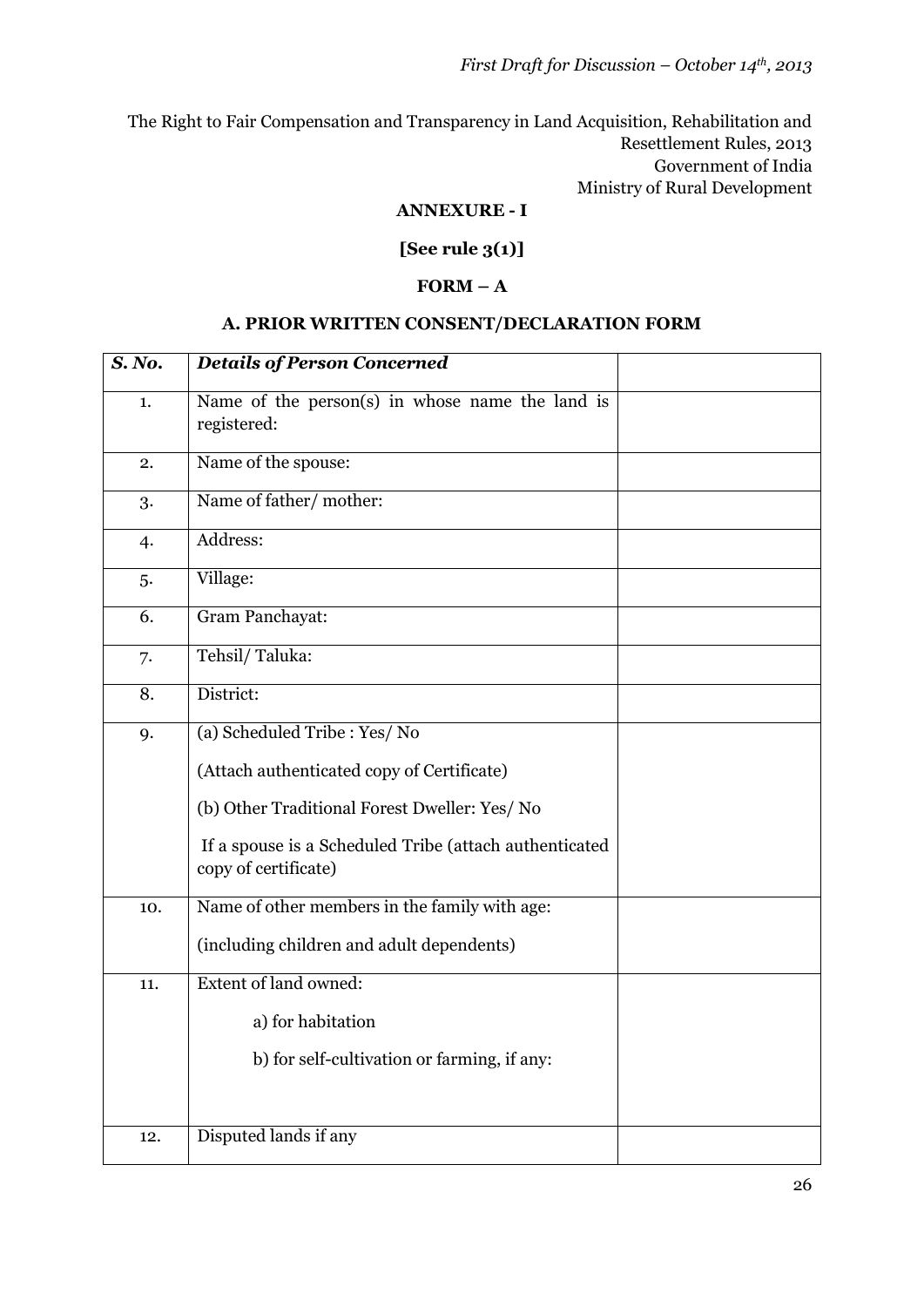| 13. | Pattas/leases/grants, if any                                                                                                                                       |  |
|-----|--------------------------------------------------------------------------------------------------------------------------------------------------------------------|--|
| 14. | Any other right, including tenancy, if any                                                                                                                         |  |
| 15. | Evidence in support:                                                                                                                                               |  |
| 16. | Any other information:                                                                                                                                             |  |
|     | Whether the terms of the acquisition have been read<br>out and explained to the person(s) and they have been<br>understood by them to the best of their knowledge. |  |
|     | Signature/<br>Thumb Impression<br>of the<br>affected<br>family(s):                                                                                                 |  |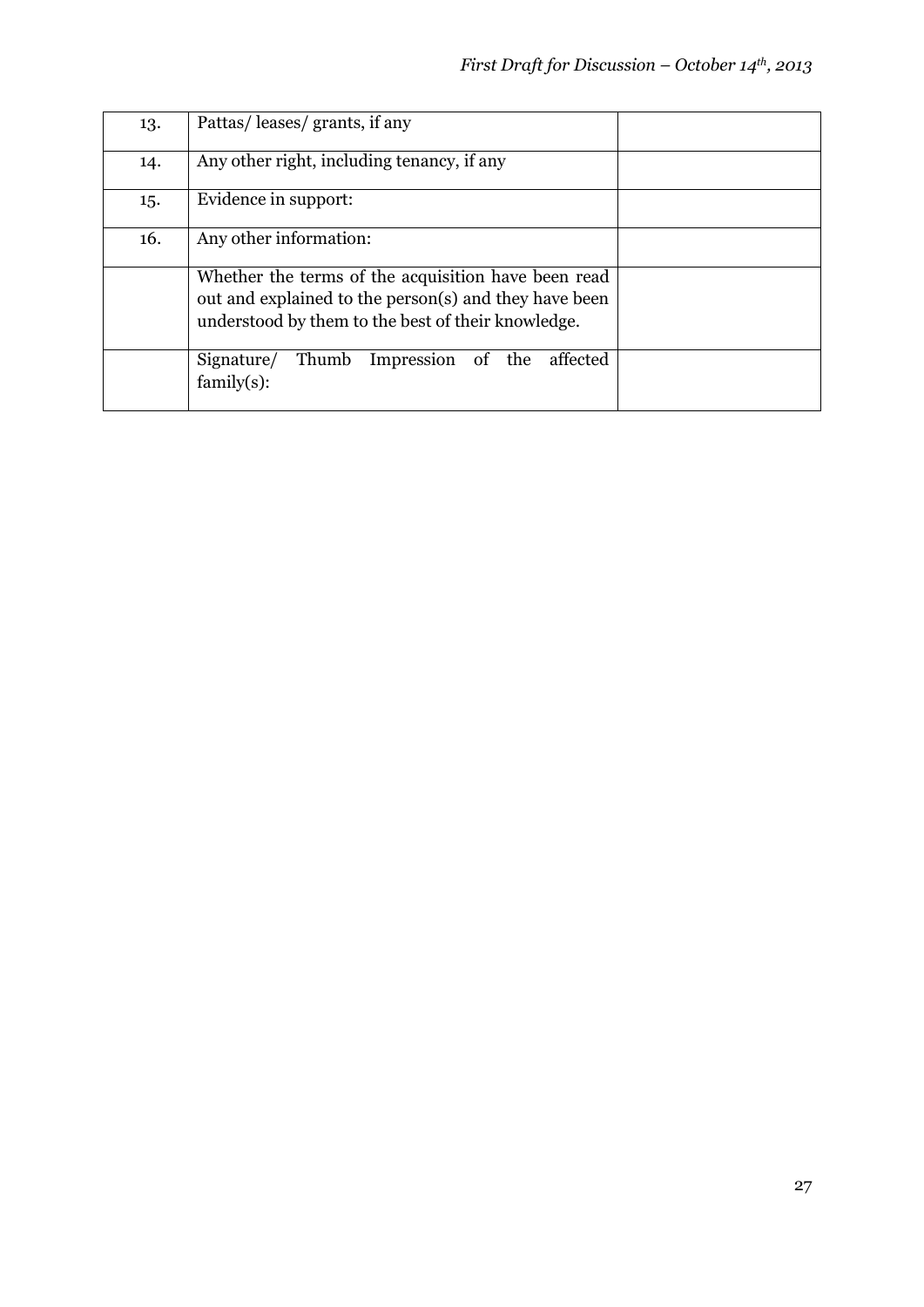## **B. FORMAT FOR GRAM SABHA RESOLUTION**

A template/format for the Gram Sabha Resolution on the proposed land acquisition is to be developed

The negotiated terms of compensation and R&R must be attached to the declaration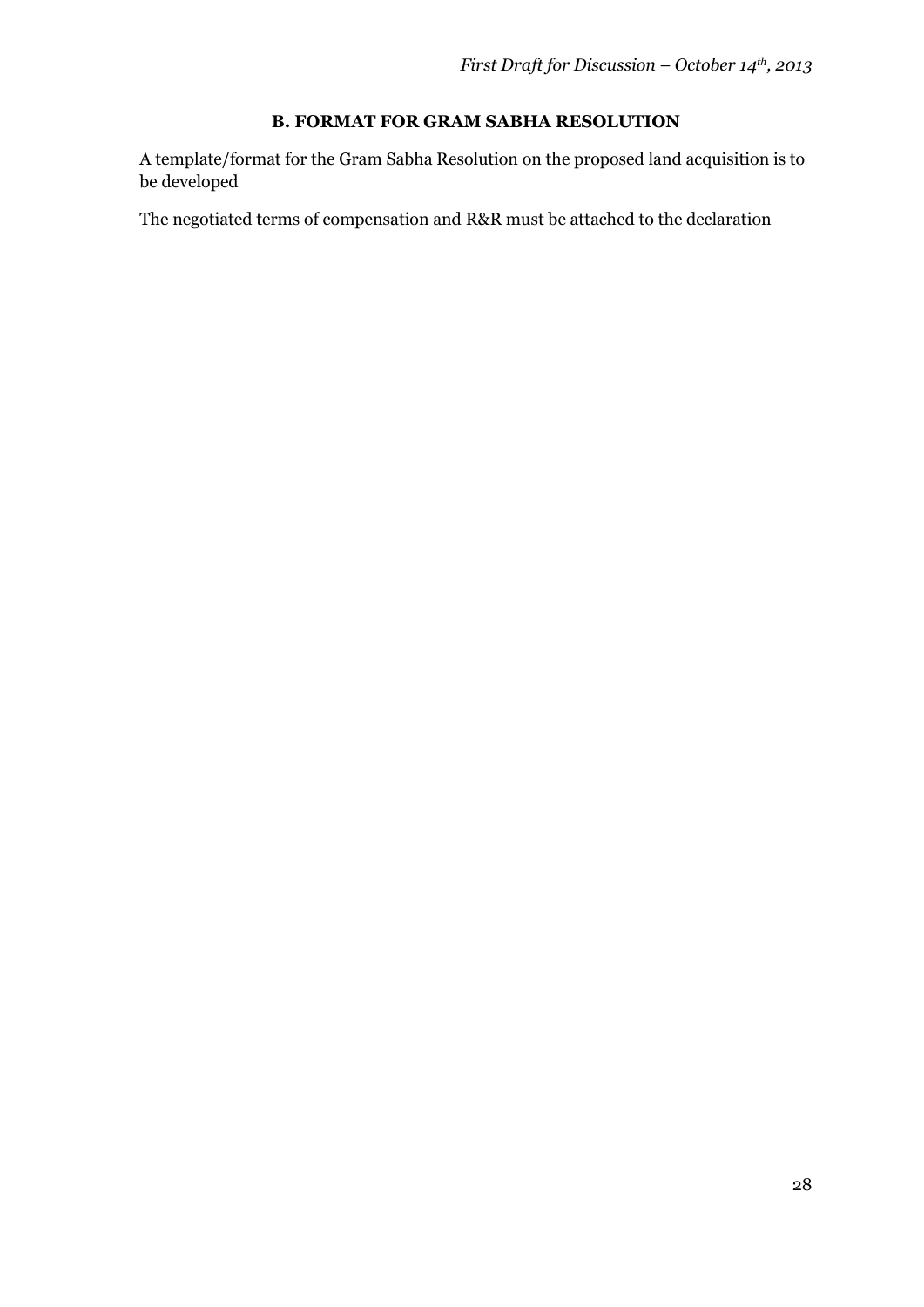#### **ANNEXURE- II:**

### **CONSENT REQUIREMENTS ACROSS PROJECT TYPES AND SITES**

| <b>Project Type + Area</b>      | <b>Land Owners</b><br>& Tenants | Gram Sabha /<br>Panchayat/<br><b>Autonomous</b><br><b>District Council</b> |
|---------------------------------|---------------------------------|----------------------------------------------------------------------------|
| Public + Non-Scheduled<br>Area  | ${\bf N}$                       | ${\bf N}$                                                                  |
| Public + Scheduled Area         | ${\bf N}$                       | $\mathbf Y$                                                                |
| PPP + Non-Scheduled<br>Area     | Y(70 percent)                   | ${\bf N}$                                                                  |
| PPP + Scheduled Area            | Y (70 percent)                  | $\mathbf Y$                                                                |
| Private + Non-Scheduled<br>Area | Y (80 percent)                  | ${\bf N}$                                                                  |
| Private + Scheduled Area        | Y (80 percent)                  | $\mathbf Y$                                                                |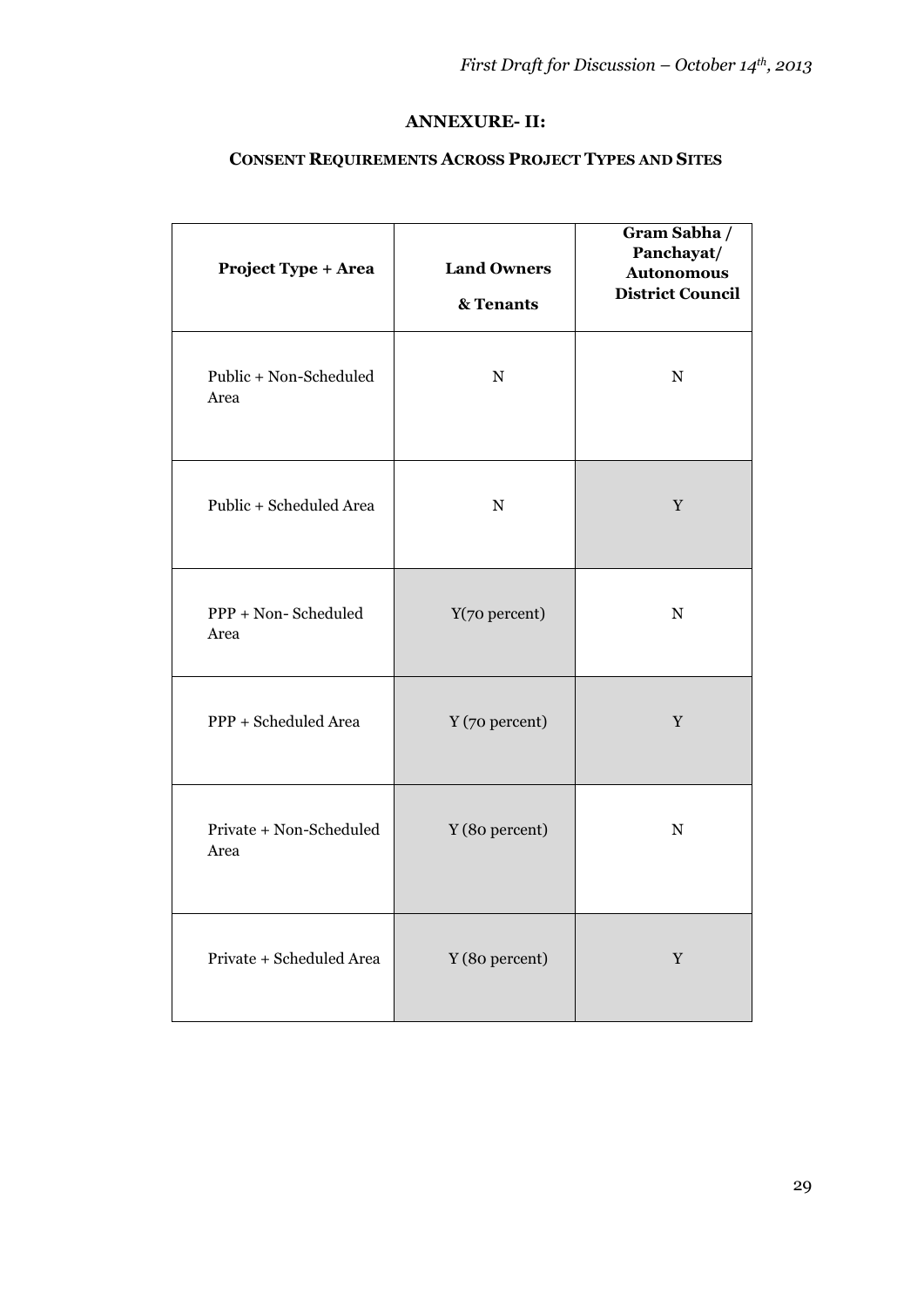

#### **ANNEXURE-III: FLOW OF SOCIAL IMPACT ASSESSMENT PROCESS**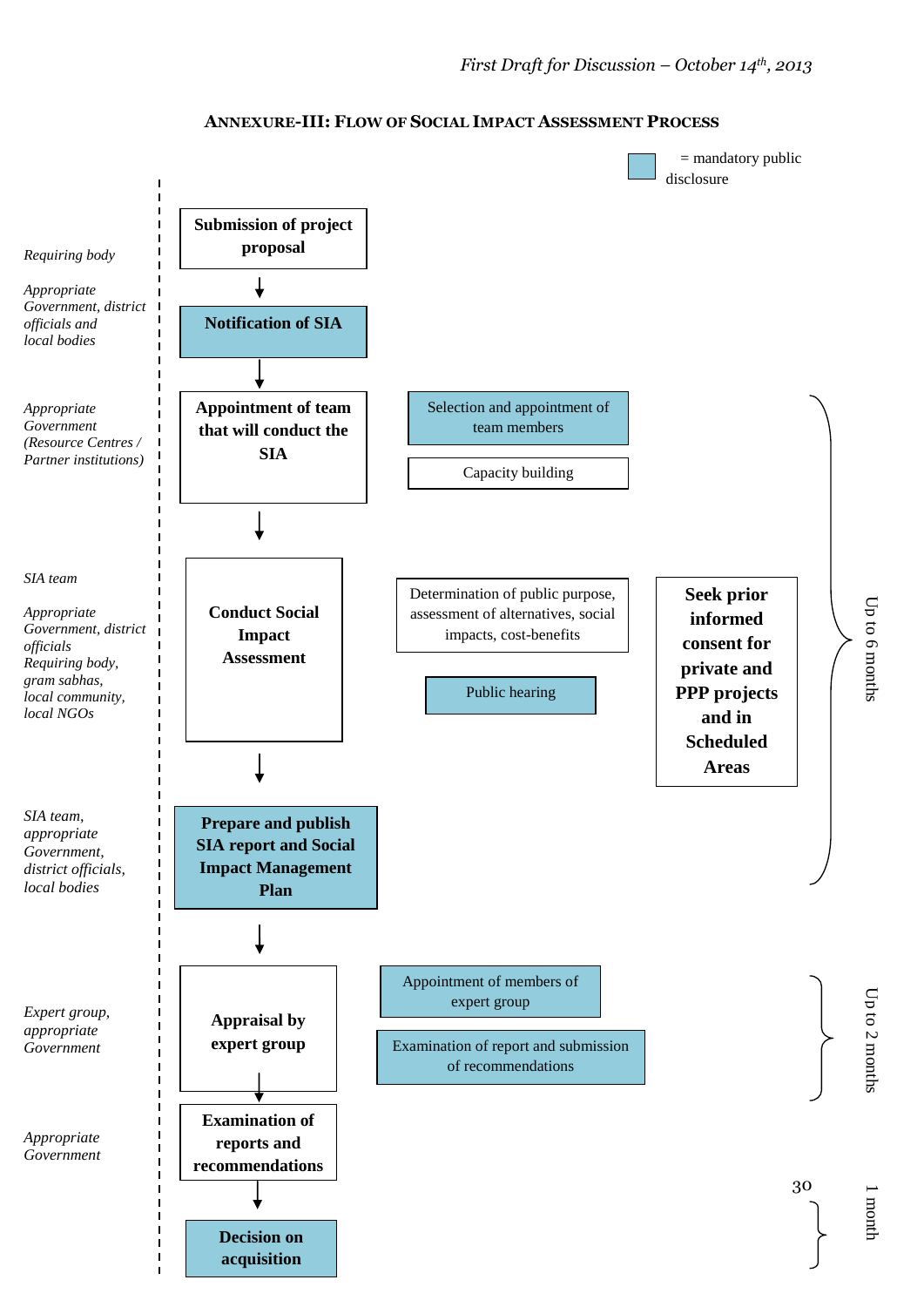### **ANNEXURE - IV**

#### **A. Terms of Reference, Budget and Processing Fee for the SIA**

The State SIA Unit will review the proposal for land acquisition sent by the State Government and produce a project-specific Terms of Reference (ToR) and budget. Based on the ToR and budget, a processing fee will be determined, which must be deposited by the Requiring Body before the notification of the SIA can be issued.

The ToR shall include the following information:

- A brief description of the project, project area and the extent of lands proposed for acquisition
- The objectives of the SIA and all the activities that must be carried out by the SIA team
- $-$  Sequencing, schedule and deadlines for deliverables with dates for the SIA process, based on the size and complexity of the project and land acquisition, and whether consent of Gram Sabhas and/or land owners is required to be sought.
- The appropriate size and profile of the SIA team required (including field surveyors if needed) to conduct the SIA for the specific project
- A project-specific budget based on the ToR, with a clear break-up of costs for each item/activity
- The schedule for the disbursement of funds to the SIA team tied to clearly-defined deliverables in the SIA process

**The processing fee** will be determined based on the ToR and budget developed for each specific project and will be based on the type, size, location, and sensitivity of the project and the land proposed for acquisition

- Information regarding the processing fee bands and the cost for separate components/line items must be made consistent and easily accessible, so that the Requiring Body can factor this into its costs in advance. These rates must be reviewed and revised from time to time
- A fixed proportion of the fee will go towards meeting the costs of the State SIA Unit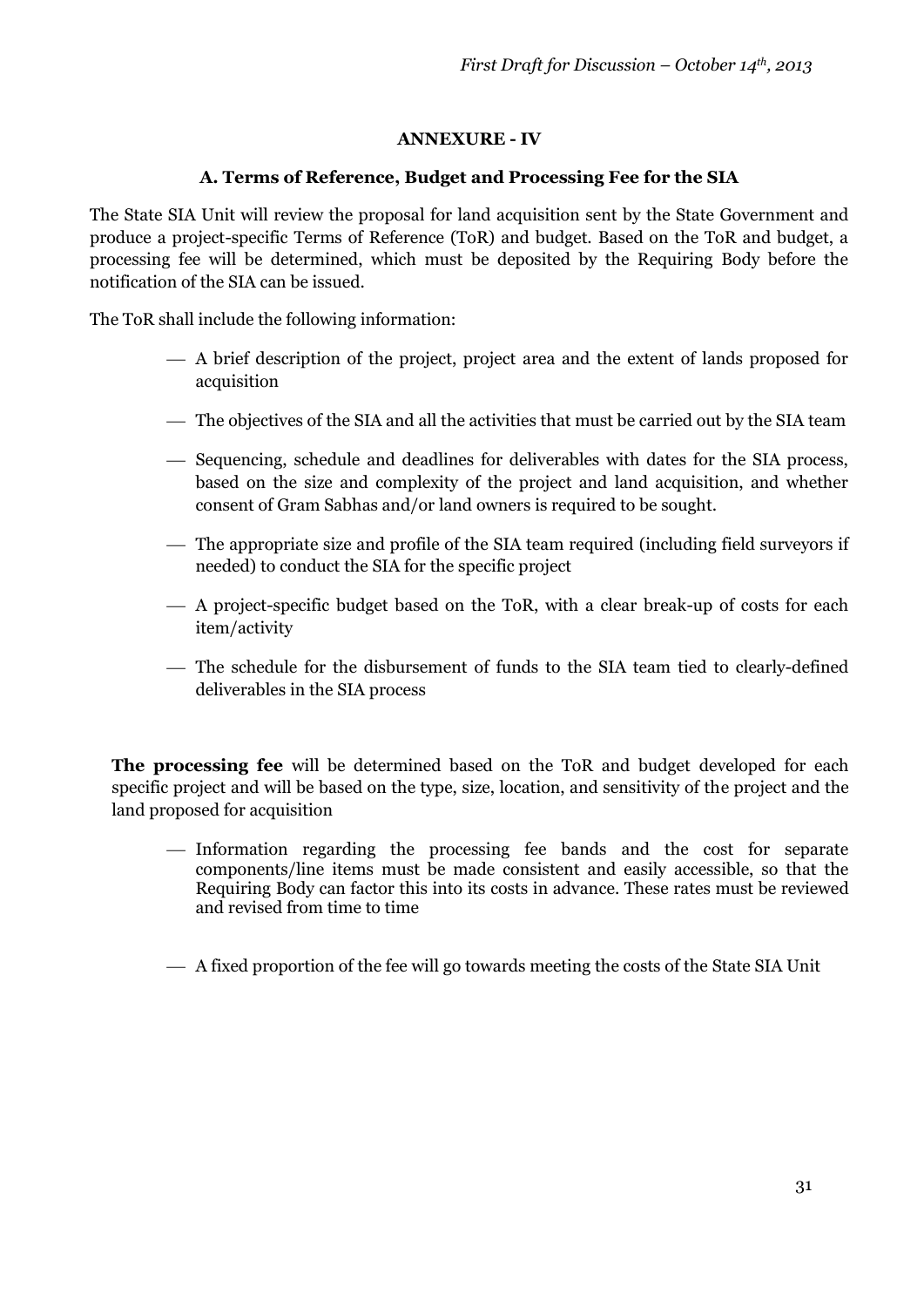### **B. Notification of the SIA**

A template/format for the Notification of the SIA is to be developed

The Notification of the SIA must include:

- Name of project developer, a brief description of the proposed project and the extent of the lands proposed for acquisitionThe project area and the affected areas to be covered by the SIA
- The main objectives of the SIA and key activities including (a) consultations (b) survey (c) public hearing/s
- If consent of Gram Sabhas and/or land owners is required, the notification must state this
- The timeline for the SIA and the final deliverables (SIA Report and SIMP) along with the manner of their disclosure must be specified
- Contact information of the State SIA Unit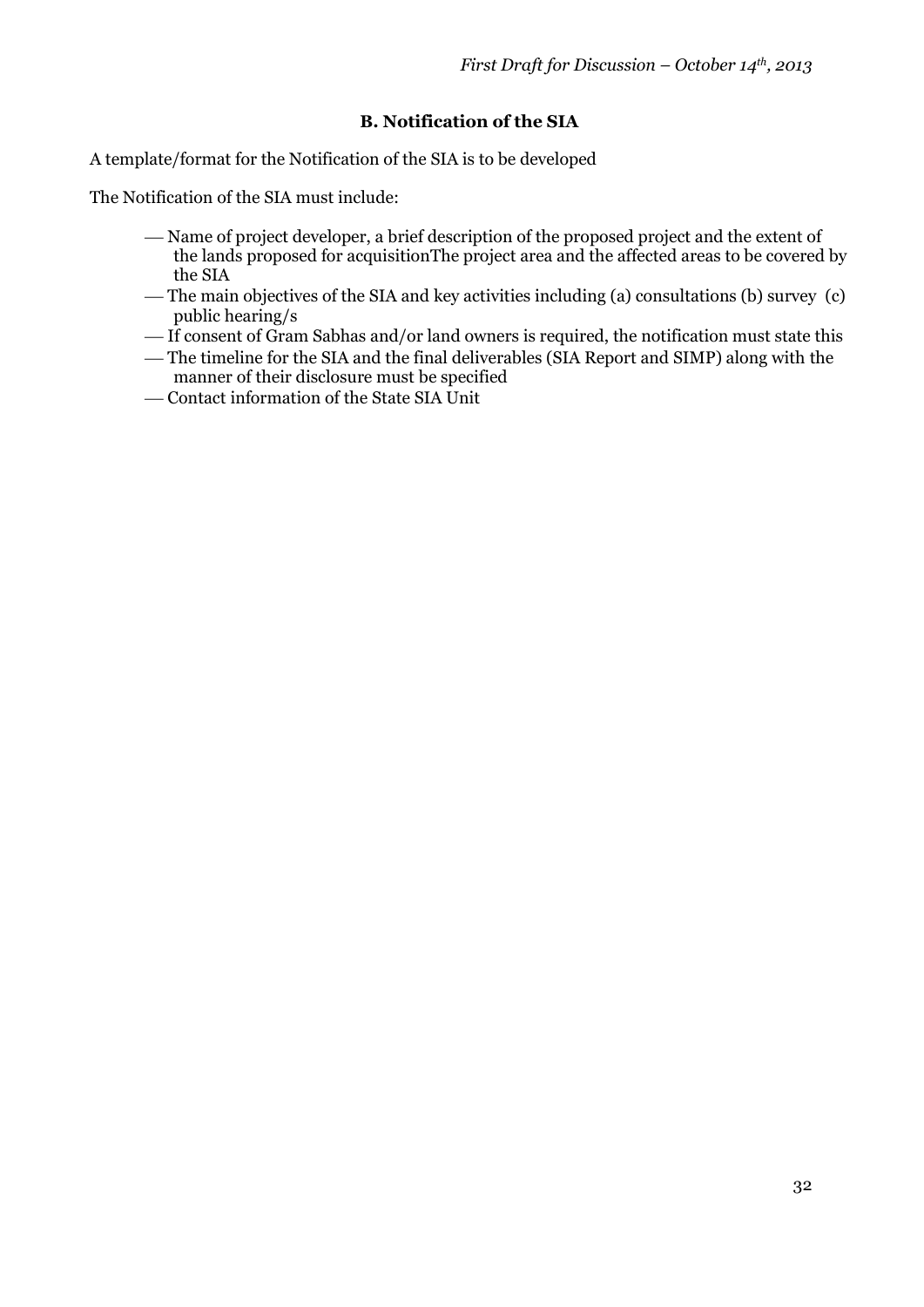#### **C. List of socio-economic and cultural parameters to be covered by the SIA**

- Demographic details of the population in the project area
	- o Age, sex, caste, religion
	- o Literacy, health and nutritional status
- Poverty levels
- Vulnerable groups
	- o Women, children, the elderly, women-headed households, the differently abled
- $-$  Kinship patterns and social and cultural organisation
- Administrative organisation
- Political organisation
- Civil society organisations and social movements
- Land use and livelihood
	- o Agricultural and non-agricultural use
	- o Quality of land soil, water, trees etc.
	- o Livestock
	- o Formal and informal work and employment
	- o Household division of labour and women's work
	- o Migration
	- o Household income levels
	- o Livelihood preferences
	- o Food security
- Local economic activities
	- o Formal and informal, local industries
	- o Access to credit
	- o Wage rates
- Factors that contribute to local livelihoods
	- o Access to natural resources
	- o Common property resources
	- o Private assets
	- o Roads, transportation
	- o Irrigation facilities
	- o Access to markets
	- o Tourist sites
	- o Livelihood promotion programmes
	- o Co-operatives and other livelihood-related associations
- Quality of the living environment
	- o Perceptions, aesthetic qualities, attachments and aspirations
	- o Settlement patterns
	- o Houses
	- o Community and civic spaces
	- o Sites of religious and cultural meaning
	- o Physical infrastructure (including water supply, sewage systems etc.)
	- o Public service infrastructure (schools, health facilities, anganwadi centres, public distribution system)
	- o Safety, crime, violence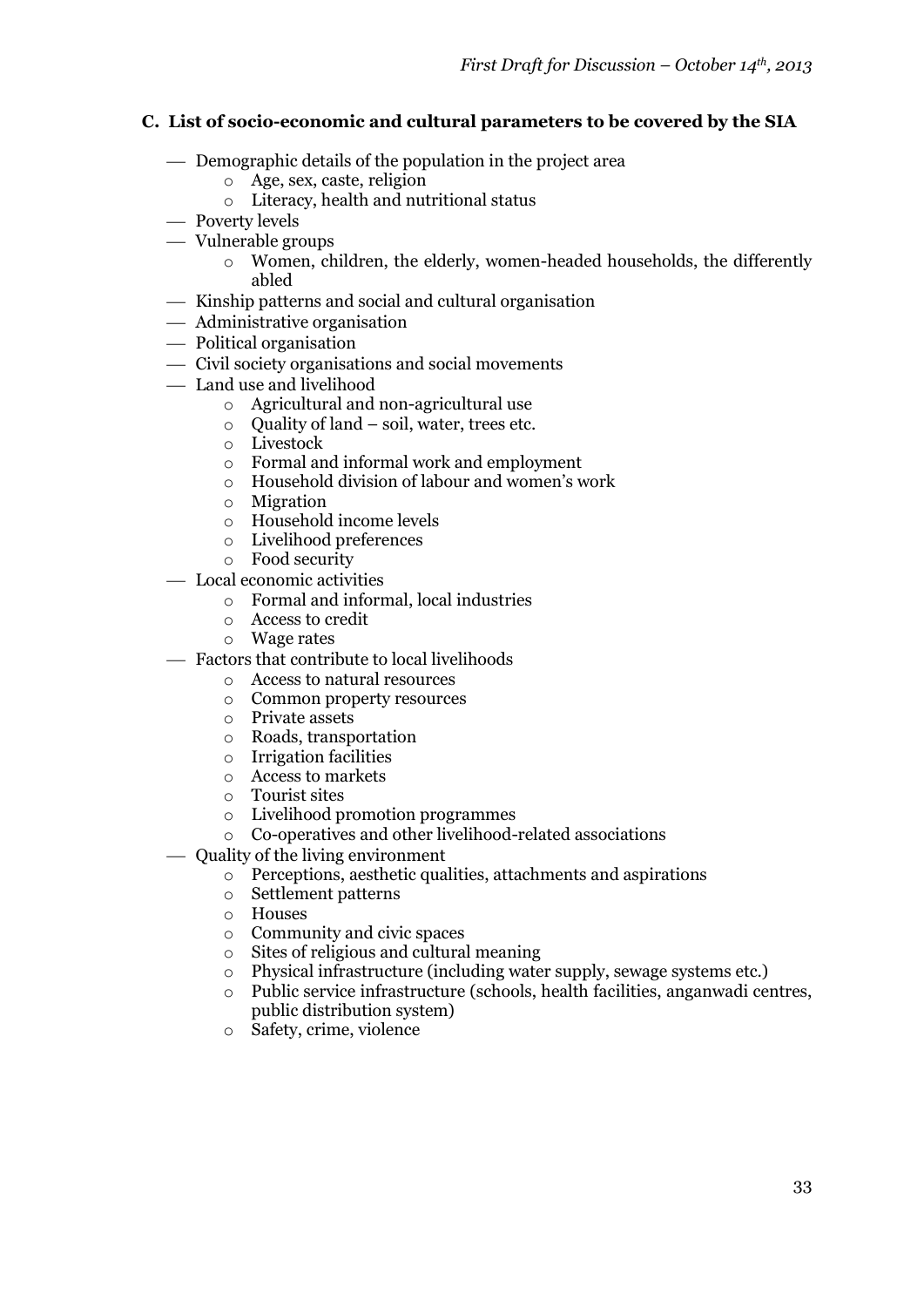### **D. Key impact areas**

#### **Impacts on land, livelihoods and income**

- Level and type of employment
- Intra-household employment patterns
- Income levels
- Food security
- Standard of living
- Access and control over productive resources
- Economic dependency or vulnerability
- Disruption of local economy
- Impoverishment risks

#### **Impacts on physical resources**

- Impacts on natural resources, soil, air, water, forests
- Pressures on land and common property natural resources for livelihoods

#### **Impacts on private assets, public services and utilities**

- Capacity of existing health and education facilities
- Capacity of housing facilities
- Pressure on supply of local services
- Adequacy of electrical and water supply, roads, sanitation and waste management system
- Impact on private assets such as bore wells, temporary sheds etc.

#### **Health impacts**

- Health impacts due to in-migration
- Health impacts due to project activities

#### **Impacts on culture and social cohesion**

- Transformation of local political structures
- Demographic changes
- Shifts in the economy-ecology balance
- Impacts on the norms, beliefs, values and cultural life
- Crime and illicit activities
- Stress of dislocation
- Impact of separation of family cohesion

#### **Impacts at different stages of the project cycle**

The type, timing, duration, and intensity of social impacts will depend on and relate closely to the stages of the project cycle. Below is an indicative list of impacts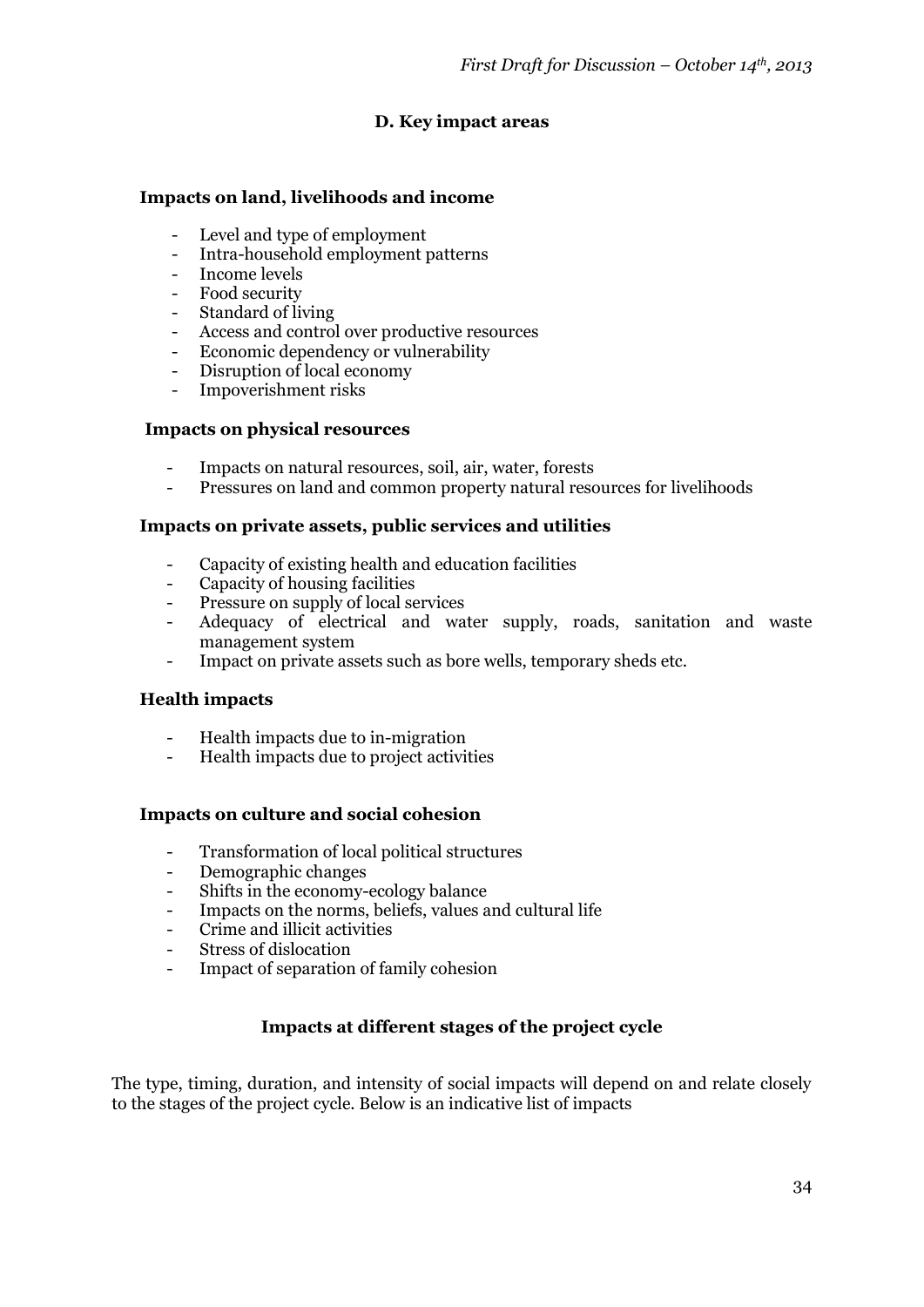#### **Pre-construction phase**

- Interruption in the delivery of services
- Drop in productive investment
- Land speculation
- Stress of uncertainty

#### **Construction phase**

- Displacement and relocation
- Influx of migrant construction workforce
- Health impacts on those who continue to live close to the construction site

### **Operation phase**

- Reduction in employment opportunities compared to the construction phase
- Economic benefits of the project
- Benefits on new infrastructure
- New patterns of social organisation

#### **De-commissioning phase**

- Loss of economic opportunities
- Environmental degradation and its impact on livelihoods

### **Direct and indirect impacts**

- "Direct impacts" will include all impacts that are likely to be experienced by the *affected families*
- "Indirect impacts" will include all impacts that may be experienced by those not directly affected by the acquisition of land (ie. Direct land and livelihood losers), but those living in the project area

### **Differential impacts**

- Impact on women, children, the elderly and the different abled
- Impacts identified through tools such as Gender Impact Assessment Checklists, and Vulnerability and Resilience Mapping

### **Cumulative impacts**

- Measureable and potential impacts of other projects in the area along with the identified impacts for the project in question.
- Impact on those not directly in the project area but based locally or even regionally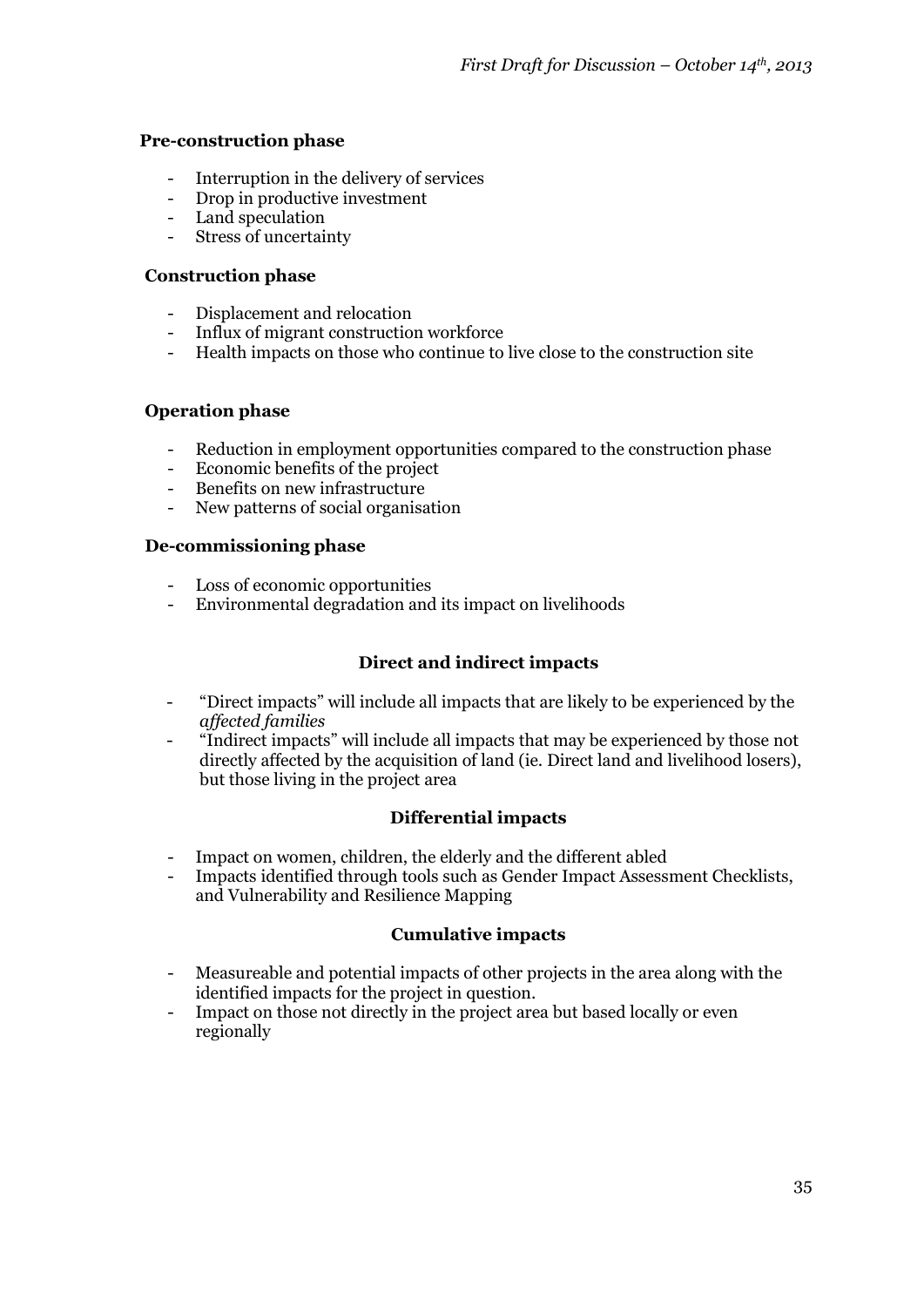## **E. Table of Contents for SIA Report and Social Impact Management Plan**

| <b>Chapter</b>                                                                | <b>Contents</b>                                                                                                                                                                                                                      |
|-------------------------------------------------------------------------------|--------------------------------------------------------------------------------------------------------------------------------------------------------------------------------------------------------------------------------------|
|                                                                               | Project and public purpose                                                                                                                                                                                                           |
| <b>Executive</b>                                                              | Location                                                                                                                                                                                                                             |
| <b>Summary</b>                                                                | Size and attributes of land acquisition                                                                                                                                                                                              |
|                                                                               | Alternatives considered                                                                                                                                                                                                              |
|                                                                               | Social Impacts                                                                                                                                                                                                                       |
|                                                                               | <b>Mitigation measures</b>                                                                                                                                                                                                           |
| <b>Detailed Project</b><br><b>Description</b>                                 | Background of the project, including developers background and<br>governance/management structure                                                                                                                                    |
|                                                                               | Rationale for project including how the project fits the public<br>purpose criteria listed in the LARR Bill                                                                                                                          |
|                                                                               | Details of project size, location, capacity, outputs, production<br>targets, cost, risks                                                                                                                                             |
|                                                                               | <b>Examination of alternatives</b>                                                                                                                                                                                                   |
|                                                                               | Phases of project construction                                                                                                                                                                                                       |
|                                                                               | Core design features and size and type of facilities                                                                                                                                                                                 |
|                                                                               | Need for ancillary infrastructural facilities                                                                                                                                                                                        |
|                                                                               | Work force requirements (temporary and permanent)                                                                                                                                                                                    |
|                                                                               | Details of SIA/EIA if already conducted and any technical<br>feasibility reports                                                                                                                                                     |
|                                                                               | Applicable legislations and policies                                                                                                                                                                                                 |
| <b>Team</b>                                                                   | List of all team members with qualifications                                                                                                                                                                                         |
| composition,<br>approach,<br>methodology and<br>schedule of the<br><b>SIA</b> | Description and rationale for the methodology and tools used to<br>collect information for the SIA                                                                                                                                   |
|                                                                               | Sampling methodology used                                                                                                                                                                                                            |
|                                                                               | Overview of information/data sources used. Detailed reference<br>must be included separately in the annexures                                                                                                                        |
|                                                                               | Schedule of consultations with key stakeholders and brief<br>description of public hearings conducted. Details of the public<br>hearings and the specific feedback incorporated into the Report<br>must be included in the annexures |
| <b>Land Assessment</b>                                                        | Describe with the help of the maps, information from land<br>inventories and primary sources                                                                                                                                         |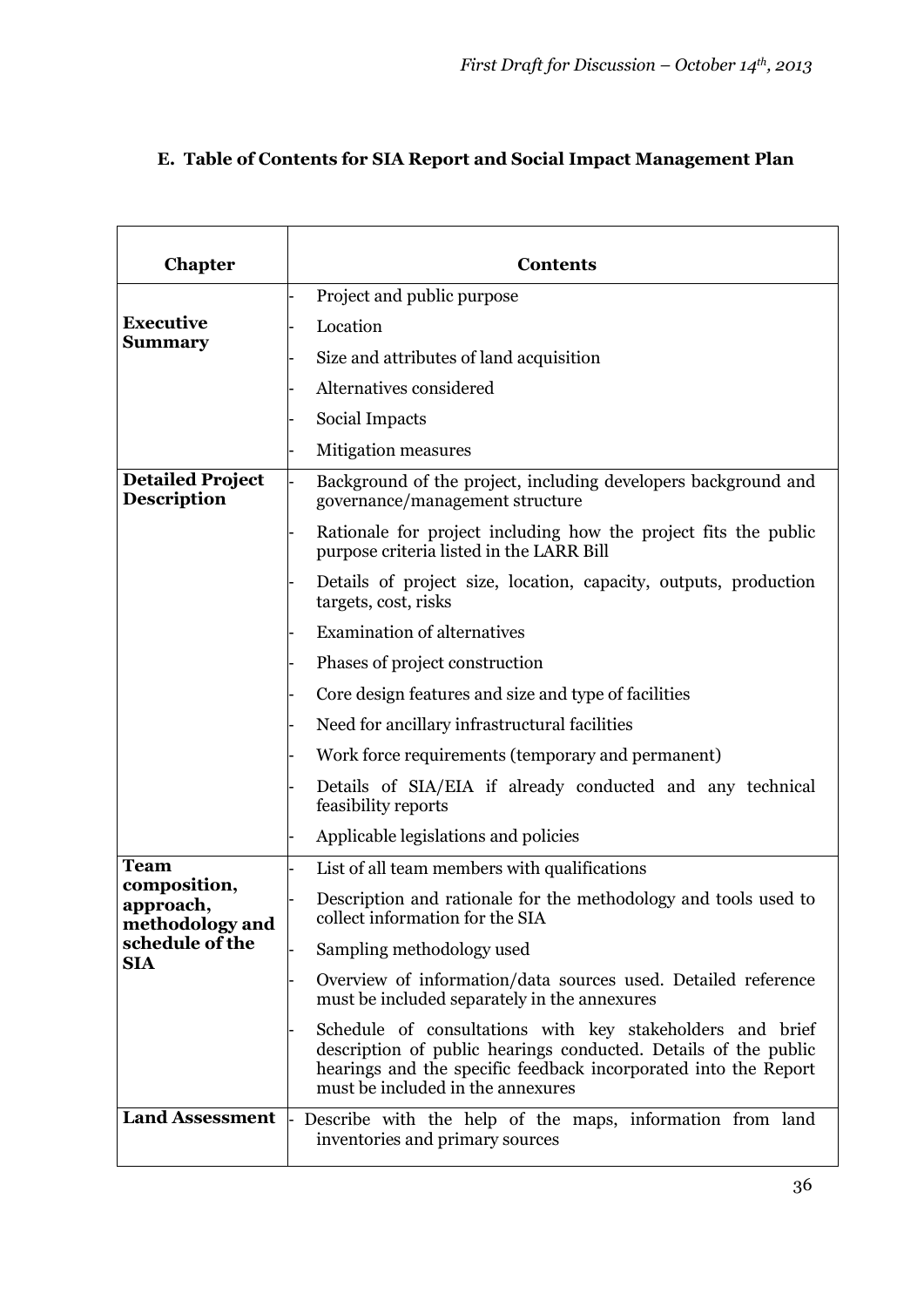|                                 | Entire area of impact under the influence of the project (not limited<br>to land area for acquisition)                                       |
|---------------------------------|----------------------------------------------------------------------------------------------------------------------------------------------|
|                                 | Total land requirement for the project                                                                                                       |
|                                 | Present use of any public, unutilised land in the vicinity of the<br>project area                                                            |
|                                 | Land (if any) already purchased, alienated, leased or acquired, and<br>the intended use for each plot of land required for the project       |
|                                 | Quantity and location of land proposed to be acquired for the<br>project                                                                     |
|                                 | Nature, present use and classification of land and if agricultural<br>land, irrigation coverage and cropping patterns                        |
|                                 | Size of holdings, ownership patterns, land distribution, and number<br>of residential houses                                                 |
|                                 | - Land prices and recent changes in ownership, transfer and use of<br>lands over the last 3 years                                            |
| <b>Estimation and</b>           | - Estimation of the following types of families that are                                                                                     |
| enumeration<br>(where required) | a) Directly affected (own land that is proposed to be acquired):                                                                             |
| of affected                     | Are tenants/occupy the land proposed to be acquired                                                                                          |
| families and<br>assets          | The Scheduled Tribes and other traditional forest dwellers<br>who have lost any of their forest rights                                       |
|                                 | Depend on common property resources which will be<br>-<br>affected due to acquisition of land for their livelihood                           |
|                                 | Have been assigned land by the State Government or the<br>Central Government under any of its schemes and such<br>land is under acquisition; |
|                                 | Have been residing on any land in the urban areas for<br>preceding three years or more prior to the acquisition of<br>the land               |
|                                 | Have depended on the land being acquired as a primary<br>source of livelihood for three years prior to the acquisition                       |
|                                 | b) Indirectly impacted by the project (not affected directly by the<br>acquisition of own lands)                                             |
|                                 | c) Inventory of productive assets and significant lands                                                                                      |
| Socio-economic                  | Demographic details of the population in the project area                                                                                    |
| and cultural                    | Income and poverty levels                                                                                                                    |
| profile (affected<br>area and   | Vulnerable groups                                                                                                                            |
| resettlement                    | Land use and livelihood                                                                                                                      |
| site)                           | Local economic activities                                                                                                                    |
|                                 | Factors that contribute to local livelihoods<br>Kinship patterns and social and cultural organisation                                        |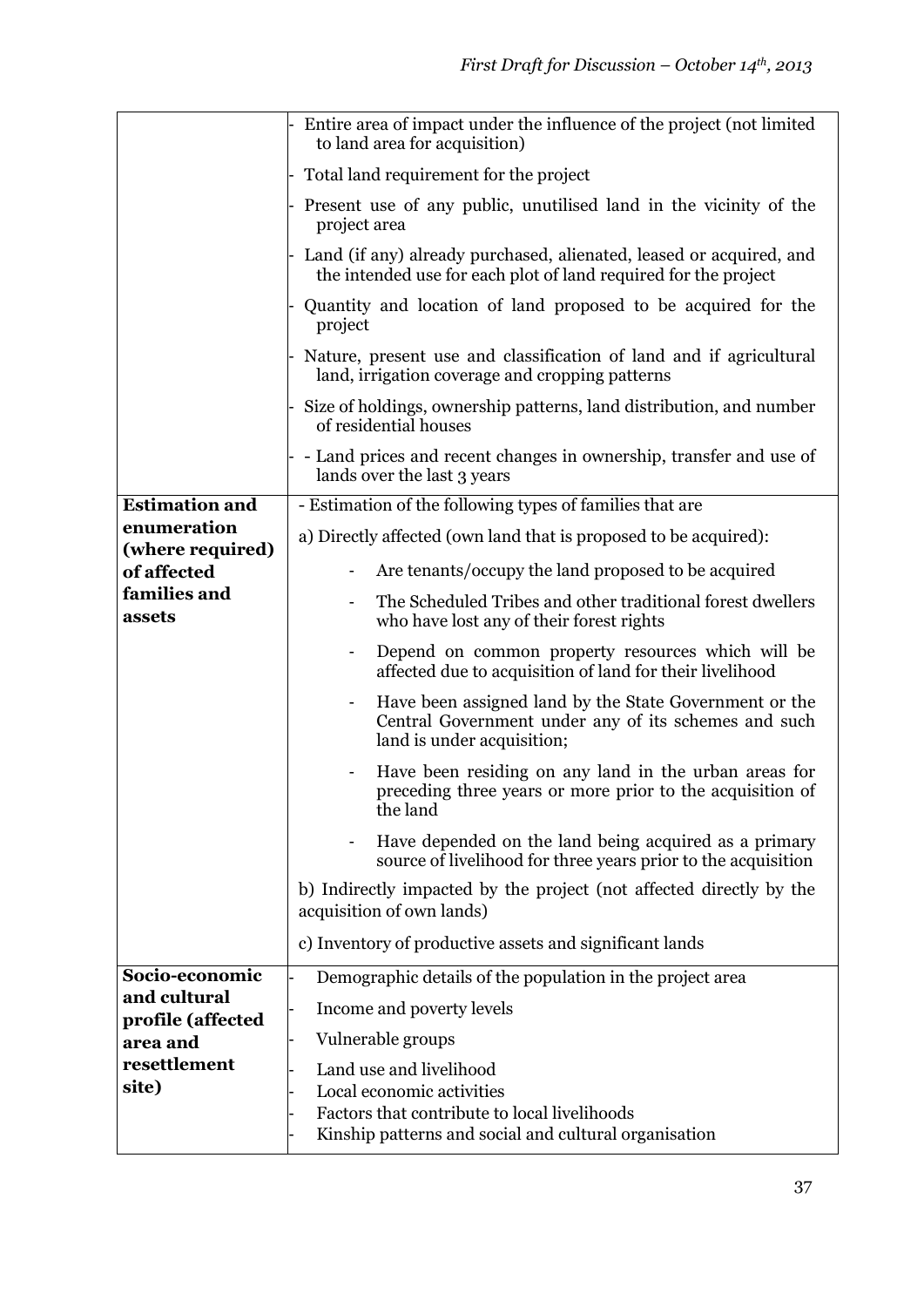|                                          | Administrative organisation                                                                                                                                                                                                                                                                                                        |
|------------------------------------------|------------------------------------------------------------------------------------------------------------------------------------------------------------------------------------------------------------------------------------------------------------------------------------------------------------------------------------|
|                                          | Political organisation                                                                                                                                                                                                                                                                                                             |
|                                          | Community-based and civil society organisations                                                                                                                                                                                                                                                                                    |
|                                          | Regional dynamics and historical change processes                                                                                                                                                                                                                                                                                  |
|                                          | Quality of the living environment                                                                                                                                                                                                                                                                                                  |
|                                          | Framework and approach to identifying impacts                                                                                                                                                                                                                                                                                      |
| <b>Social impacts</b>                    | Description of impacts at various stages of the project cycle such<br>as impacts on health and livelihoods and culture. For each type of<br>impact, separate indication of whether it is a direct/indirect<br>impact, differential impacts on different categories of affected<br>families and where applicable cumulative impacts |
|                                          | Indicative list of impacts areas include: impacts on land,<br>livelihoods and income, physical resources, private assets, public<br>services and utilities, health, culture and social cohesion                                                                                                                                    |
| <b>Social Impact</b>                     | Approach to mitigation                                                                                                                                                                                                                                                                                                             |
| <b>Management</b><br>Plan                | Measures to avoid, mitigate and compensate impact                                                                                                                                                                                                                                                                                  |
|                                          | Measures that have are included in the terms of R&R and<br>compensation as outlined in the LARR Bill, 2011                                                                                                                                                                                                                         |
|                                          | Measures that the Requiring Body has stated it will introduce in<br>the Project Proposal                                                                                                                                                                                                                                           |
|                                          | Alterations to project design and additional measures that may be<br>required to the address the full extent and intensity of impacts<br>across various groups as identified and expressed during the SIA<br>process                                                                                                               |
|                                          | Detailed mitigation plan must include: detailed activities to<br>be<br>carried out for each mitigation strategy, timelines for each<br>mitigation strategy                                                                                                                                                                         |
|                                          | The SIMP must clearly indicate which measures the Requiring<br>Body has committed to and those that have been proposed, but<br>not committed to                                                                                                                                                                                    |
| <b>SIMP</b><br><b>Institutional</b>      | Description of institutional structures and key person responsible<br>for each mitigation measure                                                                                                                                                                                                                                  |
| framework                                | Specify role of NGOs/CBOs, if involved                                                                                                                                                                                                                                                                                             |
|                                          | Indicate capacities required and capacity building plan, including<br>technical assistance if any                                                                                                                                                                                                                                  |
|                                          | Timelines for each activity                                                                                                                                                                                                                                                                                                        |
| <b>SIMP Budget and</b>                   | - Costs of all resettlement and rehabilitation costs                                                                                                                                                                                                                                                                               |
| financing of<br>mitigation plan          | - Annual budget and plan of action                                                                                                                                                                                                                                                                                                 |
|                                          | - Funding sources with break up                                                                                                                                                                                                                                                                                                    |
| <b>SIMP Monitoring</b><br>and evaluation | - Key M&E indicators                                                                                                                                                                                                                                                                                                               |